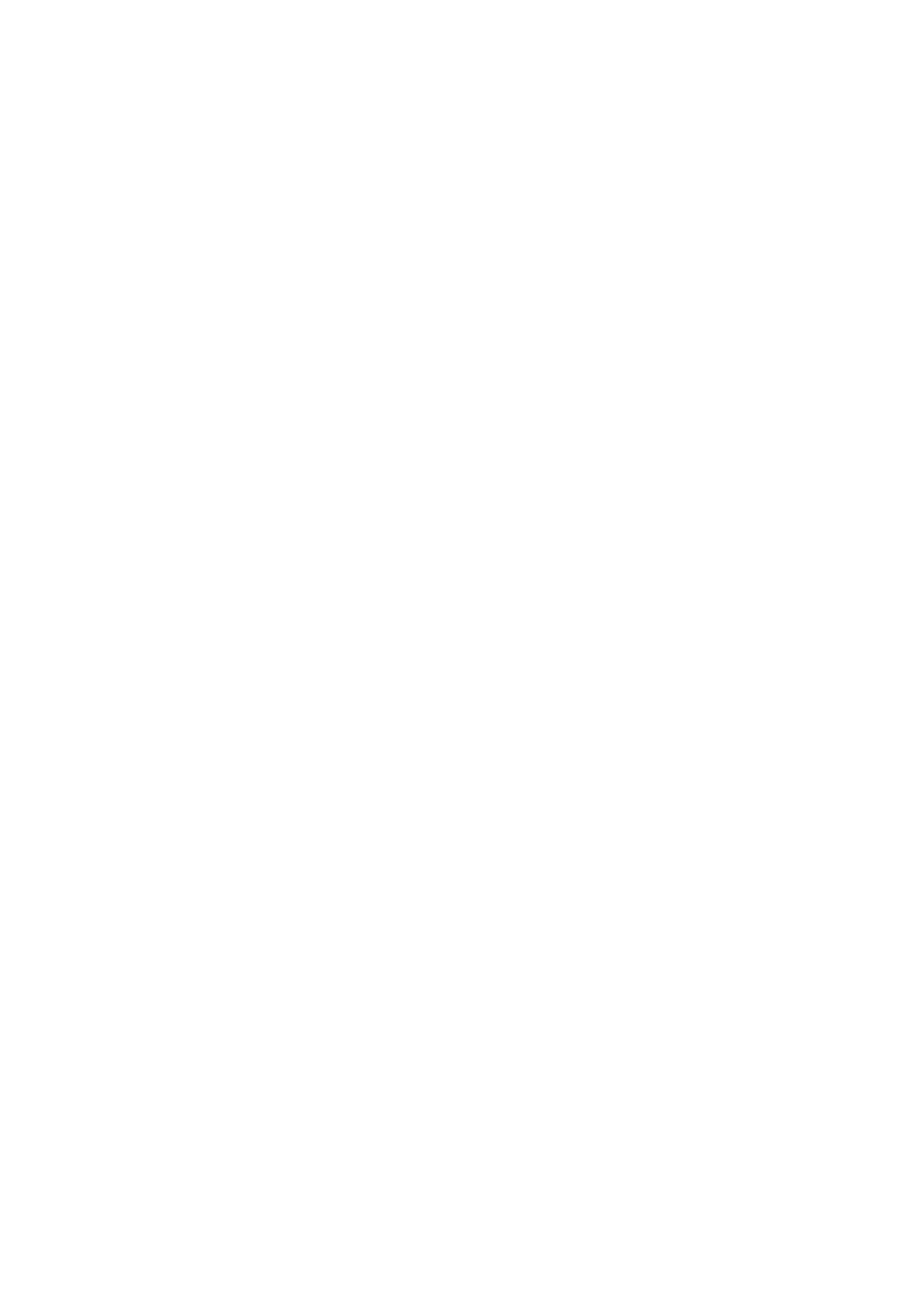# Royal Air Force Museum Account 2019-20

Presented to Parliament pursuant to Section 3(3) of the Government Resources and Accounts Act 2000 (Audit of Public Bodies) Order 2003

Ordered by the House of Commons to be printed on 22 July 2020

HC 640 22 July 2020 £10.00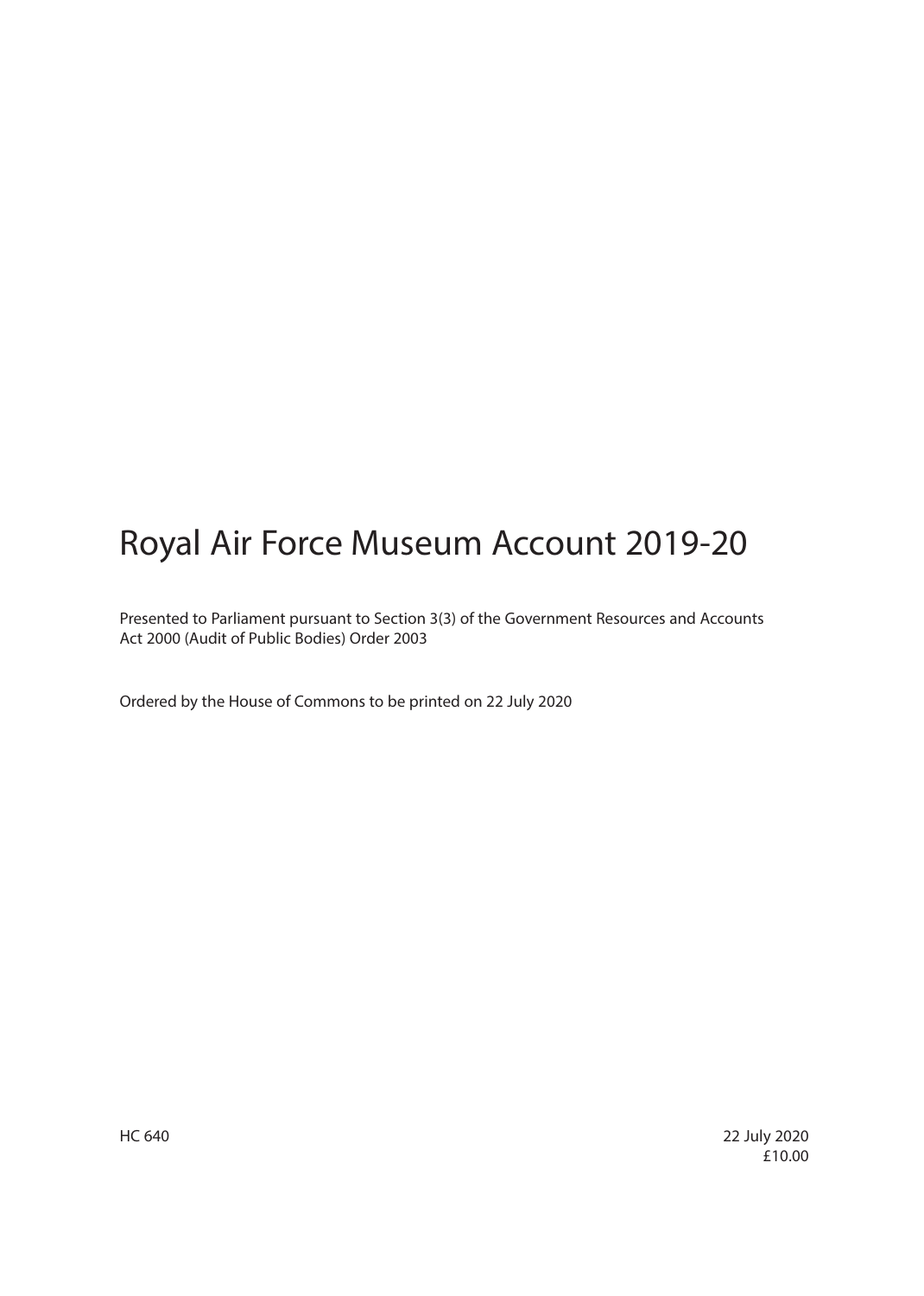The National Audit Office (NAO) scrutinises public spending for Parliament and is independent of government and the civil service. We help Parliament hold government to account and we use our insights to help people who manage and govern public bodies improve public services. The Comptroller and Auditor General (C&AG), Gareth Davies, is an Officer of the House of Commons and leads the NAO. We audit the financial accounts of departments and other public bodies. We also examine and report on the value for money of how public money has been spent. In 2019, the NAO's work led to a positive financial impact through reduced costs, improved service delivery, or other benefits to citizens, of £1.1 billion.



© Crown copyright 2020

This publication is licensed under the terms of the Open Government Licence v3.0 except where otherwise stated. To view this licence, visit nationalarchives.gov.uk/doc/open-government-licence/version/3 or write to the Information Policy Team, The National Archives, Kew, London TW9 4DU, or email: psi@nationalarchives.gsi.gov.uk.

Where we have identified any third party copyright information you will need to obtain permission from the copyright holders concerned.

ISBN: 978-1-5286-1400-9

Printed on paper containing 75% recycled fibre content minimum

Printed in the UK on behalf of the Controller of Her Majesty's Stationery Office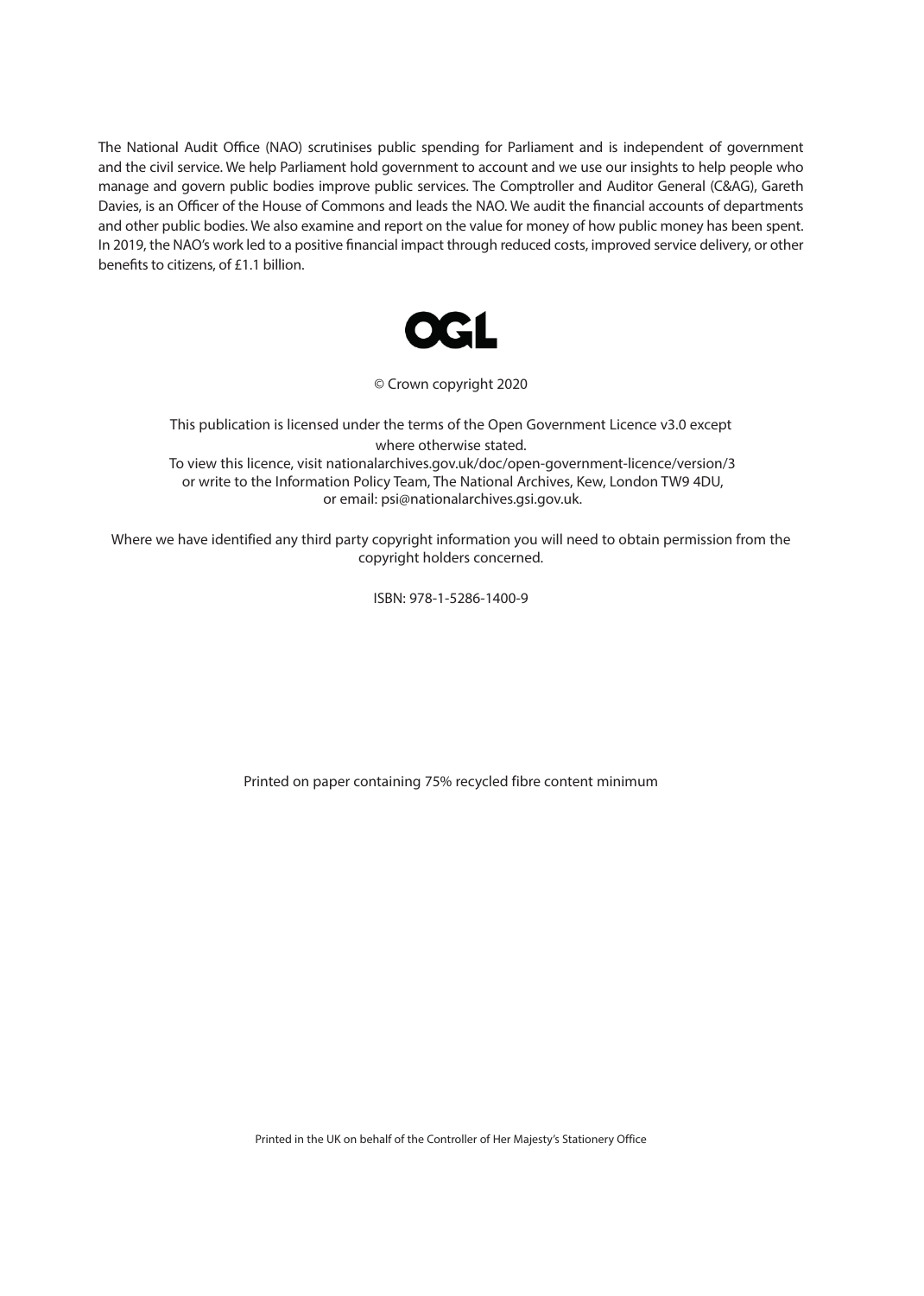# **Contents**

| <b>Annual Report</b>                                                               |                |
|------------------------------------------------------------------------------------|----------------|
| Administrative Information                                                         | $\overline{2}$ |
| <b>Charitable Aims and Activities</b>                                              | 3              |
| Performance Report                                                                 | 8              |
| Overview                                                                           | 8              |
| Performance Analysis                                                               | 12             |
| <b>Financial Review</b>                                                            | 14             |
| <b>Accountability Report</b>                                                       | 17             |
| Corporate Governance Report                                                        | 17             |
| Chief Executive Officer's report and governance statement                          | 18             |
| Statement of the Board of Trustees' and Chief Executive Officer's Responsibilities | 23             |
| Remuneration and Staff Report                                                      | 24             |
| Parliamentary accountability and audit report                                      | 28             |
| The Certificate and Report of the Comptroller and Auditor General                  | 29             |
| <b>Financial Statements</b>                                                        |                |
| <b>Consolidated Statement of Financial Activities</b>                              | 32             |
| Consolidated and Charity Balance Sheet                                             | 33             |
| <b>Consolidated Cash Flow Statement</b>                                            | 34             |
| Notes to the Financial Statements                                                  | 35             |

Page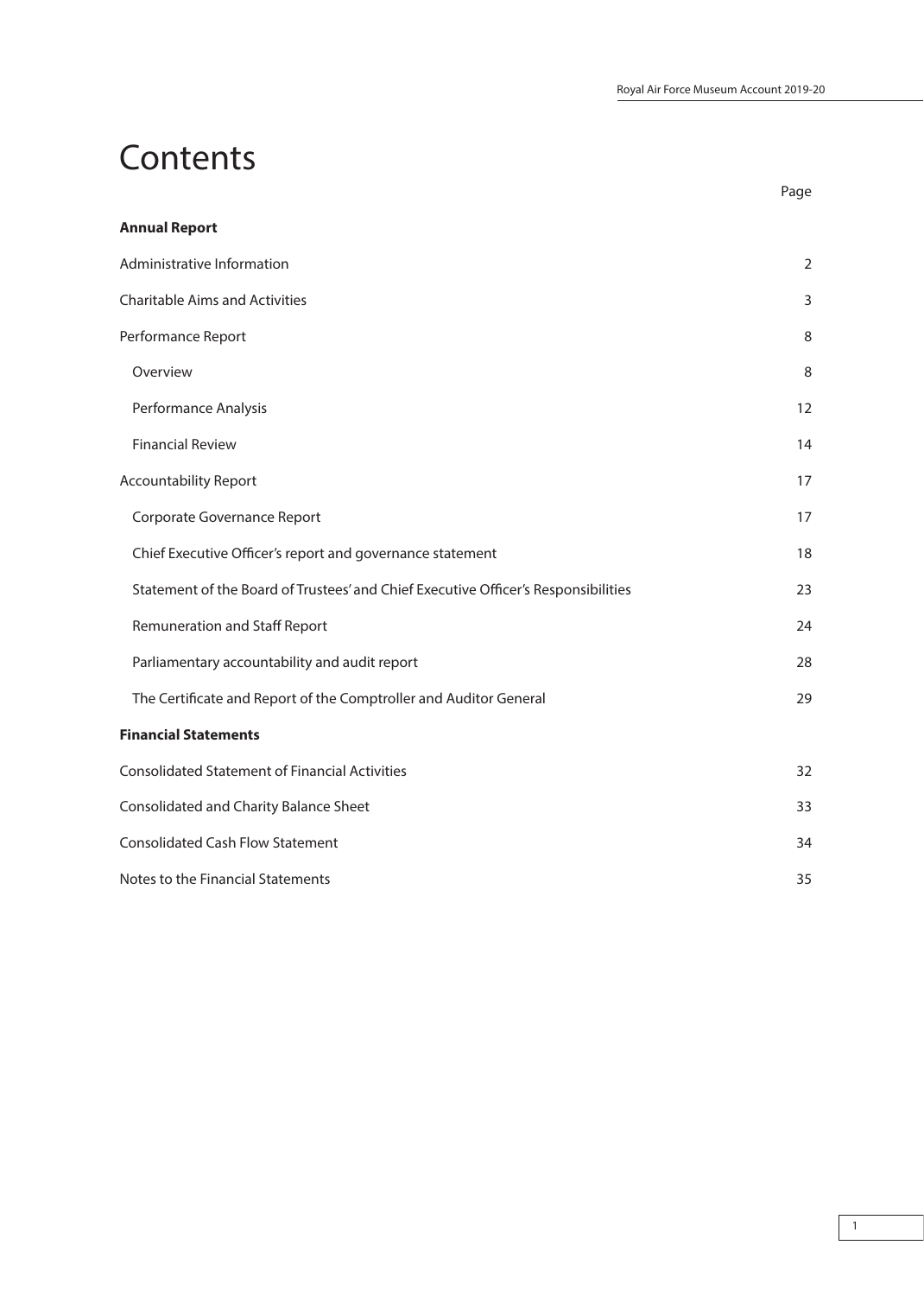## Administrative Information

## **Address of the charity**

Royal Air Force Museum Grahame Park Way Hendon London NW9 5LL

### **Registered charity number**

244708

#### **Names and addresses of other relevant organisations**

#### **Auditor**

Comptroller and Auditor General National Audit Office 157-197 Buckingham Palace Road Victoria London SW1W 9SP

#### **Solicitors**

Charles Russell Speechlys LLP 5 Fleet Place London EC4M 7RD

#### **Bankers**

Barclays Bank Plc PO Box 12820 Whetstone London N20 0WE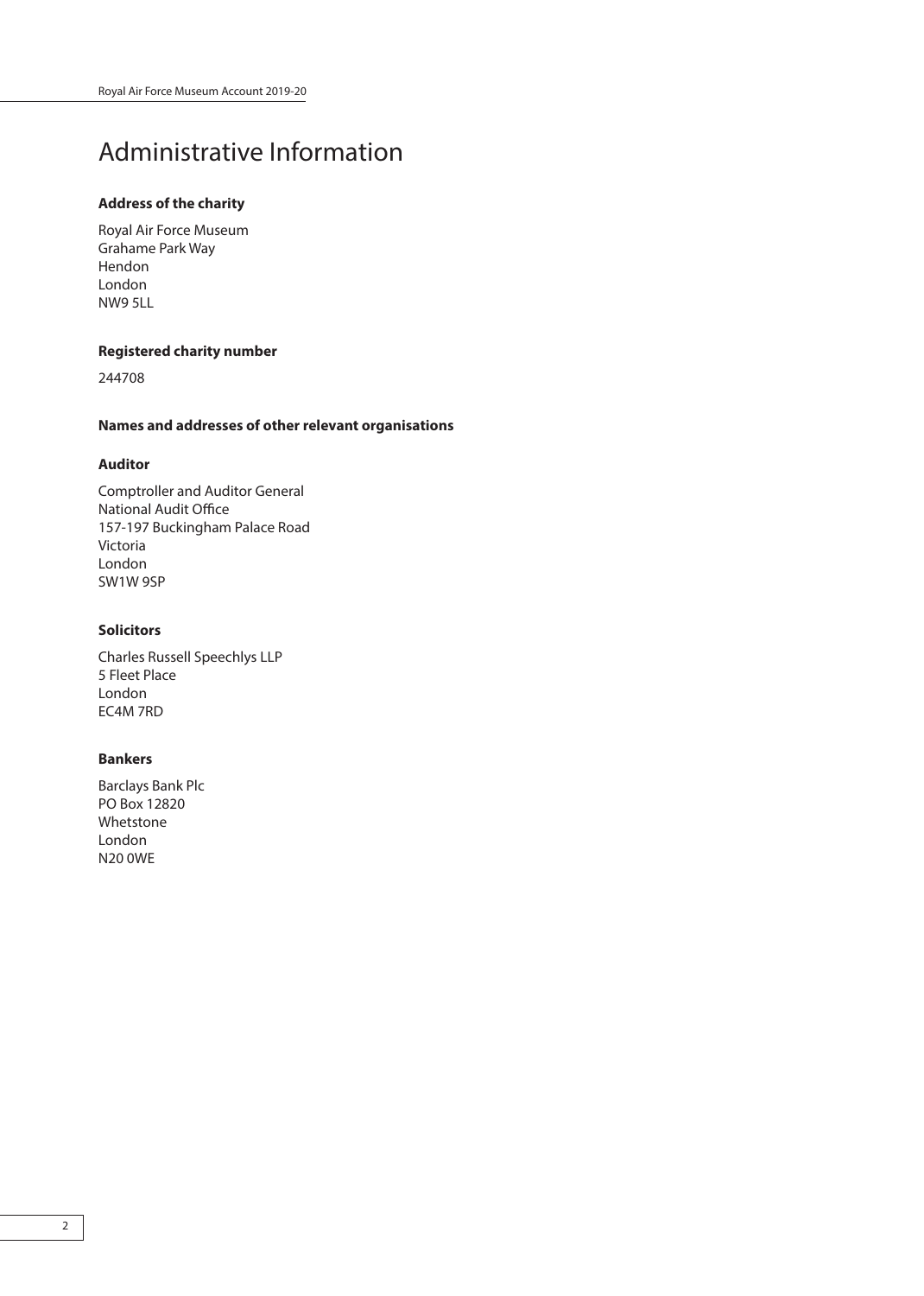## Charitable aims and activities

## Our Purpose

The Royal Air Force has shaped our nation and our society. It has influenced how we live our lives today through its impact on world events, society and technology. The purpose of the Royal Air Force (RAF) Museum is to share the story of the Royal Air Force, past, present and future – using the stories of its people and our collections to engage, inspire and encourage learning.

The RAF Museum was established as a legacy of the Royal Air Force's fiftieth anniversary in 1968, opening our London (Hendon) site in 1972 on the historic pioneering airfield in Colindale (previously RAF Hendon). From 1979, the Museum has also managed the Cosford Aerospace Museum in the West Midlands (next to RAF Cosford and in operation since 1972) for the Ministry of Defence. This was renamed the RAF Museum Cosford in 1998 when it formally became part of the Museum portfolio. The Museum also has two external stores, one in Stafford and another within RAF Cosford.

The RAF Museum is a National Museum, a Government non-departmental public body (NDPB) and a registered charity. The Museum is the National Museum of the Royal Air Force, unique in its size and scope, and officially recognised as such. The Museum works closely with the Royal Air Force, its sponsor organisation at the Ministry of Defence, including liaison with the Air Historical Branch, RAF Heritage and RAF Engagement. The Patron of the Museum is HRH The Duke of Edinburgh.

#### Charitable Objects

The formal objects of the charity are to educate and inform the public and members of the Royal Air Force about:

- The history and traditions of the Royal Air Force; and
- The role of the Royal Air Force in relation to the armed forces of the realm, other air forces and aviation generally.

In particular, but not exclusively, this will be achieved by collecting, conserving, preserving, managing, exhibiting and storing documents, items, artefacts and other materials in the collection, and encouraging research and sharing of information.

The RAF Museum was registered as a charity in 1968 and is currently governed in accordance with a Scheme of the Charity Commission dated 4 June 2007 which replaces the former trusts of the Museum.

## Our Activities

The RAF Museum's vision is 'inspiring **everyone** with the RAF story – the people who shape it and its place in our lives'. We are committed to using our collections to share the story of the Royal Air Force and its people. Entry to the Museum is free to the public and the Museum welcomes almost one million visitors a year across its two sister sites, and alongside this undertakes impactful learning activities with children and young people, both formally and informally. We are an educational charity and whether visitors are engaging with our displays, taking part in discussion and debate, studying our archive, holding a corporate event in our spaces, having fun at events and in our playground, or enjoying a rest in our café, there are opportunities for learning and inspiration throughout our Museum.

During the course of the last strategic plan to March 2019, the Museum concentrated its efforts on being outward focused and people centred, exploring the history of the Royal Air Force over its hundred-year history through its incredible people and ensuring that our collection is relevant, shared and well cared for. Our activities focussed on three strategic priorities, interpreting the RAF story, focussing the collection and investing in the Museum for the future. 2018 marked the Centenary of the Royal Air Force and the Museum was privileged to support it across the year as one of the partners in a formal Joint Venture with our sister charities the RAF Association, RAF Benevolent Fund and RAF Charitable Trust.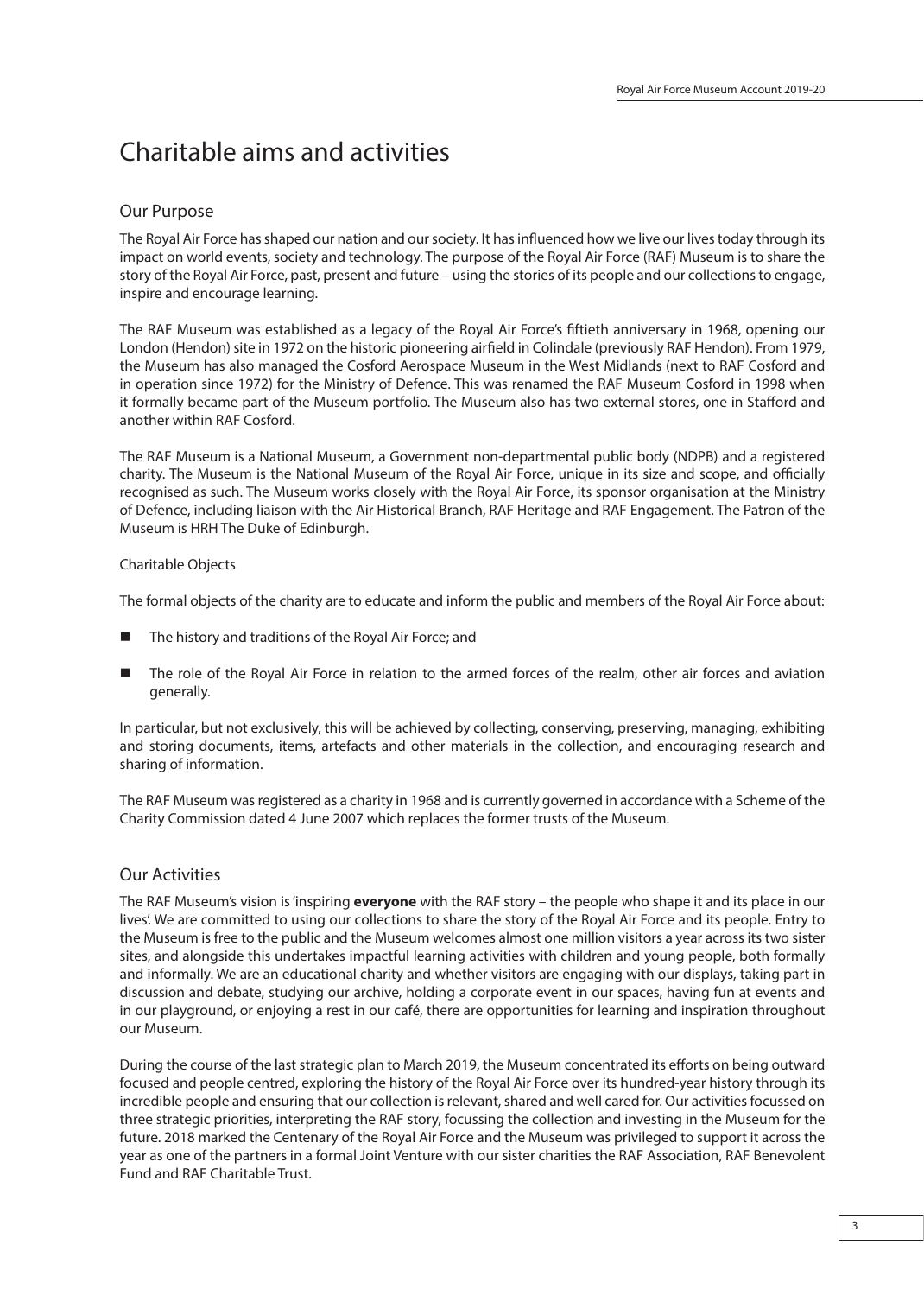In June 2018, we opened a major transformation at our London site and, across both Cosford and London, had our most successful year (2018-19) since the Museum's formation, welcoming a total of 989,600 people, a 39% increase. The major capital programme is now complete, with associated learning and RAF story activities continuing to be delivered through to November 2020. Our visitor profile has broadened and diversified significantly, and the partnerships – and friendships – that have developed over the period give us a firm and inspiring foundation to build on for this next chapter of the Museum's history. Our collection is central to everything we are and do and comprises around 1.3m objects which we hold in trust for the people of the UK. Our RAF Centenary transformation enabled the Museum to bring an additional 500 objects from our stores to share with our visitors – most of which had never been displayed before.

2019-20 is the first year of our new strategic plan, Strategy 2030. The RAF Museum Trustees, our staff – employees and volunteers – and our key partners have an ambitious, shared vision for our next ten years. During the year, we launched our twenty-five year Master Plan for our Cosford site while planning the final phases of our London transformation. We are continuing to focus on immersive RAF storytelling and becoming more ambitious in encouraging reflection and debate across our spaces and programmes – as well as welcoming all our visitors for a great day out.

We are working to achieve our vision through five strategic priorities that focus outwards with our collections at our heart. These are supported by the ongoing development of strong internal systems which ensure we deliver creatively and responsibly:

- n Inspiring innovative engagement, debate and reflection Why? We know relevance and dynamism are key to fulfilling our ambitions as a National Museum.
- Inspiring our people within a dynamic, diverse and collaborative culture Why? Our inspirational people in turn inspire our visitors and we know we achieve our best when we're committed and motivated.
- Embedding an entrepreneurial, agile and sustainable approach Why? Our visitors' lives and society are changing fast and we need to remain forward looking and resourced to fulfil our ambitions.
- Leading the way with brilliant basics Why? We need strong and sustainable foundations to fully achieve our vision.
- Connecting with communities and partners Why? We know we can deliver better and more creatively through meaningful relationships with others.

We are a values driven organisation with a team of talented and dedicated people who use their knowledge and creativity to make our collections sing and bring our spaces to life to inspire our audiences locally, nationally and internationally. Our work and our behaviour is underpinned by six guiding values:

- **N** INtegrity: we are open, transparent and ethical
- **Sharing: we work as a team to ensure our collections and expertise are accessible to all**
- **n P**assion: we care deeply about sharing our collections and their stories
- **I** Innovation: we tell our stories and develop our business with creativity and imagination
- Relevance: we ensure our legacy by linking our histories with today and tomorrow
- **Excellence:** we are professional and strive for excellence in all we do

A trading subsidiary Royal Air Force Museum Enterprises Ltd (company number 1511481) is incorporated as a company limited by shares (wholly owned by the RAF Museum) to manage the associated commercial activities (and any activities that are "non-primary purpose trading") for the benefit of the charity. All profits of RAF Museums Enterprise Ltd are gift-aided to the Museum on an annual basis, as agreed in a Deed of Covenant between the parties.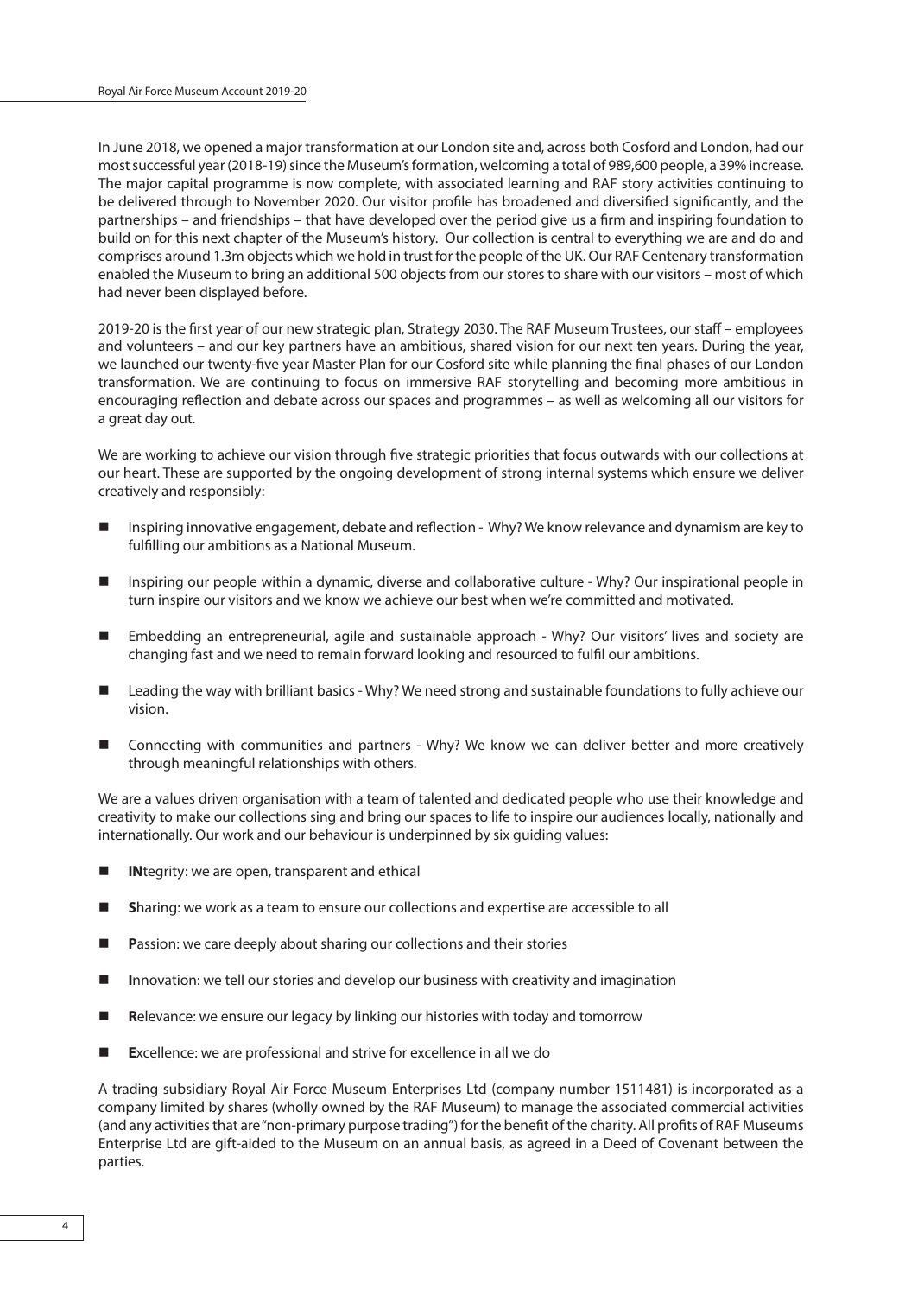The Royal Air Force Museum Investments Limited (company number 4026995) is a wholly owned subsidiary which is incorporated as a limited liability company to hold the real property assets of the charity on behalf of the Trustees. In March 2005, the Cosford and Stafford leasehold property was transferred to this company from the charity, followed by the London (Hendon) freehold property in January 2008.

The RAF Museum is a partner in the RAF100 Appeal, a joint venture between the Royal Air Force and its sister RAF charities – the RAF Benevolent Fund, RAF Association and the RAF Charitable Trust. The RAF100 Appeal was established as a charity (charity number 1167398) and company limited by guarantee (company number 09977273) to commemorate and celebrate the RAF's Centenary in 2018, to enhance the reputation of the Royal Air Force, and to raise funds to support the partners' future work. Funds raised up to £2.5 million have been shared equally between the parties in 2019-20, with any final excess to be apportioned by way of grants for specific proposals in the year ahead. The Museum's share of funds raised to date are accounted for in the Financial Statements.

## Partnerships

As one of the UK's National Museums, the RAF Museum's responsibility and remit is UK-wide. In addition to its own two public sites, the Museum seeks opportunities to share collections through loans and online, as well as through its enquiries service and research programme. The RAF Museum is a member of the UK Museums Association, the National Museums Directors' Council, the Association of Leading Visitor Attractions, the Association of Independent Museums and the Group for Education in Museums. It is committed to supporting other museums both across the UK and internationally by involvement in national and international programmes.

As well as being a National Museum which tells globally important stories, the RAF Museum's two public sites have an important role to play in their local communities. Museums help define a place: they help shape and convey a sense of identity and contribute to local distinctiveness. The Museum is committed to working with its local communities to collect and represent their diverse and collective history and heritage as part of the RAF story.

The Museum also works with a wide range of individual and corporate partners who share its vision of inspiring everyone with the RAF story. Our partners not only support us financially through grants, sponsorship and gifts in kind but they enable us to educate and inspire. We work with partners to ensure collections are up to date and cared for and rely on them to help us acquire new items of national importance. In addition, our partners have supported our Access and Learning teams in London and Cosford to deliver workshops and activities for children across the UK. We would like to thank all our partners who have helped us to continue to share the RAF story.

## Charitable Fundraising

The Museum has an in-house Development team who raise funds to support our core work, as well major capital projects, including the planned development of a new Resource Hub at our Cosford site and Research Centre at our London site as key elements of Strategy 2030. The Museum is a member of the Institute of Fundraising and a registered member of the Fundraising Regulator. We work to the Fundraising Code and Promise set out by the Regulator and are signed up to their Code of Practice.

## COVID-19 Pandemic

In response to the COVID-19 pandemic and in line with Government guidance, the RAF Museum temporarily closed to visitors from Wednesday 18 March 2020. Our considered approach has consistently placed the safety of our visitors and staff at the forefront of decision-making and taken account of the wider public body context and approach of the museum and visitor attraction sectors.

Given the level of grant in aid support that we receive from MOD and after careful consideration, we made the decision not to apply for the Job Retention Scheme and furlough our team, and we have continued to pay all our staff at 100%. The Museum is fortunate to be in a relatively stable financial position, partly because we are 70% funded through grant in aid, and partly because we have a reserves policy in place to mitigate risk and build funding for delivery of Strategy 2030. Our working assumption, reflected in our adjusted future plans for 2020-21, was that the Museum will reopen, either partially or fully, to visitors at both our public sites from July 2020, subject to Government guidance. The Museum subsequently reopened both its public sites to visitors on 6 July.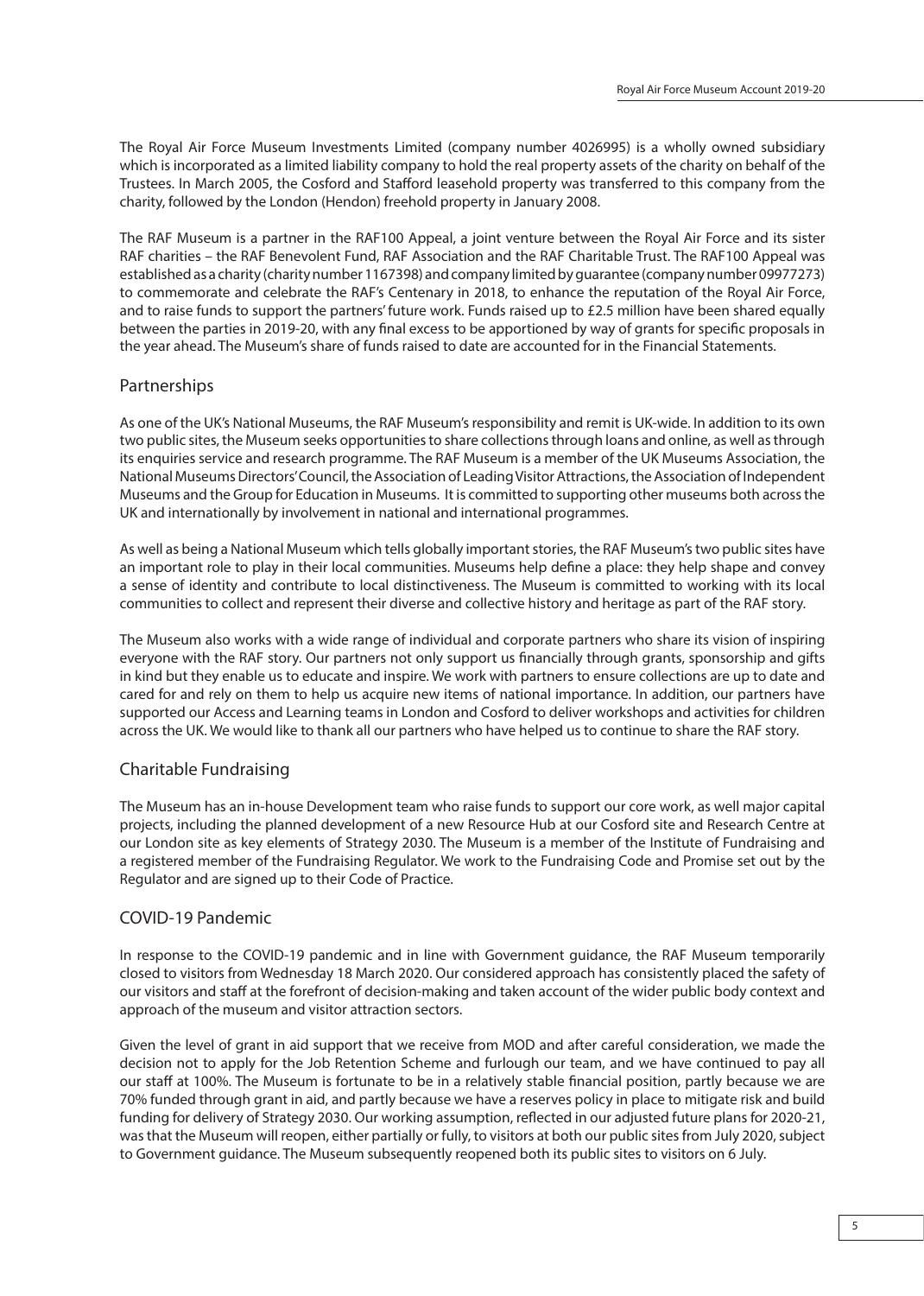In March 2020 the Trustees approved a pre-COVID-19 Budget and Business Plan 2020-21 as a baseline to measure the impact of the pandemic on the Museum. The executive team have remodelled assumptions in an Adjusted Budget and Business Plan 2020-21 which was approved by Trustees in May 2020, to reflect and respond to the COVID-19 pandemic. The impact of the crisis, particularly during the closure period itself, but continuing to affect visitor numbers after reopening, will significantly reduce our ability to generate commercial and fundraising income in the year ahead, and potentially for some time to come.

We have rephased our plans and reviewed all our spending decisions in detail to ensure that we are focussing only on the essentials, and on any key projects which are still planned to go ahead at this time. Visitor number projections have been reviewed and restated, and we have based the Adjusted Budget 2020-21 on a moderately cautious pattern of return. All revenue funded activity and expenditure has been significantly reduced, and planned projects rephased in order to continue to target an unrestricted operational breakeven in 2020-21 but on significantly reduced self-generated income (down £1.3M). If there is a further wave of the virus that further affects our visitor numbers and earned income, further decisions will need to be made, but we are confident that our regular monitoring of the financial position will allow the Museum to respond appropriately. In the meantime, we continue as a charity to appeal to our supporters for help through these challenging times and are prioritising our unrestricted expenditure for projects that connect with our visitors and audiences virtually during the closure, or that can progress well in a home working environment.

#### Future Plans

To deliver on Strategy 2030 the Museum needs to continue to build financial resilience against a background of ongoing funding uncertainty within the cultural and public sector, alongside the unfolding impact of the COVID-19 pandemic, mitigated by a review and refocussing of our 2020-21 (Year 1) Budget and Business Plan, and by existing strong partnerships with the RAF and other key stakeholders and partners.

We will be entrepreneurial and agile in our approach, growing and diversifying our commercial and fundraising income streams in order to achieve greater – and more significant – outcomes for all our users while ensuring our long-term sustainability, and maximising use of our resources to deliver effectively within our means.

Major programme aspirations in the coming years include:

- n Delivery of the London Master Plan, completing the London site development with a focus on Hangars 3,4 and 5 front and back of house (Years 1 to 3) with the move of our Archive and Library to form a new Research Centre on the ground and first floors, creation of a formal Learning Zone and an Inspire Zone for visitor engagement, and consolidation of our staff accommodation on the second floor
- Begin delivery of the final chapters of our London interpretation strategy covering the inter-war period, Second World War and Cold War stories.
- New Battle of Britain exhibitions at both sites to commemorate the 80th anniversary (Year 1) and a Bomber Command exhibition redisplay at our London site (Year 2);
- Phased delivery of the Cosford Master Plan to transform the visitor experience, with the addition of a play area (Year 1), our new Resource Hub (moving the stored collection to our public site) with an outreach programme focused on combatting social isolation and skills development (Years 1 to 3), major exhibition enhancements, a consolidated event space at the heart of the site, and more intuitive visitor flow throughout.

Delivery of these key programmes and a clear focus on our strategic priorities will help us to extend the Museum's reach and impact, targeting visitor numbers of 1.5M by 2030.

We still have much to do to ensure we are fit for the future and we shall build and sustain the foundations we need in terms of collections care and management, our estate, and our IT and digital infrastructure. Our team is vital to all of this and our leadership and development programmes will help ensure our committed people are the best that we can be in order to deliver our vision and purpose with and for our visitors.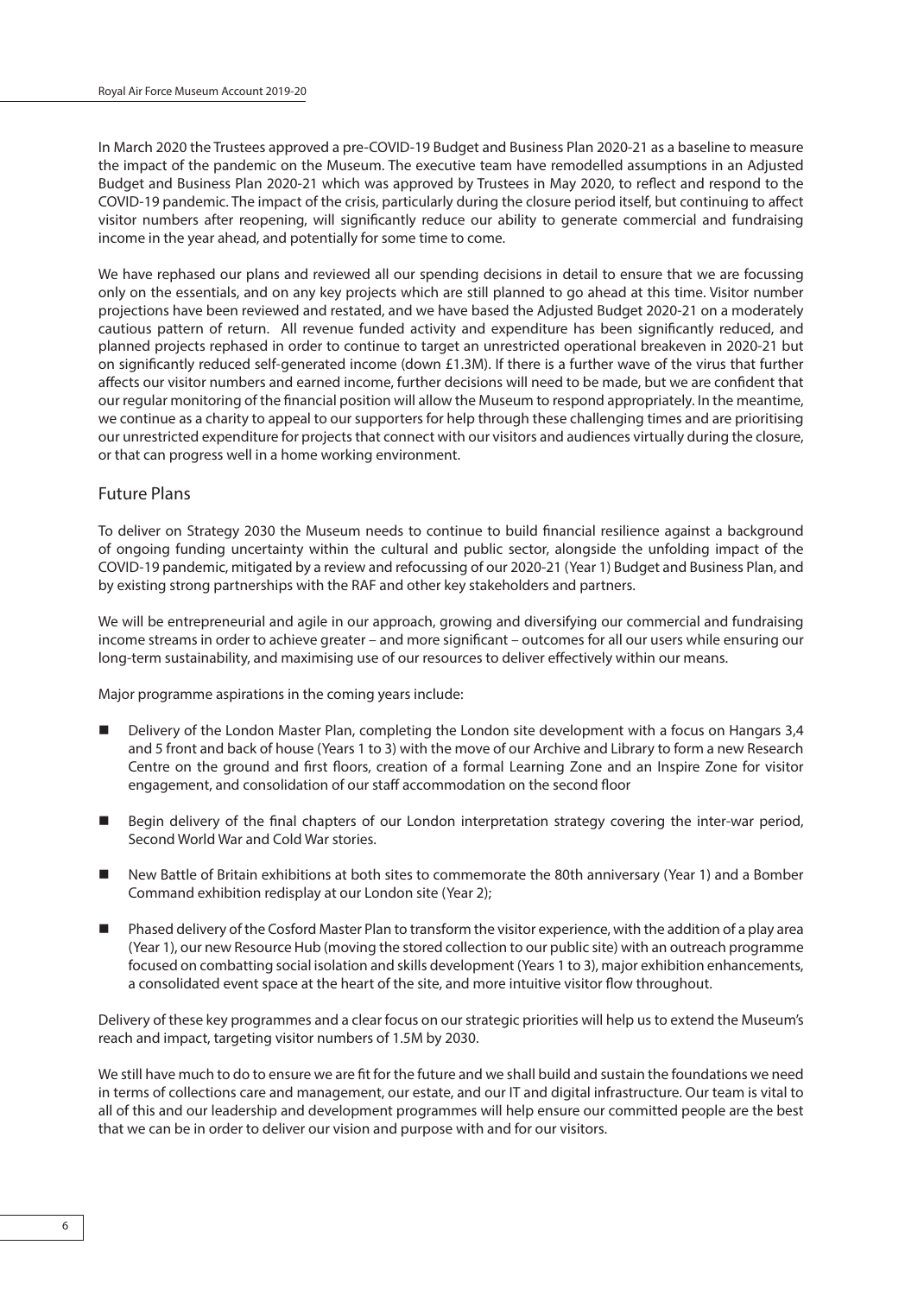The RAF is iconic to so many people in the UK and overseas and we will continue to research and share its history. Equally, today's men and women in the RAF are active on more fronts than they have ever been in our increasingly complex world. We will ensure that today's stories are at the top of our agenda through contemporary collecting and innovative programmes that keep us relevant and connected. Equally we will connect audiences who may not obviously identify with the RAF by finding common interests and histories which link them.

We can achieve none of this in isolation; we will continue to develop and nurture meaningful partnerships and invest our funding strategically with partners across our shared priorities. By 2030 the Royal Air Force Museum will be recognised as a world-class National Museum, respected for our commitment to focusing on our audiences and using our collections and spaces in creative ways to engage and inspire them with the RAF's story.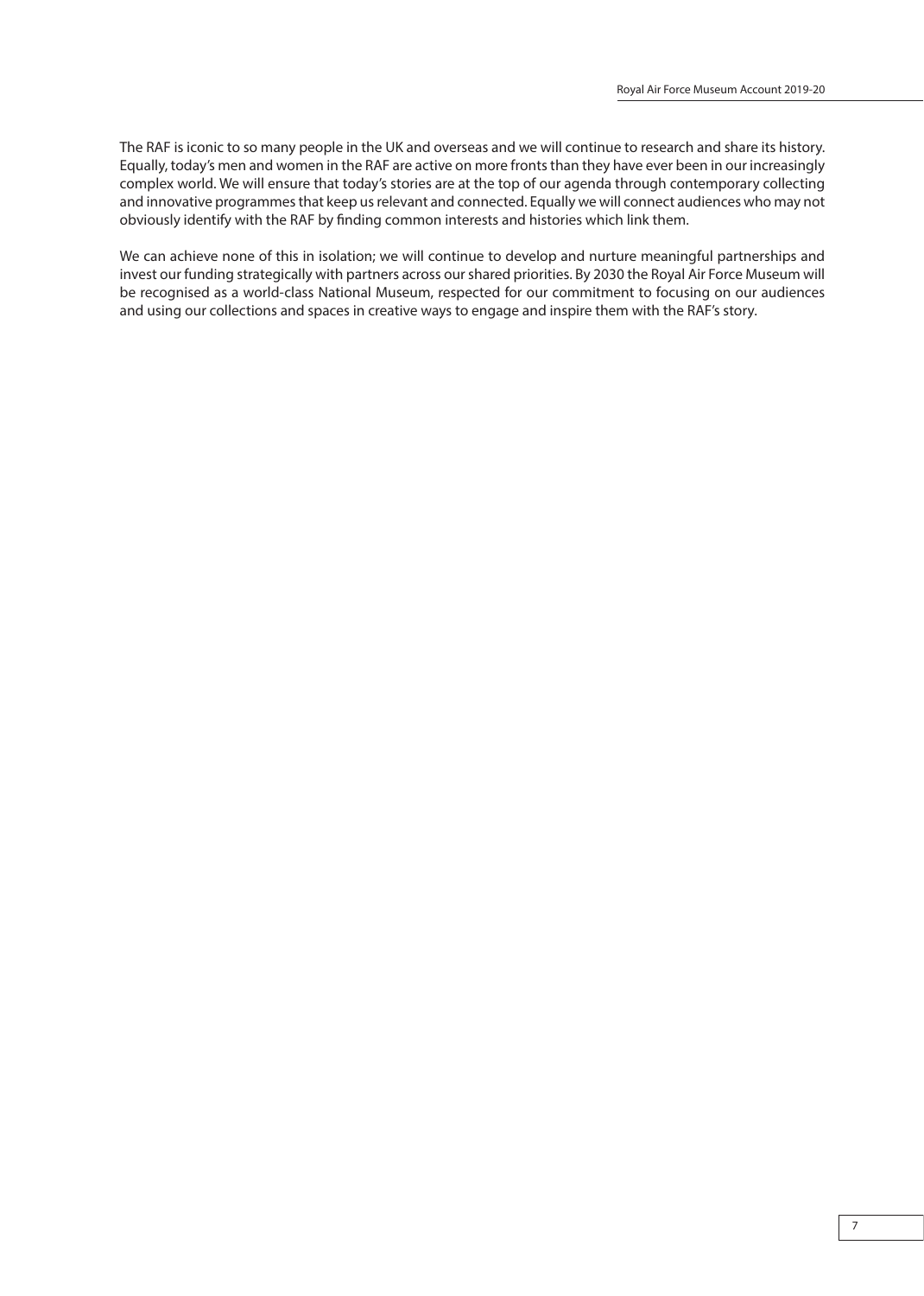## Performance report

## Overview

We welcomed 860,000 visitors to our Museum during 2019-20, marginally fewer than our original 900,000 target due to the coronavirus pandemic. However, visitor levels have been significantly above the pre-Centenary project years at both sites, and our visitor profile has broadened and diversified substantially, with the partnerships – and friendships – that have developed over the period giving us a firm and inspiring platform to develop the next chapter of the Museum's history.

Sadly our final few weeks of 2019-20 were spent closing our museums for the first time in our history, but the team rapidly transitioned to working remotely, rescheduling or moving our content and programmes online and progressing our longer term plans where possible.

The Museum has focused throughout the year on delivering our five new strategic priorities, to ensure our relevance and accessibility to a broad audience, while ensuring we continue to build firm foundations for our Strategy 2030.

## Strategic priority 1: Inspiring innovative engagement, debate and reflection

The legacy of the RAF Centenary Programme and planned major programmes as part of our Strategy 2030 will have a significant impact on how we continue to inspire engagement with the RAF story, now and into the future.

The RAF Museum collection represents the national memory of the RAF at work and play, war and peace. It includes:

- n The largest and most comprehensive collection of RAF related aircraft in the world, from the tiny Avro Rota autogyro, used for secret radar calibration missions during the Battle of Britain, to the gigantic VC-10 transport aircraft, in service for nearly fifty years
- Objects ranging from uniforms and medals to unique personal items, including the record collection of TE Lawrence and personal effects of Amy Johnson, that bring the stories of the iconic figures of the RAF to life
- An extensive oral history collection, from first-hand accounts of First World War pilots to the experiences of personnel deployed in current operations
- Large official collections, from manuals to training films, illustrating the inextricable link between the RAF and its suppliers.

The stories we share are not just of the heroism of the Battle of Britain that took place over the skies of Britain 80 years ago, but also of the RAF today. From the RAF nurses on the front line supporting the NHS, to the aircrews evacuating patients from remote parts of the UK and the transport crews delivering much needed PPE during the COVID-19 pandemic.

Our digital project 'RAF Stories' is well established, collecting and sharing over 500 engaging historical and contemporary stories related to the RAF. The public are encouraged to share their experiences and those of their loved ones within the RAF and the broader RAF family through a bespoke app. Additional stories are identified and collected by the Museum's in-house team. Content is shared internationally online, as well as being embedded in the new exhibitions, enhancing the Museum's storytelling. The first RAF Stories Big Weekend took place on 2 and 3 November 2019 at various venues across the country and at both of our sites, with 140 stories recorded and submitted across the weekend. Support from the Royal Air Force Museum American Foundation's Learning Fund enabled the RAF Stories team to collect and share interviews with those involved in the Berlin Airlift including the 'Candy Bomber', Gail Halverson.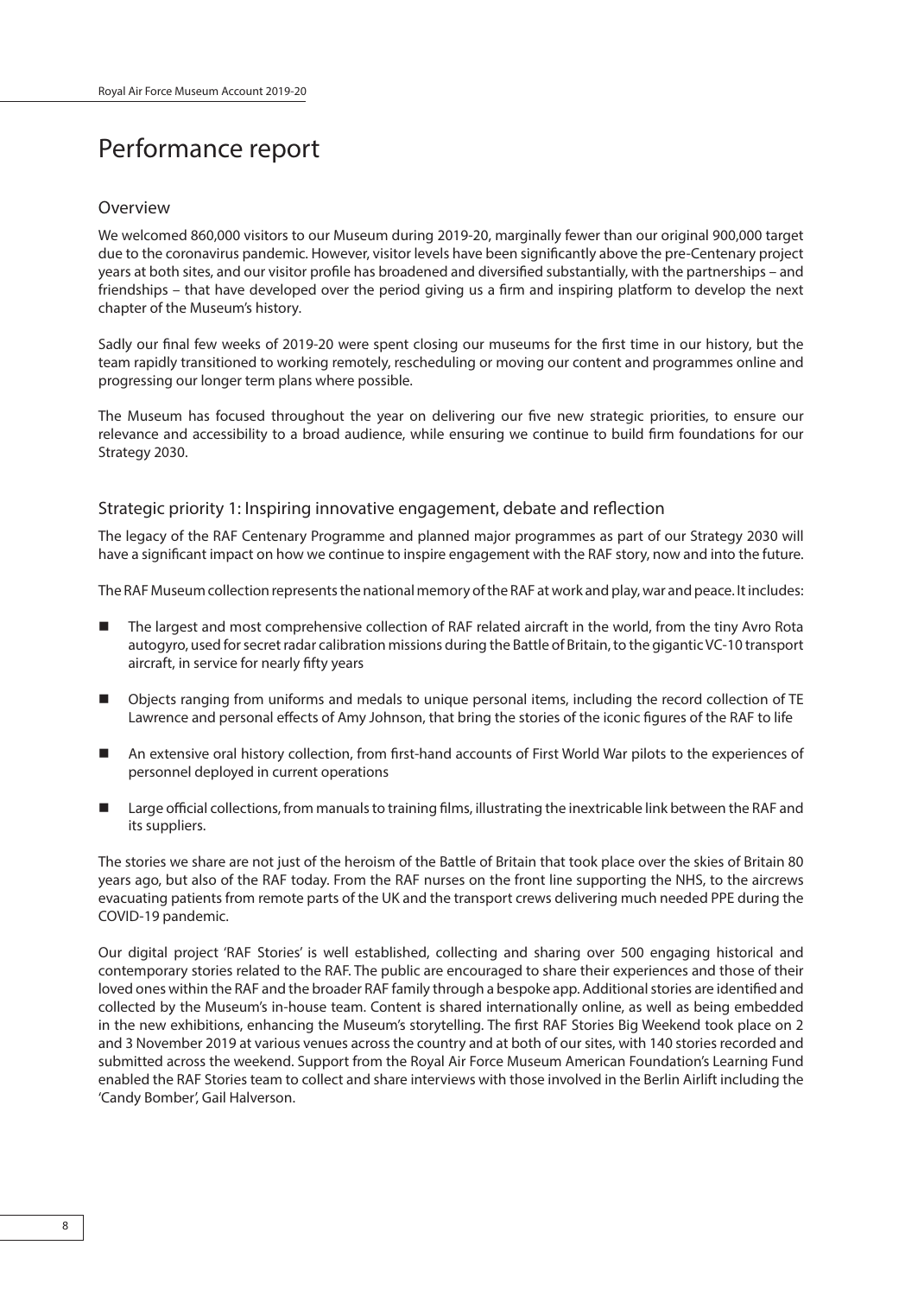The Museum's Research Strategy and Programme is supported by a voluntary Research Board, chaired by Sebastian Cox OBE, Head of the Air Historical Branch of the RAF. In 2019–20 the research programme included the Trenchard Lectures, an evening series hosted at the Royal Aeronautical Society, Evening Air Power Seminars at the University of Wolverhampton, and two lunchtime lecture series at the Museum's London and Cosford sites. The Museum continues to support two fully funded PhD students.

During 2019–20, our student engaged with the Arts and Humanities Research Council (AHRC) Research and Enterprise in Arts and Creative Technology Collaborative Studentship successfully submitted their thesis to the University of Exeter. The partnership with King's College London supported by a Professor Sir Richard Trainor Scholarship is ongoing and our second student is expected to submit their thesis in 2020–21. The Museum secured funding for an AHRC Collaborative Doctoral Award with the University of Lancaster which will begin in 2020. Curators have been supported to research independent projects with the results leading to successful outputs, particularly through the sharing of blogs. The Museum also presented three Academic Awards to Doctoral, Masters and Undergraduate students.

During 2019–20, our Collections team provided access to the Museum's Collection in a variety of ways. This included the sharing of blogs, hosting group visits and consultations. The Collections Enquiry Service responded to around 2,000 written enquiries and 1,900 telephone enquiries. Over 400 researchers engaged with the Collection by visiting the Reading Room at our London site. A new Collections Online platform was in development during the year and is due to launch in summer 2020.We have also continued to share our Collection more widely at over 144 venues both nationally and internationally through our loans programme, with 1,472 items out on loan during 2019–2020, of which 24 items were sent out as new loans during the period.

Our Access and Learning Strategy has driven the development and delivery of broadened audience engagement – putting audiences of all ages at the heart of everything we do, and inspiring and engaging them with the RAF story through the Museum's Collection and stories of its people. Over this period, the priority in London has continued to be the delivery of STEM-focussed activities (Science, Technology, Engineering and Maths) and partnerships as part of our National Lottery Heritage Fund supported STEM and Heritage programme.

In Cosford, the team have continued to strengthen their partnership with the RAF delivering innovative programmes such as the Summer Time Advanced Aeronautics Residential (STAAR) with our partners RAF Cosford, RAF Youth and STEM Engagement and Tablet Academy, supported by partner and funder, Northrop Grumman. The STAAR programme was Highly Commended in the 2019 Museums and Heritage Awards.

Across the financial year 2019–20, 33,928 formal learners (schools, colleges, universities) visited our London site, an uplift of 13% on 2018–19. London had taken bookings for March 2020 which would have seen an unprecedented uplift of 23% year-on-year. However, the advent of COVID-19 meant that these bookings could not go ahead.

27,700 formal learners visited Cosford up until mid-March when bookings could not be fulfilled. Responses from teachers remain overwhelmingly positive with 99% of teachers reporting that the workshops' links to the National Curriculum are either good or excellent. 97% rate their pupils' enjoyment as good to excellent. The skills of Access and Learning staff in facilitating the workshops is also frequently commended, with a 98% good or excellent rating for financial year 2019–20. Our London site was shortlisted as Best Venue for History learning while our Cosford site was shortlisted as Best Venue for STEM learning in the School Travel Awards 2019–20, as nominated by teachers.

The outbreak of the COVID-19 resulted in the teams across both sites unfortunately cancelling planned visits and events from 18 March. This was in addition to schools and partners cancelling visits and events from late February onwards. Both teams were on track to exceed KPI targets until this event hit. However, the teams have put in strong financial performances and have exceeded the income KPI at the Cosford site by 64%, due to new partners supporting the programme and the uptake of onsite activities and events. The London team's income increased by 25%. Required to work from home from mid-March onwards, the teams quickly changed from faceto -face delivery and have prepared online resources which are currently engaging a wide audience with highly positive feedback.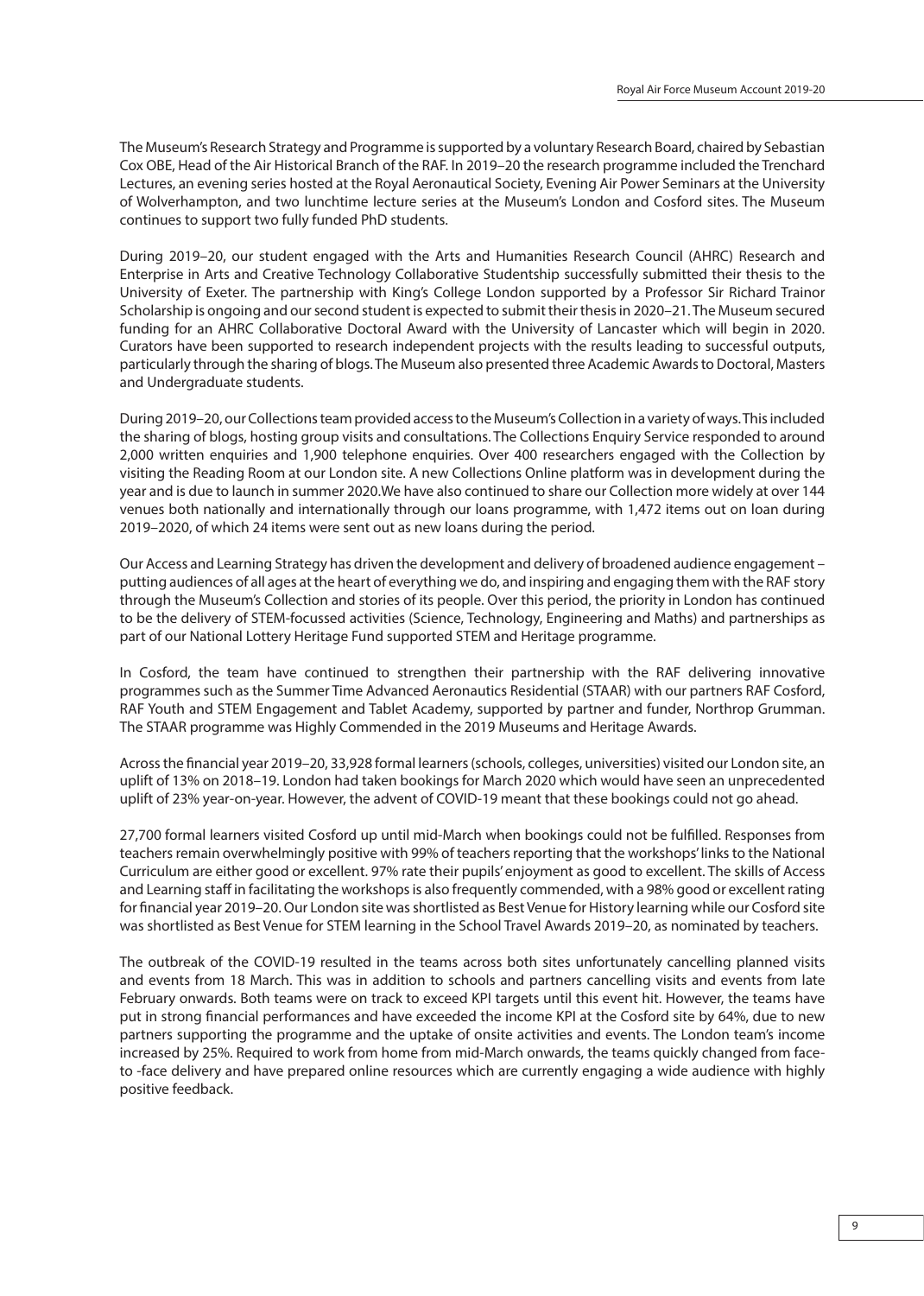## Strategic Priority 2: Inspiring our people within a dynamic, diverse and collaborative culture

The RAF Museum staff, including its trading subsidiary, comprises over 200 employees and over 400 volunteers, and includes well-established work experience and apprenticeship programmes. Our priority is to ensure that individuals are proud to be part of a brilliant and diverse team, feeling valued, supported and appropriately skilled and rewarded, working positively together to deliver our vision. We are working to ensure that diversity and equality underpin all our activity and we actively focus on reflecting that by broadening both our audiences and our Museum teams.

There has been a focus during the year on developing the basics and steady progress has been made, including a restructure of the Visitor and Commercial Development team; detailed review of HR policies and introduction of a new RAF Museum Code of Conduct; review and update of all job descriptions in line with the new competency framework, linked to our pay and grading structure; successful recruitment to key roles in the senior management group (including a Head of Communications and Marketing, Head of Major Projects and Programmes, Head of Development, Head of Finance and Head of HR and Volunteering); and the roll-out of our Brilliant Basics E-Learning Programme across the whole organisation.

The launch of our staff intranet in January 2020, developed with a group of Museum-wide Intranet Champions, couldn't have a come at a better time and has proved a vital tool in communicating effectively with our team in the run up to and during the closure due to the COVID-19 pandemic.

### Strategic Priority 3: Embedding an entrepreneurial, agile and sustainable approach

Commercial development and sustainability are addressed through the Museum's Commercial Strategy, managed through the trading company, which focuses on delivering new and improved experiences for visitors. Public catering and commercial activities were restructured with new catering contractors in place at both sites in September 2019 and a new commercial events sales arrangement with Peyton and Byrne in London. Public events performed strongly, holding two large scale events at the Cosford site; the Food Festival and the Vintage Festival both exceeding the previous year's revenue totals.

Retail performance at both sites was relatively disappointing with conversion rates and net profitability below target. Similar conversion issues were also apparent in the commercial experiences side of the business. Plans to address both retail and commercial experiences are under way, with a new shop in Hangar 3 in London opened in February, some improvements to the existing shop facilities planned when the Museum re-opens and a review of the commercial experiences in London. Retail online had a strong year exceeding its target revenue and profit. The trading company also provided exhibition management services for the Museum in relation to two exhibitions to be installed at the London site, and for one to be installed at the Cosford site.

During 2019-20 Trustees approved a new Fundraising Strategy and Plan which outlines the foundations for developing a two-tracked approach to fundraising that will support the Museum to achieve its Strategy 2030 vision. This includes building on the success of previous campaigns to fund delivery of major capital programmes, whilst also growing revenue fundraising to support core activity.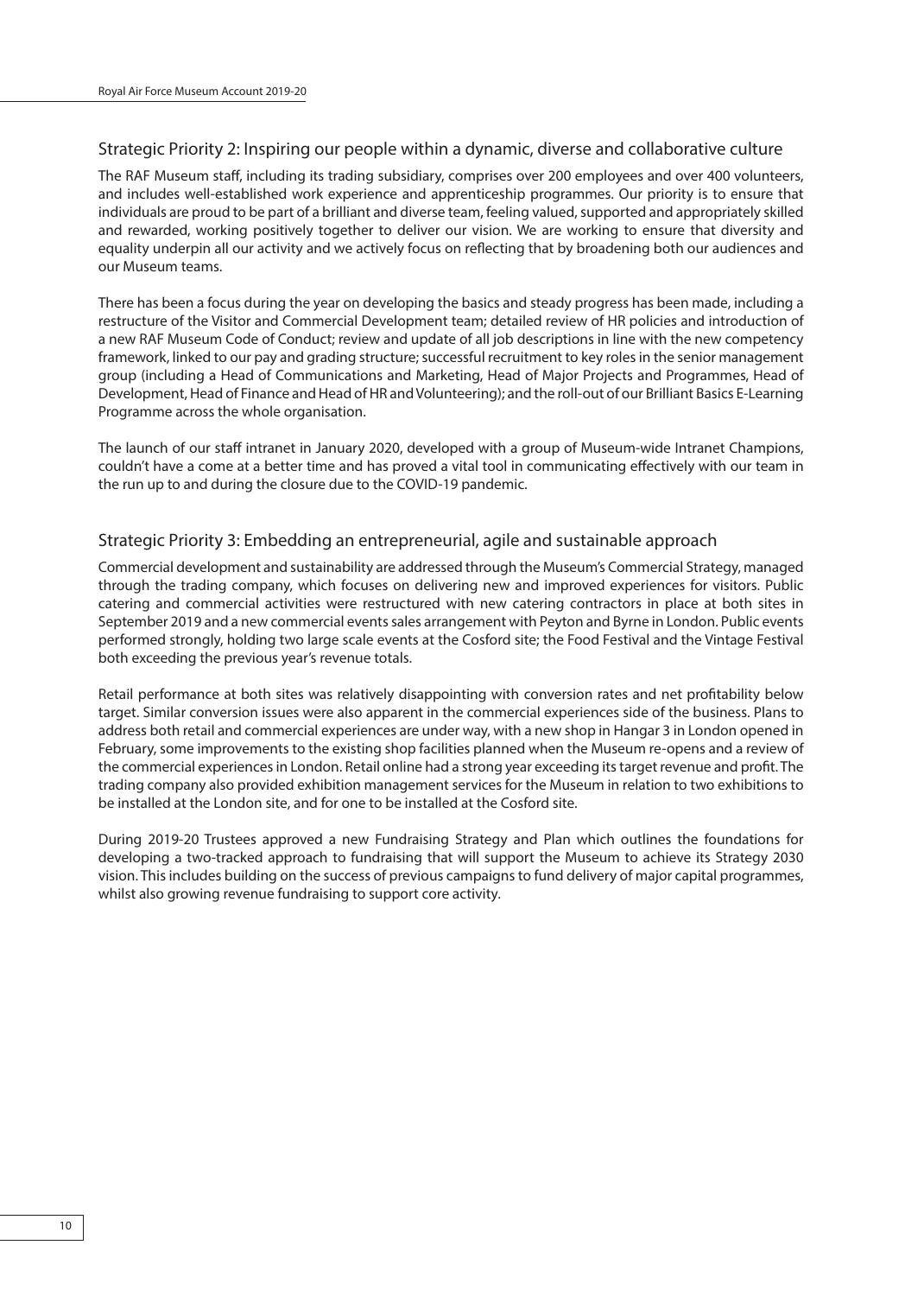## Strategic Priority 4: Leading the way with brilliant basics

The Collections Development Strategy and associated policies and procedures are central to our delivery of effective museum management and key to the delivery of effective audience engagement. After 50 years of formal collecting, the Museum continues to collect stories and objects to reflect the contemporary RAF, alongside ongoing rationalisation of the Collection, improvements in storage and conservation and an opening up of access to connect all our audiences with the collections and share the rich and diverse story of the RAF through its people, culture, technology, timeline and places.

Objects are collected, preserved and used proactively for a clear purpose of engagement, including exhibitions, interpretation and research, in accordance with identified dynamic collecting priorities. As an element of the Museum's RAF Centenary Programme, part of the original 1931 workshop at its London site was developed as a small objects conservation hub, which complements the Museum's considerable large object conservation expertise based at our Michael Beetham Conservation Centre in Cosford.

The Museum is in the sixth year of a comprehensive collection-wide review with its Collections Review Committee assessment surveys making recommendations for action in line with the Museums Association's Code of Ethics. Where objects or aircraft are deemed to be surplus, or fall outside the Museum's Collection Development Strategy, wherever possible these are offered to Accredited museums following the Museums' Association Disposals Toolkit guidelines. All disposals are approved in accordance with the RAF Museum's Disposals Policy and Procedures.

We have made good progress across all our activities over the past year in reviewing and improving standards and processes, from building more resilience into the IT infrastructure to support efficiency and digital engagement, to developing a vibrant seasonal events programme to offer our visitors a great day out. We continue to work to ensure that our brilliant basics enable us to achieve our full potential – leading the way in our governance, finance, estates and IT, ensuring a safe environment for all our visitors and with digital literacy embedded across our teams. We have also made significant progress in the phasing and planning of both our Cosford and London Master Plans which underpin our Strategy 2030, including completion of a feasibility study and initial designs for completion of the London site development, and further scoping and developing of plans for a new Resource Hub in Cosford which has been agreed as our first major project in the overall plan for the site.

## Strategic Priority 5: Connecting with communities and partners

Throughout 2019-2020, the Museum has built on the community partnerships in London developed during the RAF Centenary Programme, working with local groups to ensure the Museum acts as a hub within the Barnet and Colindale community. We have partnered with Home Start Barnet and Barnet libraries on a number of projects to engage and excite local families and have been working with Age UK Barnet on bringing the RAF story to our local older community. We have also developed new sessions for North London care homes on local aviation history. Our ESOL conversation cafe also continued this year with new participants and volunteers and we continue to work closely with the Colindale Communities Trust (CCT) to identify gaps in provision locally. This year this included a large Arts and Culture project with multiple local partners which led to the Museum winning the Community Partner Award (along with CCT and Notting Hill Genesis) from Barnet and Southgate College. Moreover, two of the Museum's team were awarded 'Dementia Friends Champion' status, enabling them to deliver Dementia Friends information sessions to other colleagues across the Museum.

Our partnership with the RAF Youth and STEM Team has also strengthened as events to inspire young people were co-hosted at both the Museum's sites. The support of Cosford Access and Learning in delivering Scout Takeover Days resulted in the RAF team being presented the Scout Association's Best Event Award 2019.

The Museum has continued to build partnerships with a wide range of individual, corporate and community partners whose financial and creative support is absolutely crucial, both to the day to day work of the Museum and development of major projects.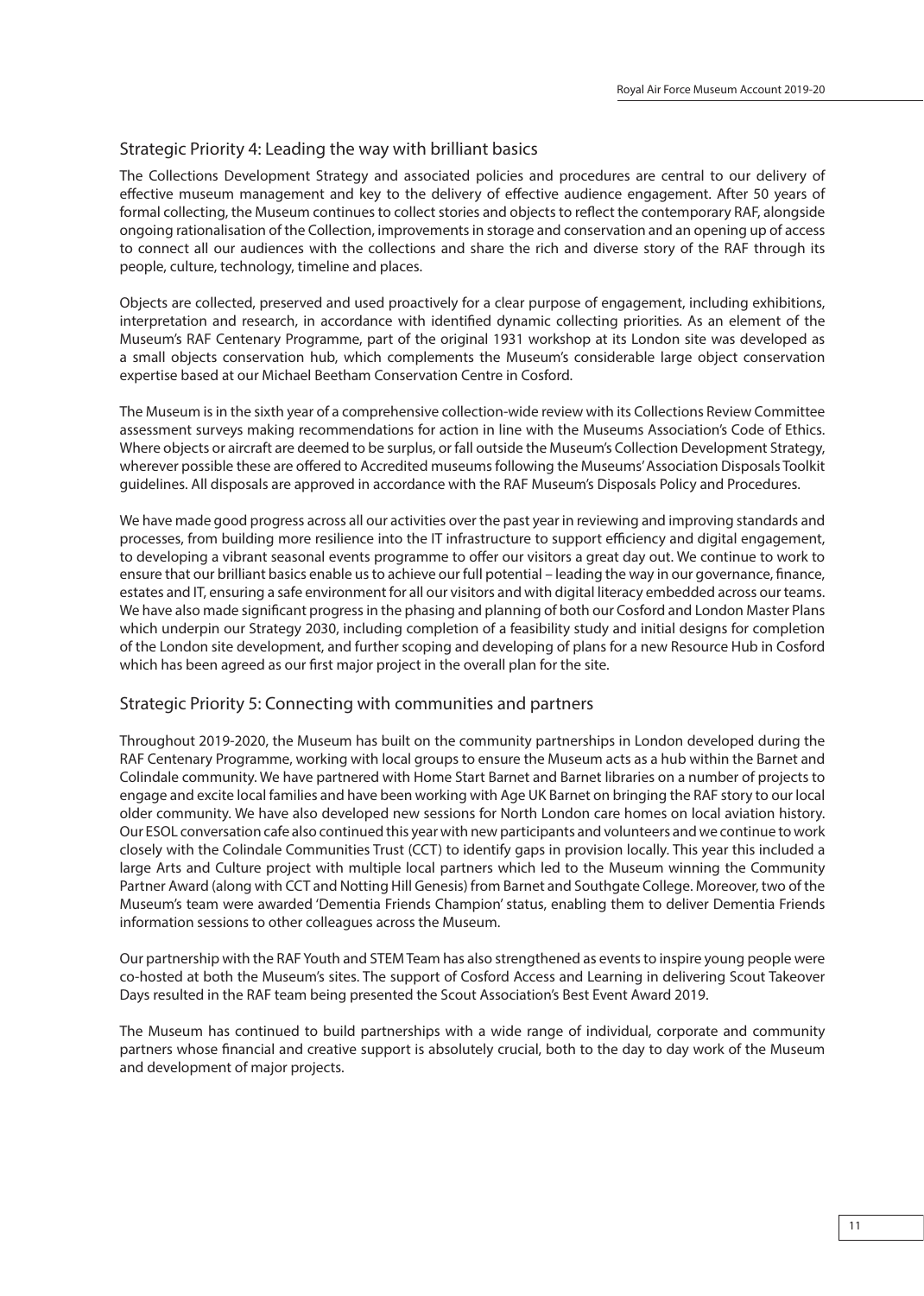### Performance Analysis

The Museum uses a number of KPIs to regularly measure and assess its performance and these are reported to the Board on a quarterly basis and reviewed by management on a monthly basis.

|   | Key Performance Indicator:                                                                                          | 2019-20   | 2018-19   |
|---|---------------------------------------------------------------------------------------------------------------------|-----------|-----------|
|   | Visitor numbers (including events such as the Cosford Air Show)                                                     |           |           |
| ш | London                                                                                                              | 470,786   | 544,628   |
| ш | Cosford                                                                                                             | 388,711   | 444,965   |
| ш | Total                                                                                                               | 859,497   | 989,593   |
|   | <b>Trading income</b>                                                                                               | 3,278,598 | 3,534,514 |
|   | <b>Number of school visits</b>                                                                                      |           |           |
|   | London                                                                                                              | 672       | 672       |
|   | Cosford                                                                                                             | 756       | 818       |
|   | <b>Visitor satisfaction ratings*</b>                                                                                |           |           |
|   | Enjoyment                                                                                                           |           |           |
|   | London                                                                                                              | 90%       | 89%       |
|   | Cosford                                                                                                             | 92%       | 92%       |
|   | Value for Money                                                                                                     |           |           |
| ш | London                                                                                                              | 91%       | 90%       |
| ш | Cosford                                                                                                             | 93%       | 93%       |
|   | Likelihood to recommend                                                                                             |           |           |
|   | London (net promoter score)                                                                                         | 71%       | 72%       |
| H | Cosford (net promoter score)                                                                                        | 75%       | 79%       |
|   | Social media interaction (no. of Facebook followers, Twitter users and<br><b>YouTube and Instagram subscribers)</b> | 184,327   | 156,185   |

\* 2019-20 figures based on three quarterly surveys as final quarter postponed due to COVID-19.

#### Visitor Numbers

Although we were on track in mid February to meet our target to welcome 900,000 visitors in 2019-20 across both sites, we finished the year at 859,497 (2019: 989,593) further to closure of the Museum on 18 March in response to the COVID-19 pandemic, and reflecting a significant reduction in visitors in the few weeks beforehand. This is 13% down on the prior year overall, 14% for London (5% under target) and 13% for Cosford (4% under target) year on year. However, the final figure remains 21% ahead of previous years excluding Centenary year (based on the average of the three previous years).

#### Trading Income

Total turnover of £3,279,000 is reported for the year (2019: £3,535,000) with reduced income across most commercial activities mainly due to the positive impact of the RAF Centenary in the prior financial year and reflecting the closure of the Museum sites in March. The overall reduction is partially offset by the provision of exhibition management services to the Museum during the year in relation to the development of three exhibitions to commemorate the forthcoming 80th anniversary of the Battle of Britain. The prior year comparative has been adjusted to reflect the transfer to the company of the car parking business from 2019-20.

During the year, the catering and commercial events were restructured with new catering contractors in place at both sites in September 2019 and a new commercial events sales arrangement with Peyton and Byrne in London. Public events performed strongly, holding two large scale events at the Cosford site; the Food Festival and the Vintage Festival both exceeding the previous year's revenue totals.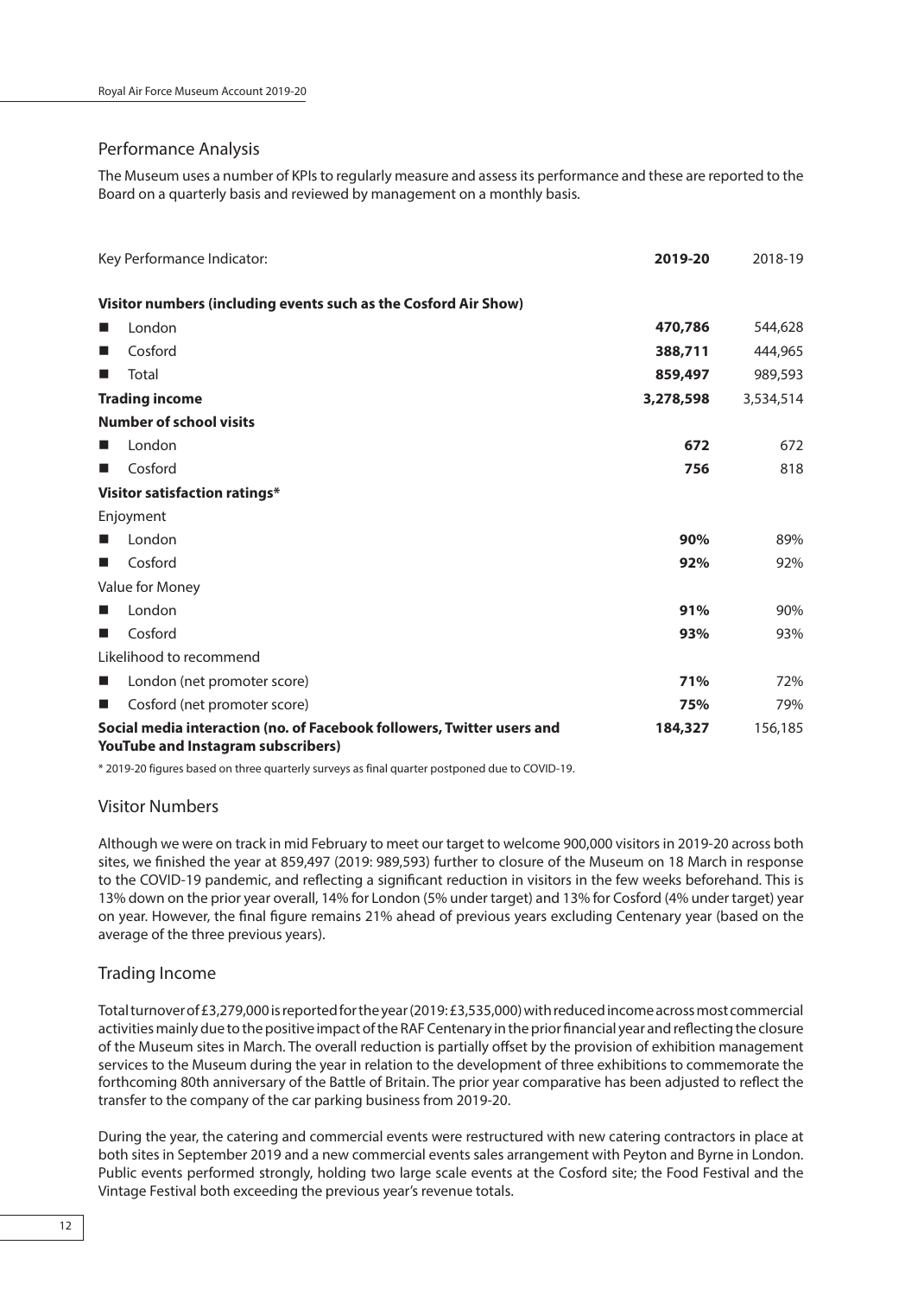The full impact of the redeveloped London site, change to the commercial team structure, and the introduction of new commercial activities will positively impact Royal Air Force Museum Enterprises Ltd in the longer term, though this will inevitably be tempered by the ongoing impact of the COVID-19 pandemic in the year ahead.

### School Visits

Across the financial year 2019–2020, 33,928 formal learners (schools, colleges, universities) visited our London site, an uplift of 13% on 2018–2019. 27,700 formal learners visited Cosford until the programme was suspended due to COVID-19. Bookings for school visits for the full year were 710 for London and 796 for Cosford prior to cancellations due to the impact of COVID-19, with final numbers totalling 672 and 756 respectively.

### Visitor Satisfaction

The ALVA surveys show both sites achieving very high 'Enjoyment and Value for Money' ratings, considerably outperforming the museums and galleries average, with an improved performance for London on prior year. Our visitors are also highly likely to recommend a visit, compared to other museums and galleries, although this is slightly down for us on the previous year at both sites.

#### Social Media Interaction

Total visits to the Museum's main website were recorded at 1.1 million unique visits (2019: 1.2 million). As this is used primarily as a planning tool for visits, this drop can be explained in part by people staying away from the Museum in the last quarter of the year due to COVID-19.

The Museum's social media channels showed growth during the year with Facebook followers reaching 103,096 (2019: 90,699), Twitter 50,638 (2019: 45,469) and 18,905 (2019: 17,829) monthly recipients of the Museum's e-newsletters.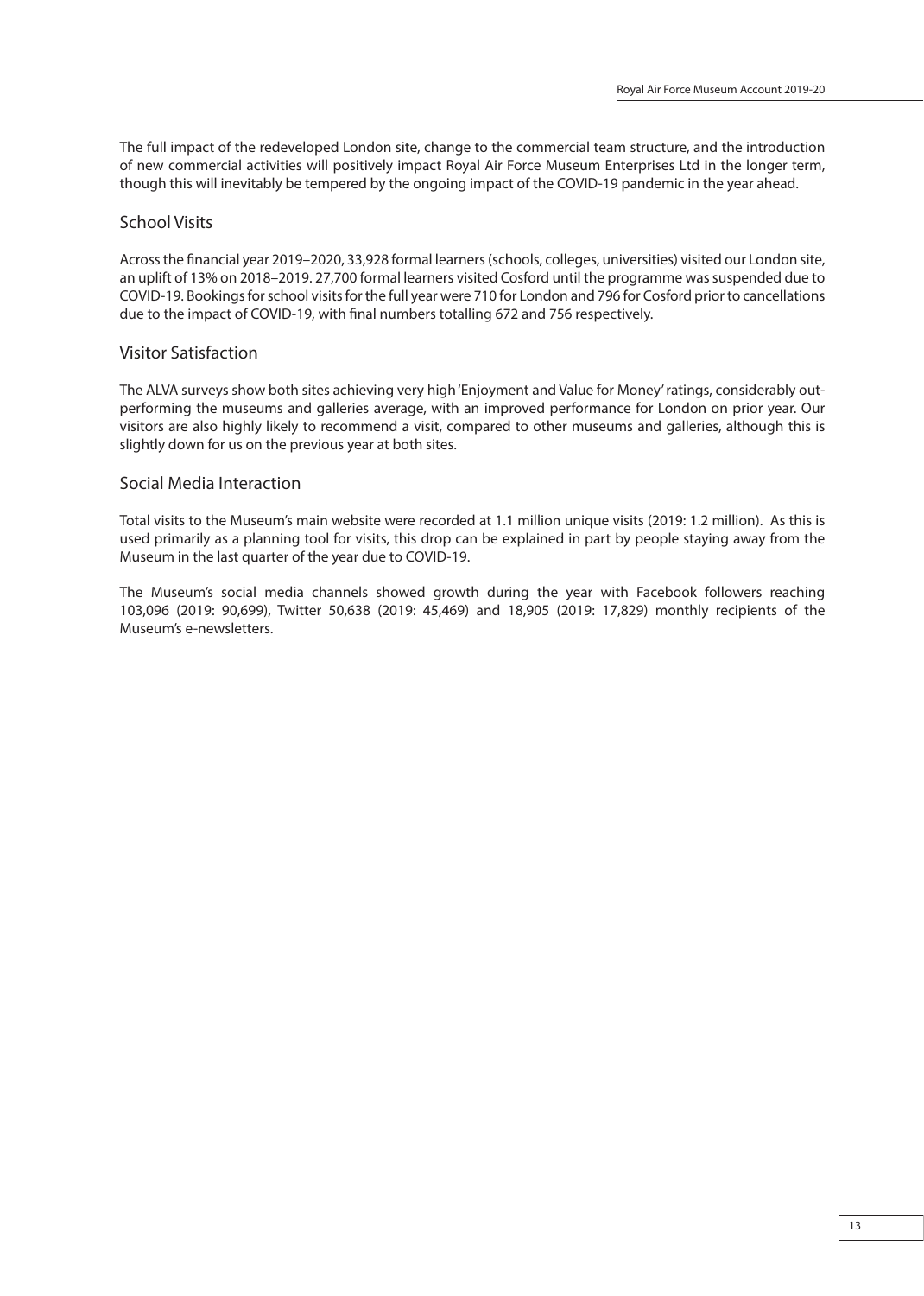## Financial Review

## Statement of Financial Activities (SOFA)

Total income for the financial year 2019-20 amounted to £15,688,000 (2019: £17,562,000), with the decrease year on year related to the higher prior year restricted funding received for delivery of the RAF Centenary Programme.

The Museum received £9,520,000 of grant in aid (2019: £9,273,000) for the financial year 2019-20. During the year, a total of £2,156,000 (2019: £3,899,000) (Note 3) was received by way of donations from industry partners and sponsors, trusts and foundations, and individual donations to fund the work of the Museum This included £742,000 restricted funding from the National Lottery Heritage Fund for the RAF Centenary Programme (2019: £3,022,000); £250,000 from Bomber Command Association to support our plans to refresh the Museum's Bomber Command exhibition and story-telling; a generous £186,000 donation from John Mars through the RAF Museum's American Foundation to contribute to delivery of our Cosford Master Plan; and £145,000 from Northrop Grumman to sponsor our successful STAAR STEM programme at our Cosford site.

Income generated by the trading company on non-charitable activities was £3,279,000 (2019: £3,535,000), which, after accounting for associated expenditure, resulted in a total gift aid payment of £585,000 (2019: £359,000) to the Museum. Total unrestricted income generated by the Museum was £13,633,000 (2019: £13,306,000) with the increase mainly due to the inflationary rise in grant in aid.

Total expenditure on Museum activities amounted to £16,924,000 (2019: £16,535,000). The majority of costs, including the costs of salaries, are in respect of core charitable activities. Net expenditure before transfers between funds and other recognised gains and losses totalled £1,236,000 (2019: £1,027,000 net income).

A total of £1,893,000 (2019: £5,938,000) has been transferred from restricted to unrestricted funds in 2019-20, principally due to the completion and capitalisation of the final phase of RAF Centenary Programme improvement works at the London site within the financial year as well as a distribution of £500,000 to the Museum from the RAF100 Appeal joint venture.

The £2,699,000 loss shown against unrestricted funds for the year (2019: £1,571,000) is driven principally by depreciation of property assets and fully funded permanent exhibitions, which totals £2,811,000 in 2019-20 (2019: £2,666,000). Excluding depreciation costs of property and permanent exhibitions, the Museum has generated an unrestricted operational surplus of £614,000 during the year (2019: £971,000). The decrease in unrestricted operational surplus year on year is primarily due to increased expenditure related to staff costs (with a marginally increased headcount, agreement to bring forward the annual pay award date to 1 April from 1 August, and a targeted organisational restructure to support the Museum's communications strategy and Strategy 2030 planning and delivery); additional investment in our IT infrastructure and digital engagement and interpretation; and the prior year release of accrued rental relating to the Cosford lease further to negotiation of a more favourable rent review than expected.

The Museum's property assets are revalued by professional valuers on a quinquennial basis, with the last valuation brought forward by one year to 2017-18 to reflect the significant capital improvements delivered through the RAF Centenary Programme. For 2019-20 an annual revaluation adjustment of £1,137,000 (2019: £1,239,000) has been made in the year-end accounts to comply with Modified Historic Cost Accounting (MHCA) legislation per HM Treasury guidelines.

After transfers between funds and adjustment for recognised gains on revaluation of fixed assets, the net movement of funds for the year was a decrease of £99,000 (2019: an increase of £2,266,000) and total funds carried forward as at 31 March 2020 amounted to £121,056,000 (2019: £121,155,000).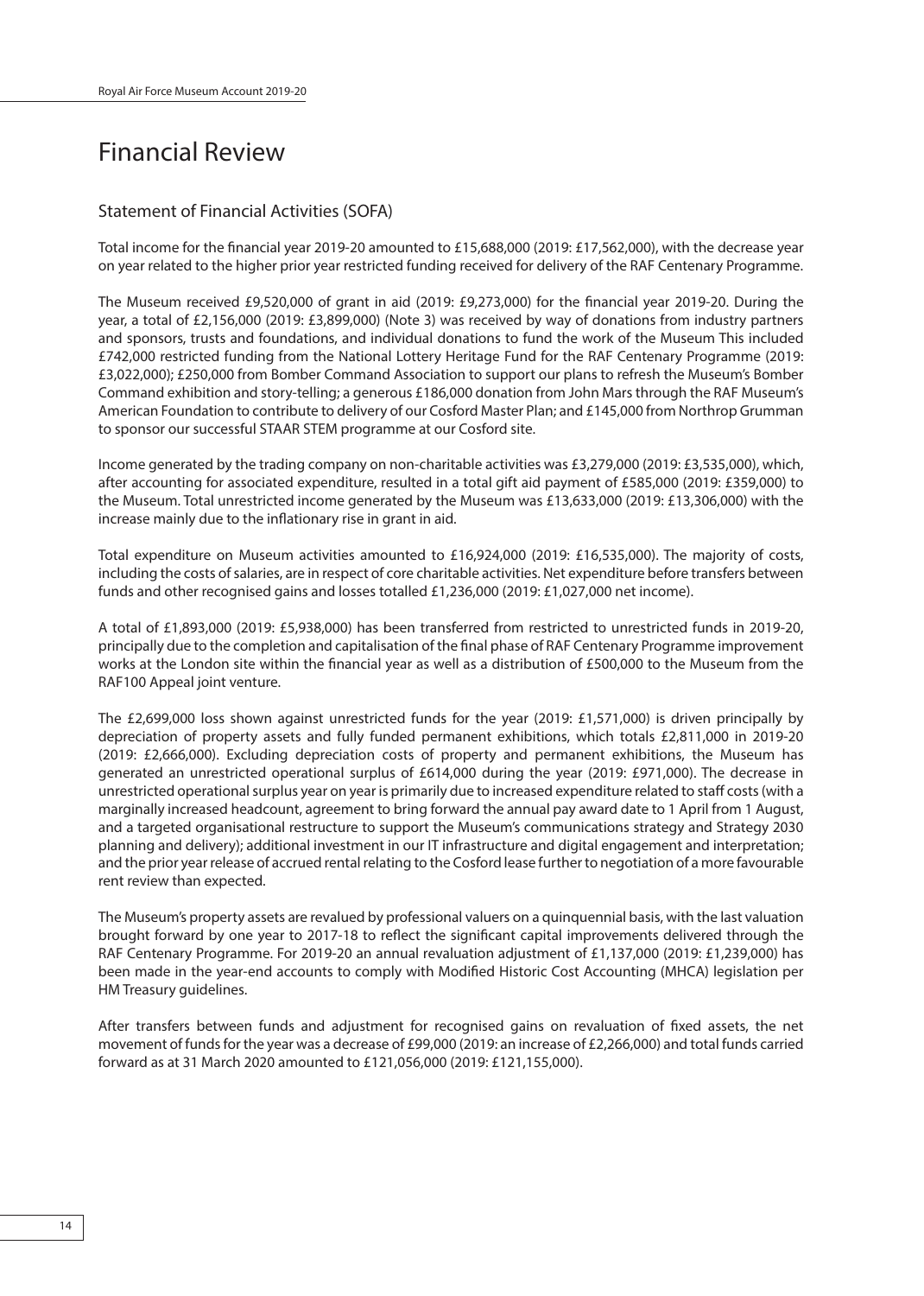## Balance Sheet

The value of the group net assets has increased during the year due to the fixed asset revaluation and now stands at £121,056,000 as at 31 March 2020 (2019: £121,155,000). The value of freehold and leasehold property represents 72% of the Museum's net assets at £87,050,000 (2019: £87,018,000); and the value of heritage assets (over the capitalisation threshold and accessioned since 1 April 2001) represents 18% of the Museum's net assets at £21,785,000 (2019: £21,625,000). The Museum Group holds a cash at bank and in hand balance of £7,904,000 as at 31 March 2020 (2019: £7,743,000).

## RAF100 Appeal

As a partner in the RAF100 Appeal joint venture, the Museum's share of net expenditure for 2019-20 totalled £63,000 in restricted funds (2019: net income of £83,000). The Appeal also made a distribution of £2,500,000 during the year equally shared between its partners. The £500,000 reduction in the net asset value of the Museum's share of the Appeal is reflected in the carrying value in the joint venture on the balance sheet. The Museum received the corresponding share of the distribution (unrestricted) of £500,000 from the RAF100 Appeal during the year, which is also reflected as a movement from restricted to unrestricted reserves.

## Trading Company

Any non-charitable activities are undertaken by RAF Museum Enterprises Ltd, a wholly owned subsidiary of the Museum, with all profits gift-aided to the parent charity. The trading company generated total turnover of £3,279,000 (2019: £3,535,000) (Note 4b), with associated costs of sales of £2,696,000 (2019: £2,796,000). The decrease in turnover is due lower than expected retail and other commercial revenue, reflecting the closure of the Museum sites in March and the positive prior year impact of the RAF Centenary.

During the year, a number of Museum staff and other resources were utilised in furtherance of those activities resulting in a cross charge of £482,000 (2019: £480,000). A total gift aid payment of £585,000 (2019: £359,000) was therefore due to the Museum for 2019-20, and which was outstanding at year-end (Note 9).

## Reserves Policy and Funds

During the year, and with reference to guidance from the Charity Commission, and further to review and recommendation by the Audit and Risk Committee and Finance Committee, the Trustees have confirmed that as at 31 March 2020 the organisation continue to hold unrestricted and undesignated free reserves (that is funds not tied up in fixed assets or designated or restricted funds) sufficient to cover two months of budgeted operational expenditure in order to enable financial stability and act as a safeguard against volatile and unpredictable income streams and unforeseen expenditure or liabilities. Any remaining operational net surplus (i.e. after transfers to the Fixed Asset Fund and maintaining free reserves of two months of operational expenditure) to be transferred to the designated Strategy 2030 Fund.

This fund will be used to support delivery of the Museum's current key strategic priorities as detailed in the strategic plan Strategy 2030 including: planning for future capital development at both sites; ensuring the sustainability of the estate; focus on the recording of contemporary stories of RAF men and women; and development of the Museum's collection through new acquisitions.

In line with the Museum's reserve policy, unrestricted surplus funds of £623,000 (2019: £1,409,000) over and above the planned level of free reserves, have been transferred to the designated Strategy 2030 Fund with a balance of £3,044,000 as at 31 March 2020 (2019: £2,421,000).

The Finance Committee monitors the levels of reserves at the Museum on a quarterly basis as part of their review of the Management Accounts. The Board of Trustees reviews the reserves policy when circumstances change and at least annually.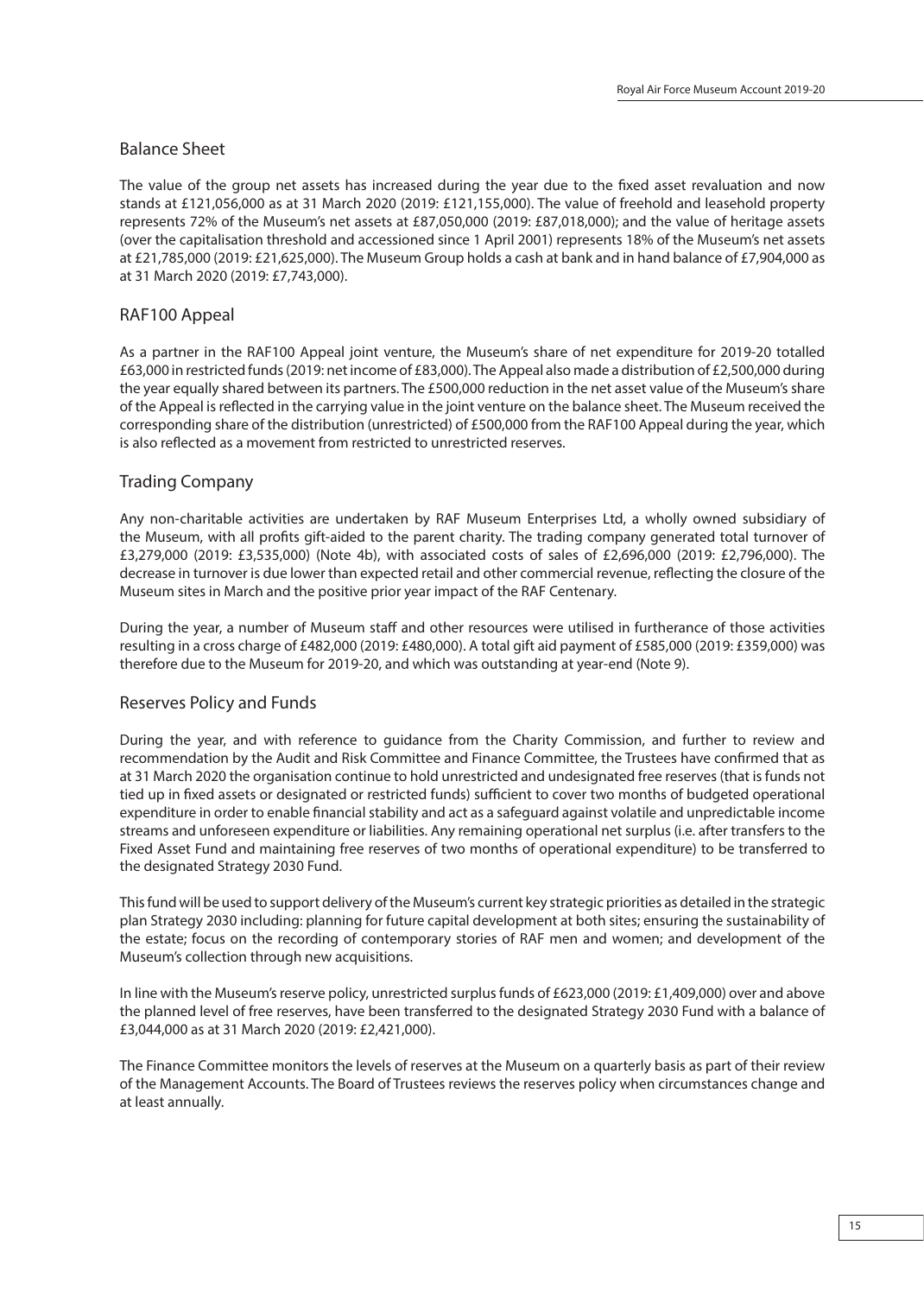## Payment of Creditors

The Museum's policy, in accordance with the Government-wide standard on the payment of creditors, is to settle all undisputed bills within 30 days or in accordance with the supplier's terms of business. The Museum's actual payment performance during the year was an average of 44 days (2019: 39 days).

### Investment Policy

The Trustees continually monitor levels of all the Charity's funds. Available funds are currently invested in a variety of term deposits to maximise the level of return but with minimum risk. The amounts and terms of the investments are based on the Trustees' opinion of the immediate and future needs of the Museum and the Chair of the Finance Committee reviewed the principal deposits during 2019-20.

#### Environmental Policy

The Museum has a number of initiatives in place which underpin the creation of a more sustainable and environmentally friendly organisation. These include energy conservation measures (for example the increased use of LED lighting), a comprehensive recycling programme and new building construction which is consistent with reducing the Museum's carbon footprint.

### Auditors

The accounts are audited by the Comptroller and Auditor General in accordance with the Government Resources and Accounts Act 2000 (Audit of Public Bodies). The fee for the audit of the Group 2019-20 accounts was £37,550 (2018-19: £33,100). This includes the NAO fee of £28,350 and Hillier Hopkins fee of £9,200 for the audit of RAF Museum Enterprises Ltd.

So far as I, as Accounting Officer of the Museum, and as we, as its Trustees, are aware:

- a there is no relevant audit information of which the Museum's auditors are unaware; and
- b we have taken all the steps that we ought to have taken to make ourselves aware of any relevant audit information and to establish that the Museum's auditors are aware of that information.

*ACM Sir Andrew Pulford KCB CBE ADC Maggie Appleton MBE* on behalf of the Board of Trustees **Royal Air Force Museum** 

13 July 2020 13 July 2020

Chair Chief Executive Officer and Accounting Officer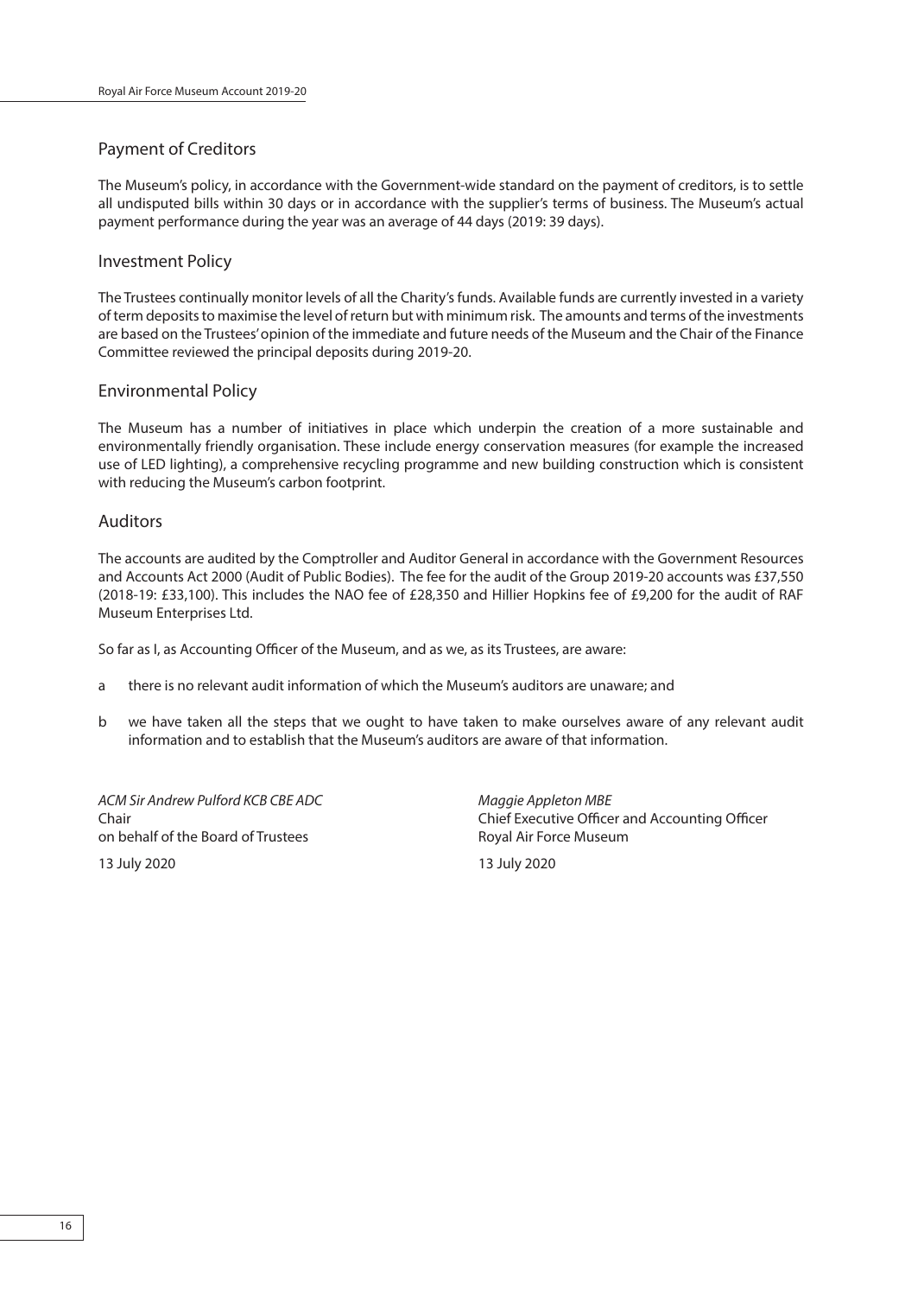## Accountability report

## Corporate Governance Report

This report sets out the arrangements for the governance of the Museum, including the Board and Committee structure for the Trustees. It specifically shows how the organisation identifies and manages key risks and provides the assurance from the Chair of the Board of Trustees and Accounting Officer.

Trustees have complied with their duty in section 11 of the Charities Act 2011 to have due regard to guidance published by the Charity Commission. Trustees are also mindful of the Commission's guidance on public benefit.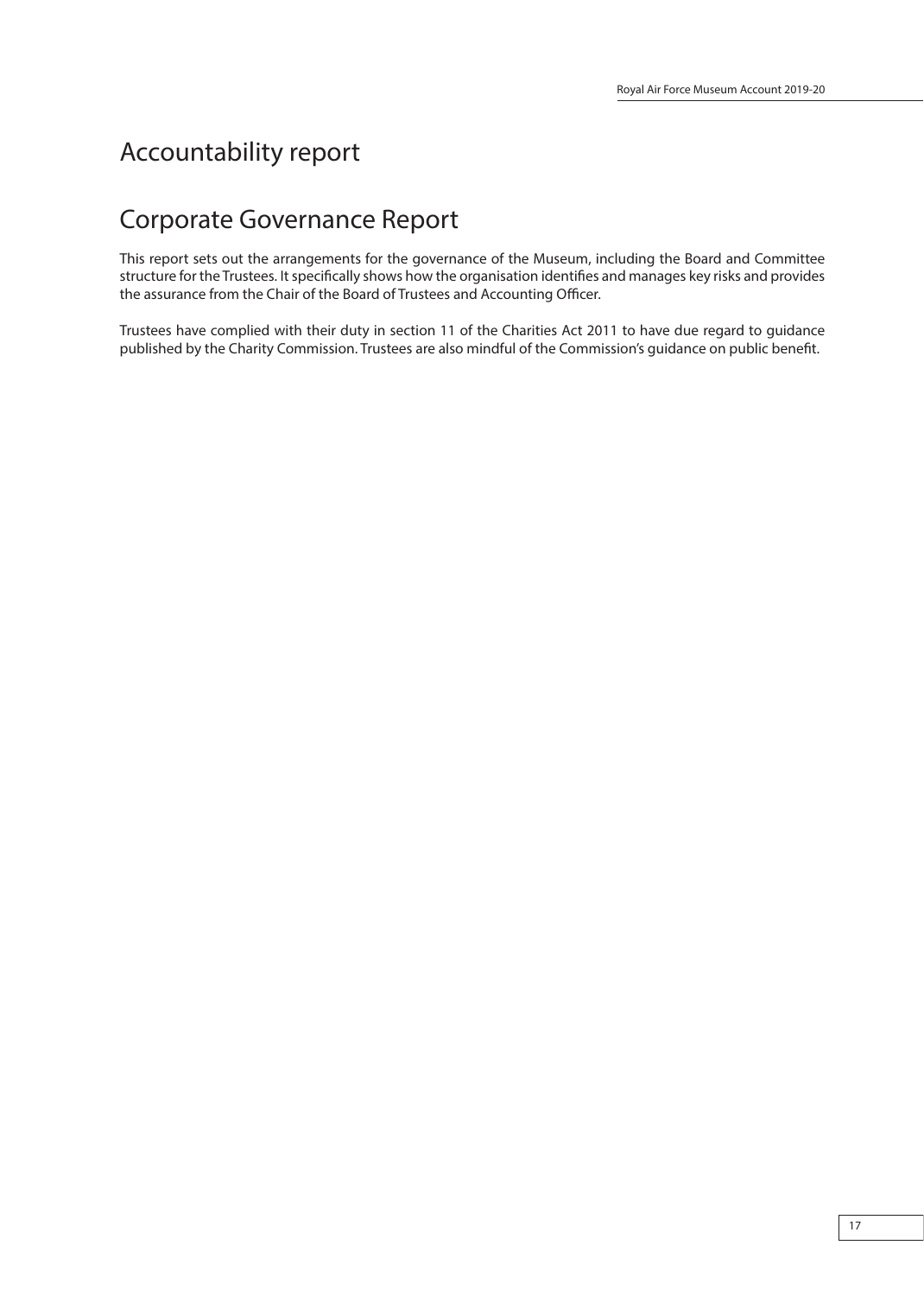## Chief Executive Officer's report and governance statement

## The Governance Framework

The Royal Air Force Museum is a charity registered with the Charity Commission (registration number 244708), governed in accordance with a Deed of Trust dated 4th June 2007.

The Museum is an accredited National Museum and non-departmental public body (NDPB) obliged to comply with HM Treasury financial reporting requirements set out in the Financial Reporting Manual and the guidance contained in Managing Public Money. There is a Financial Framework document in place which defines the arrangements between the Museum and its sponsor branch, the Ministry of Defence, relating to the receipt of grant in aid and the conditions for its expenditure alongside a Partnering Agreement between the Royal Air Force and the Museum. The Partnering Agreement and Financial Framework relevant to the 2019-20 financial year have been in place with effect from 1 April 2017. A scheduled review relevant to the period from 1 April 2020 to 31 March 2023 is currently underway.

## The Trustees and the Committee Structure

The Royal Air Force Museum is governed by a Board of Trustees chaired by Air Chief Marshal Sir Andrew Pulford KCB CBE ADC. The Charities Act 2011 requires the Trustees to exercise proper stewardship over the Museum and to take care of its collections.

The Chief Executive Officer of the Museum, Margaret Appleton MBE, is the Accounting Officer responsible to Parliament for the day-to-day management of the Museum as set out in Chapter 3 of Managing Public Money.

Trustees are appointed by the Secretary of State for Defence in accordance with the provisions of the public appointments process set out in the Office of the Commissioner of Public Appointments Code of Practice. They are appointed for a term of five years and can be appointed for a second term of equivalent length. The Board of Trustees may appoint up to three additional co-opted Trustees by majority approval to serve on the Board and both co-opted Trustees and other individuals may serve on specific sub-committees to supplement the experience of Board members.

The Trustees receive induction training with the Chief Executive Officer and Senior Leadership Team (SLT) and are encouraged to familiarise themselves with the Museum's priorities through work in sub-committees where they are supported by the Museum's other Directors, and by attending and hosting Museum events and receptions.

## The Board of Trustees Sub-Committees

The Board of Trustees have established a number of sub-committees for specific purposes and to ensure the effective conduct of business. The Board of Trustees is responsible for appointing to the sub-committees from within its membership and all sub-committee actions are taken on behalf of the Trustees as a whole, with recommendations made to the Board as appropriate.

These sub-committees comprise Audit and Risk (providing support on issues of risk, control and governance); Finance (responsibility for financial control, governance and investment), Development (to lead on and support the fundraising for and governance of major programmes as part of the Strategy 2030; Staffing and Remuneration (providing assurance that the Museum's HR strategy, policies and procedures are appropriate and effective); and a Nominations and Governance Committee (keeping under review the leadership needs of the Museum both trustee and executive - to ensure the continued ability of the organisation to perform effectively, and to be responsible for recommending the appointment of the Chair of the Board of Trustees from within the Board's membership). The Museum also has a Research Board chaired by Sebastian Cox OBE, Head of the Air Historical Branch of the Royal Air Force.

The terms of reference of each of these sub-committees have been approved by the Full Board. The table below shows the number of meetings and attendance. Minutes of all Board and sub-committee meetings are maintained.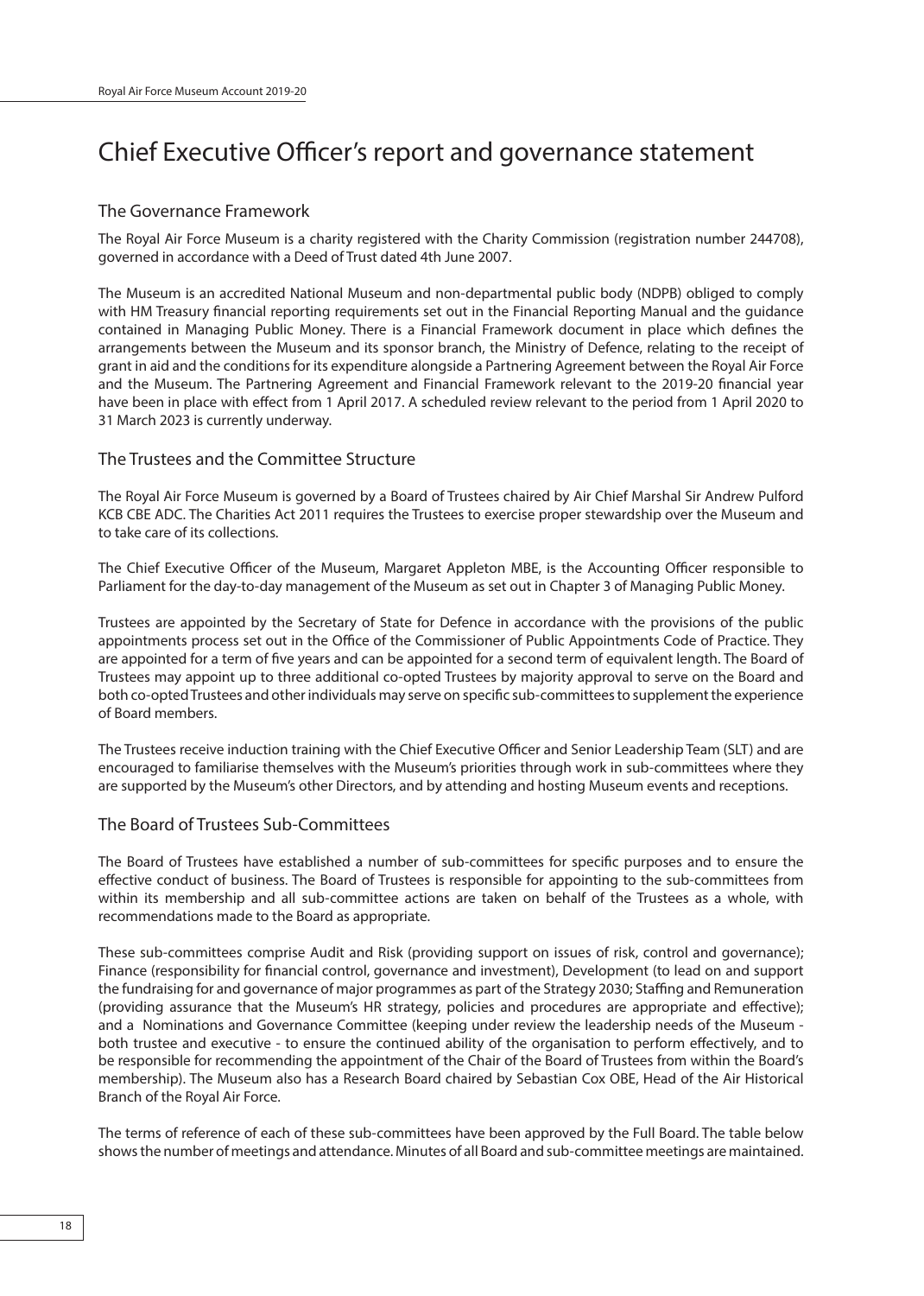The following individuals served as Trustees during 2019-2020:

|                                                |           |                                                  | <b>Attendance</b> |                         |         |                            |             |                             |
|------------------------------------------------|-----------|--------------------------------------------------|-------------------|-------------------------|---------|----------------------------|-------------|-----------------------------|
| <b>Board Member</b>                            | Appointed | <b>Further notes</b>                             | <b>Board</b>      | <b>Audit &amp; Risk</b> | Finance | Remuneration<br>Staffing & | Development | Nominations &<br>Governance |
| Air Chief Marshal Sir<br><b>Andrew Pulford</b> | 2-July-18 | Co-opted<br>Chair-                               | 4/4               | 1/3                     | 1/4     | 1/3                        | 2/4         | 1/1                         |
| Peter Bateson                                  | 17-May-16 | Chair<br>Audit & Risk<br>Committee               | 4/4               | 3/3                     |         |                            |             | 1/1                         |
| Laurie Benson                                  | 17-May-16 |                                                  | 3/4               | 2/3                     |         |                            |             |                             |
| Dr Carol Cole                                  | 23-Mar-15 | Chair<br>Staffing &<br>Remuneration<br>Committee | 3/4               |                         |         | 3/3                        |             | 1/1                         |
| Dr Rodney Eastwood 23-Mar-15                   |           |                                                  | 4/4               |                         | 4/4     | 3/3                        |             |                             |
| Richard Holman                                 | 05-Jul-11 | Chair Finance<br>Committee                       | 4/4               |                         | 4/4     |                            | 4/4         |                             |
| Catriona Lougher                               | 17-May-16 |                                                  | 3/4               |                         |         |                            |             |                             |
| Julie McGarvey                                 | 17-May-16 |                                                  | 4/4               |                         | 4/4     |                            | 4/4         |                             |
| Andrew Reid                                    | 05-Jul-11 |                                                  | 3/4               |                         |         |                            | 3/4         |                             |
| <b>Nick Sanders</b>                            | 7-July16  | Chair<br>Development<br>Committee                | 4/4               |                         |         |                            | 4/4         |                             |
| Michael Schindler                              | 05-Jul-11 |                                                  | 2/4               | 3/3                     |         | 3/3                        | 3/4         |                             |

Trustee attendance is shown as the number of meetings attended in relation to the number of meetings held whilst each individual was a member of the relevant committee.

The Museum commissioned an external review of its Governance in 2017-18. This comprised desk assessment of its governance policies and procedures, observation of a Board and sub-committee meetings and interviews with a number of Trustees and the Senior Leadership Team. An action plan followed up the recommendations and a biennial skills audit is currently underway, now due for completion in 2020-21.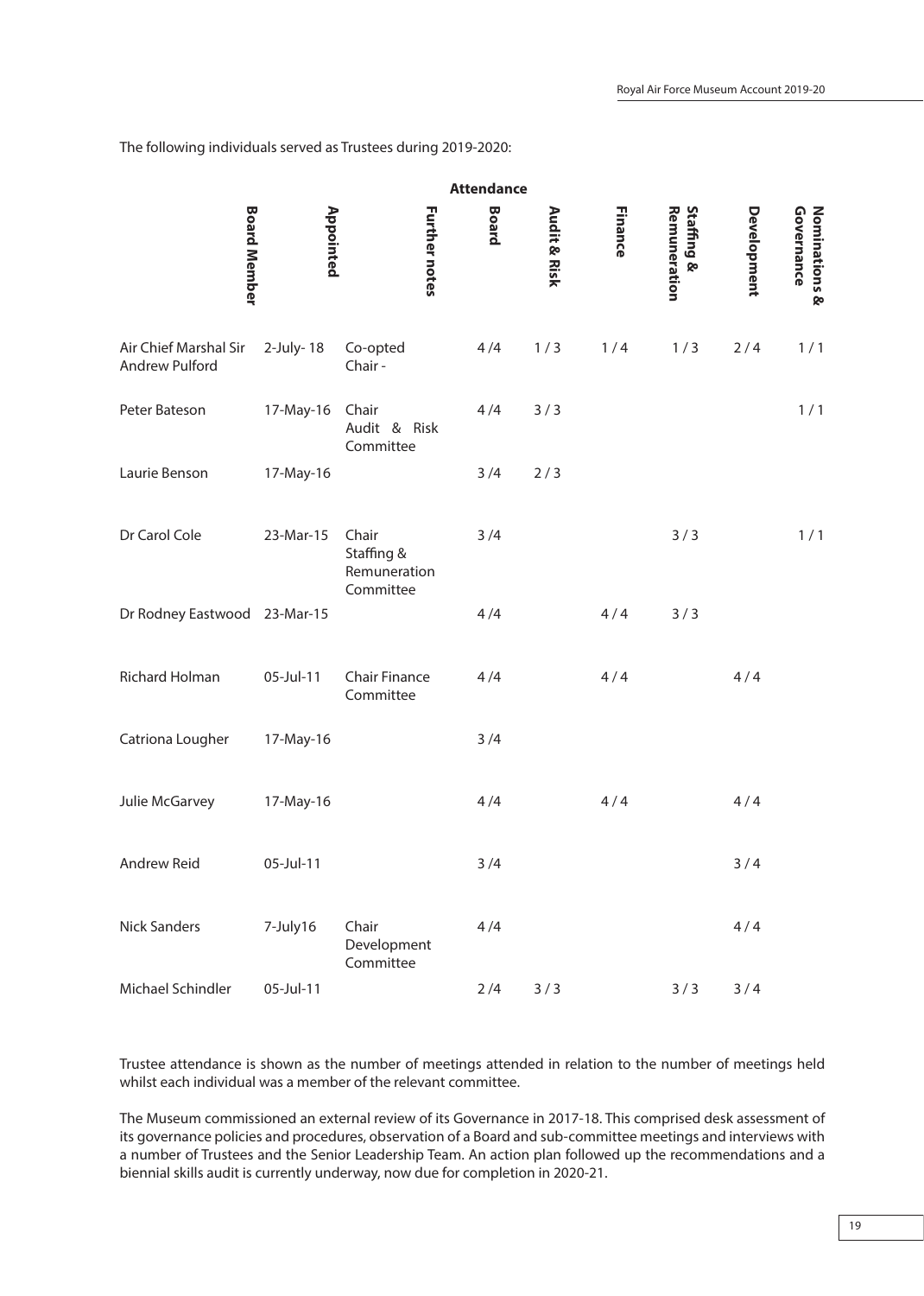The Museum has two subsidiary companies, the shares of which are held by or on behalf of the Trustees although the decisions taken by these companies remain primarily their responsibility. The Board of Royal Air Force Museum Enterprises Ltd includes three independent non-executive Directors.

#### Register of Interests

A register of Trustees' interests is maintained. Trustees are required to declare any interest, pecuniary or otherwise, in any matter being considered by the Board. Related Parties are disclosed in Note 17 of the Financial Statements.

### The Board of Trustees' Performance

The Board has supported the organisation to successfully deliver its strategic objectives as outlined in the approved over-arching ten year Strategy 2030 and Business Plan 2019-20.

Sub-committee minutes are circulated to all Trustees with routine papers for the quarterly meetings of the Full Board and sub-committee Chairs highlight any matters of particular interest or concern for the attention of the Full Board.

There is a wide range of information and data (financial and otherwise) routinely available to Trustees, including detailed management accounts quarterly to the Finance Committee and summary management accounts quarterly to the Full Board, which the Board considers to be adequate management information.

#### Personal Data Loss

The Museum has not identified any personal data related incidents during 2019-20 or in the previous five financial years. An incident is defined as a loss, unauthorised disclosure or insecure disposal. Protected personal data is information that links an identifiable living person with information about them which, if related, would put the individual at significant risk of harm or distress; the definition includes sources of information that because of the nature of the individuals or the nature, source or extent of the information, is treated as protected personal data by the Museum.

#### Internal Auditors

The Museum's internal auditors are RSM Risk Assurance Services LLP (appointed in November 2019), who work to the Public Sector Internal Audit Standards and provide an independent opinion for the financial year 2019-20 on the matters subject to review through the annual internal audit programme. The work programme is signed off by the Trustees' Audit and Risk Committee and the report of the internal auditors is received by that same subcommittee. The tender and appointment of RSM Risk Assurance Services LLP (RSM) was made as a joint initiative with our partner Service Museums – National Army Museum and National Museum of the Royal Navy to foster the sharing of best practice and economies of scale, including a shared thematic review to be agreed upon by all parties.

As part of this plan RSM have carried out several reviews for the RAF Museum this past year, including key financial controls; GDPR – customer and fundraising data; collections management – focussing on preparations for the future planned move of our Stafford collection to our Cosford site; and a follow-up report on identified management actions from 2018-19 audit reviews; plus one shared Service Museums thematic review looking at site security. An additional review was undertaken during this financial year by our previous internal auditors BDO LLP which focussed on cybersecurity and progress achieved from the prior year report.

The internal auditors provide an annual independent opinion, based upon the audit programme, on the overall adequacy and effectiveness of the Museum's framework of governance, risk management and control. The audit opinion takes together the assurance ratings and recommendations of the six individual assignments conducted in 2019-20, management's responsiveness to internal audit recommendations and the direction of travel with regard to internal control, governance and risk management.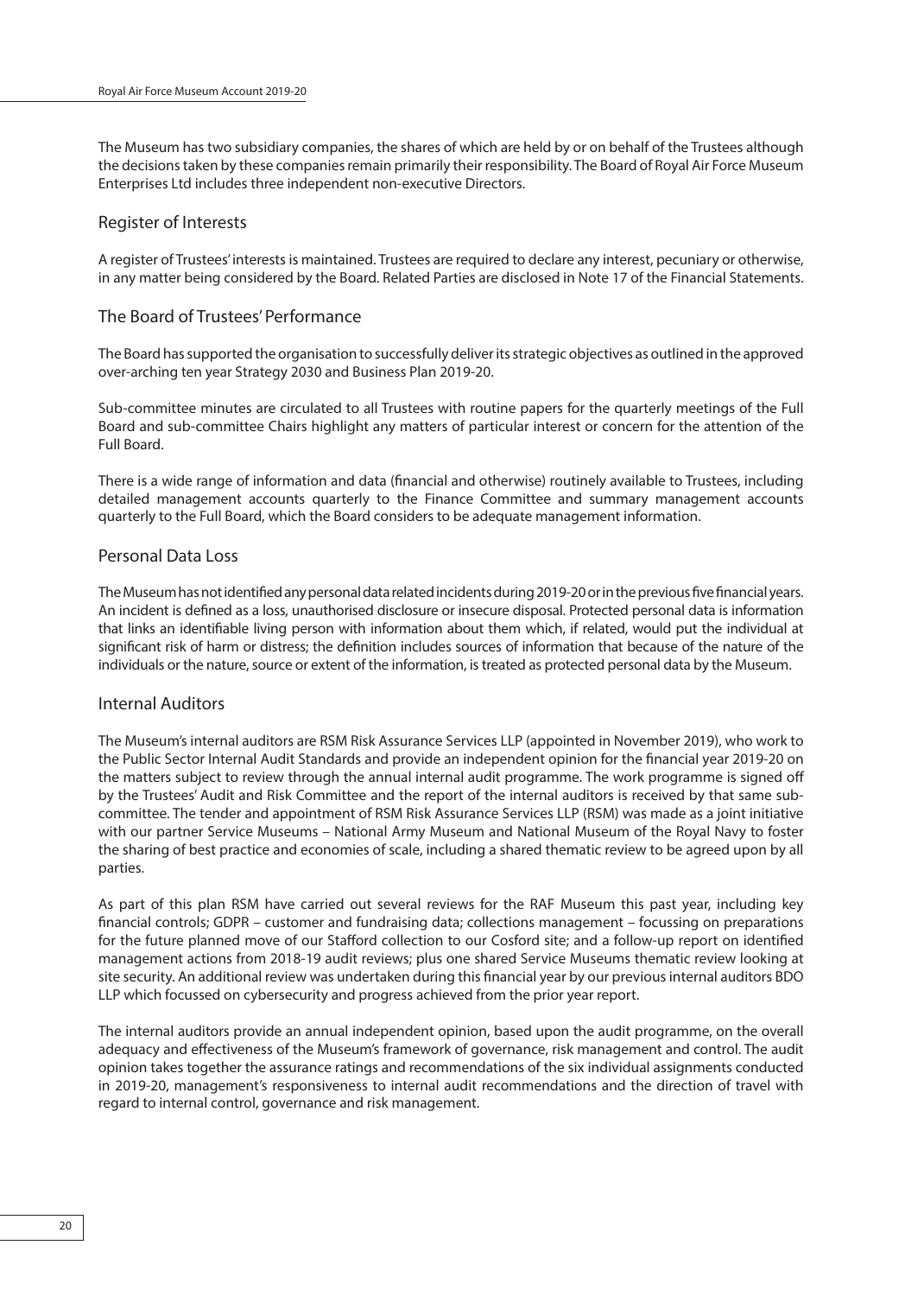Internal Audit's opinion for 2019-20 is that the governance, risk management and control framework provides moderate assurance, and that some improvements are required to enhance the adequacy and effectiveness of the framework of governance, risk management and control. The annual internal audit opinion is based upon and limited to the work performed, on the overall adequacy and effectiveness of the organisation's risk management, control and governance processes and should contribute to the organisation's annual governance reporting. It remains management's responsibility to develop and maintain a sound system of risk management, internal control and governance, and for the prevention and detection of material errors, loss or fraud. The work of internal audit should not be a substitute for management responsibility around the design and effective operation of these systems.

The Audit and Risk Committee accept the opinion and findings of the internal auditors. Progress against recommendations and risk status will continue to be monitored by the Committee as part of the internal audit follow up review process.

### External Auditors

The external auditor of the Museum is the Comptroller and Auditor General with the audit conducted by the National Audit Office. The external auditor of its trading subsidiary, Royal Air Force Museum Enterprises Ltd, is Hillier Hopkins LLP. The accounts are consolidated.

#### Risk Management

The Museum's internal control system is designed to manage risk to a reasonable level, rather than eradicate all risk of failure. Therefore, it can only provide reasonable and not absolute assurance of effectiveness. In managing risk, we identify the opportunities and risks in achieving our strategic objectives, evaluate the likelihood of those risks being realised, the impact should they be realised and the controls in place to manage them efficiently and effectively. The Museum's approach to risk management and the process for implementation are documented in a Risk Management Strategy. The strategy is supported by our strategic risk register, which groups our highest priority risk areas into key strategic risks which is reviewed regularly by the senior leadership team. The Audit and Risk Committee review strategic risks at each meeting and the Board review annually.

Each department holds a more detailed operational risk register which is reviewed at least annually by the senior leadership team. Departmental risks rated high when mitigated are summarised in a corporate risk register which is reviewed at each meeting by the Audit and Risk Committee.

Risk management overall is viewed as a dynamic process which actively seeks to incorporate good practice. It is responsive and current and is managed through regular review of both internal developments and external factors – the political, social, economic, demographic, technological, environmental and legal developments that may influence our exposure to risks or opportunities.

As an NDPB the Museum has a low risk appetite in relation to compliance, regulation and to our key strategic risks. In areas where we aim to be relevant and influential, we are prepared to take calculated risks. Risk appetite has been set by the Trustees and is reviewed annually for appropriateness by the senior leadership team and Audit and Risk Committee. The senior leadership team monitor whether our overall risk profile is commensurate with our risk appetite on an ongoing basis. The key risks identified, and the actions taken to date are set out below.

During the financial year 2019-20 the Audit and Risk Committee trustees and senior leadership team held a strategic risk workshop to focus on current risks to the Museum's activities and which provided assurance that the strategic risks reported were appropriate and adequately mitigated.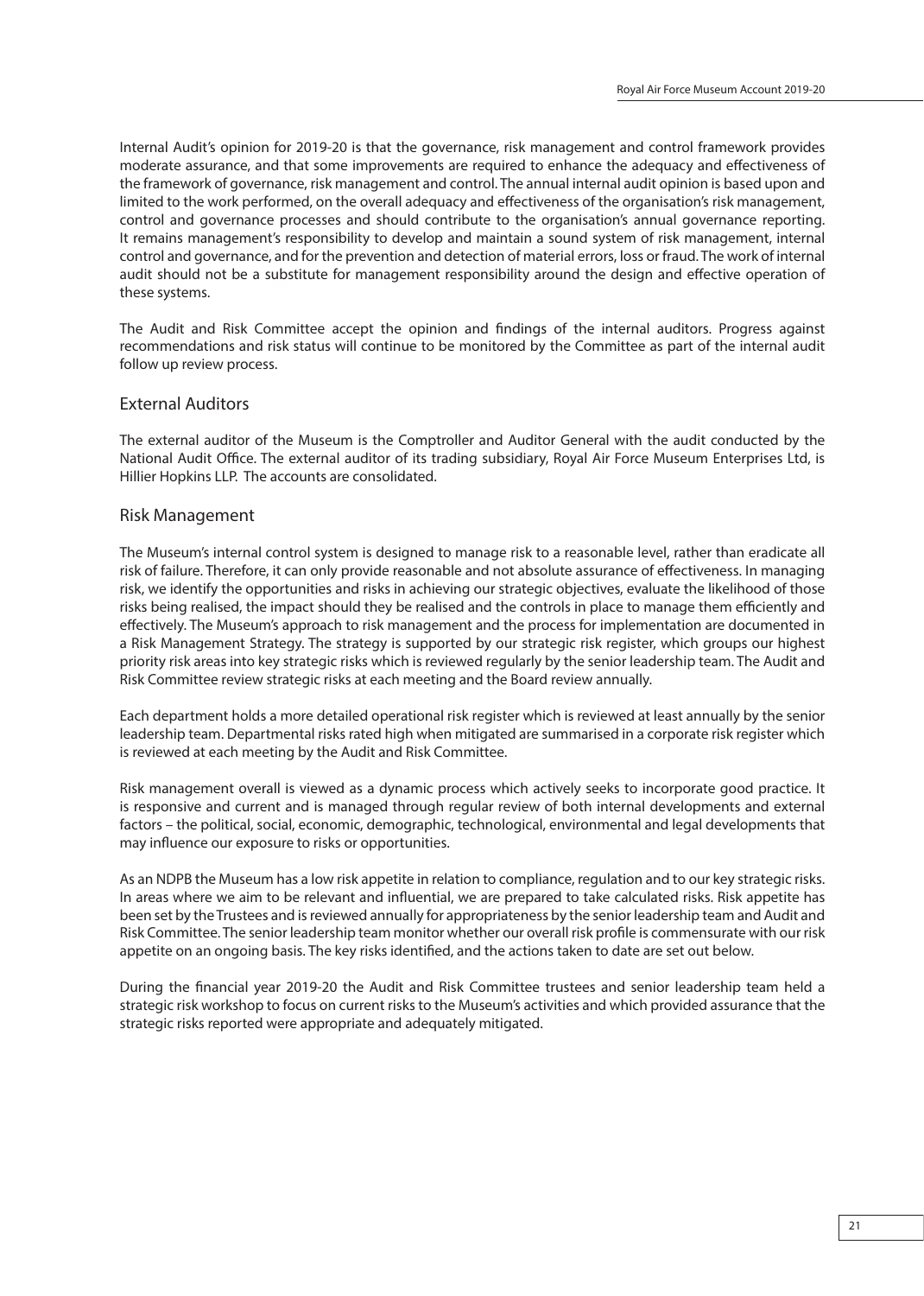The risk of 'financial stability' will remain high in a period of economic uncertainty and in particular in the context of the current COVID-19 pandemic. The RAF Museum's Strategy 2030 sets out to build a robust financial model for the future, with operational savings to be identified, fundraising and trading activity to be increased, and programmes developed that attract funding support, to enable significant investment and development at both sites. There is and will continue to be continued pressure on Government funding and funding from trusts and foundations. There is much competition for funding in London, while potential sources in the West Midlands are fewer, though a shift away from London-centric investment is an opportunity for our ambitious Cosford Master Plan. The Museum will continue to diversify and broaden its income streams and be more efficient, principles which have been embedded through the delivery of the RAF Centenary Programme.

For both sites, there is a shift due to the passing of the wartime and National Service generations, to a public with little experience of the RAF, which requires different interpretation and communication methods. The Museum's users also have changing expectations in the ways they want to access content, both as physical and virtual users. This is addressed through the Museum's Strategy 2030 and its Interpretation Strategy in a combination of full gallery redevelopment and display enhancements.

The Collections Review supports both care of the collection and development and delivery of exhibition programming. An important strand of this review is delivery of digitisation of the collections, opening access to audiences while ensuring collection care is maintained – this will require considerable investment which is the reason for the risk of 'failure to adequately care for collections' remaining at a medium level.

As with financial stability, the risks from major incidents, of any nature, can only be mitigated to a certain amount through capital investment in infrastructure, such as IT to manage data loss risks and, tightening of procedures in response to the potential of a major incident or health and safety failure. Further to considerable progress thus far, one of the key strategic priorities for the Museum and a focus for the next financial year is to continue to invest in building the strong and sustainable basic foundations required to fully achieve the future vision.

#### Assurance Statement by the Audit & Risk Committee

The Audit and Risk Committee are reasonably confident that the reliability, integrity, quality and comprehensiveness of the assurances provided by the RAF Museum's internal and external auditors, and by management, are presently sufficient to support the Board and Accounting Officer in their decision making and in the fulfilment of their accountability obligations. Internal controls are monitored during the year by the RAF Museum's executive team and independent internal audit review and findings reported to the Audit and Risk Committee. The Audit and Risk Committee will continue to draw to the Board's and Accounting Officer's attention any matters of concern.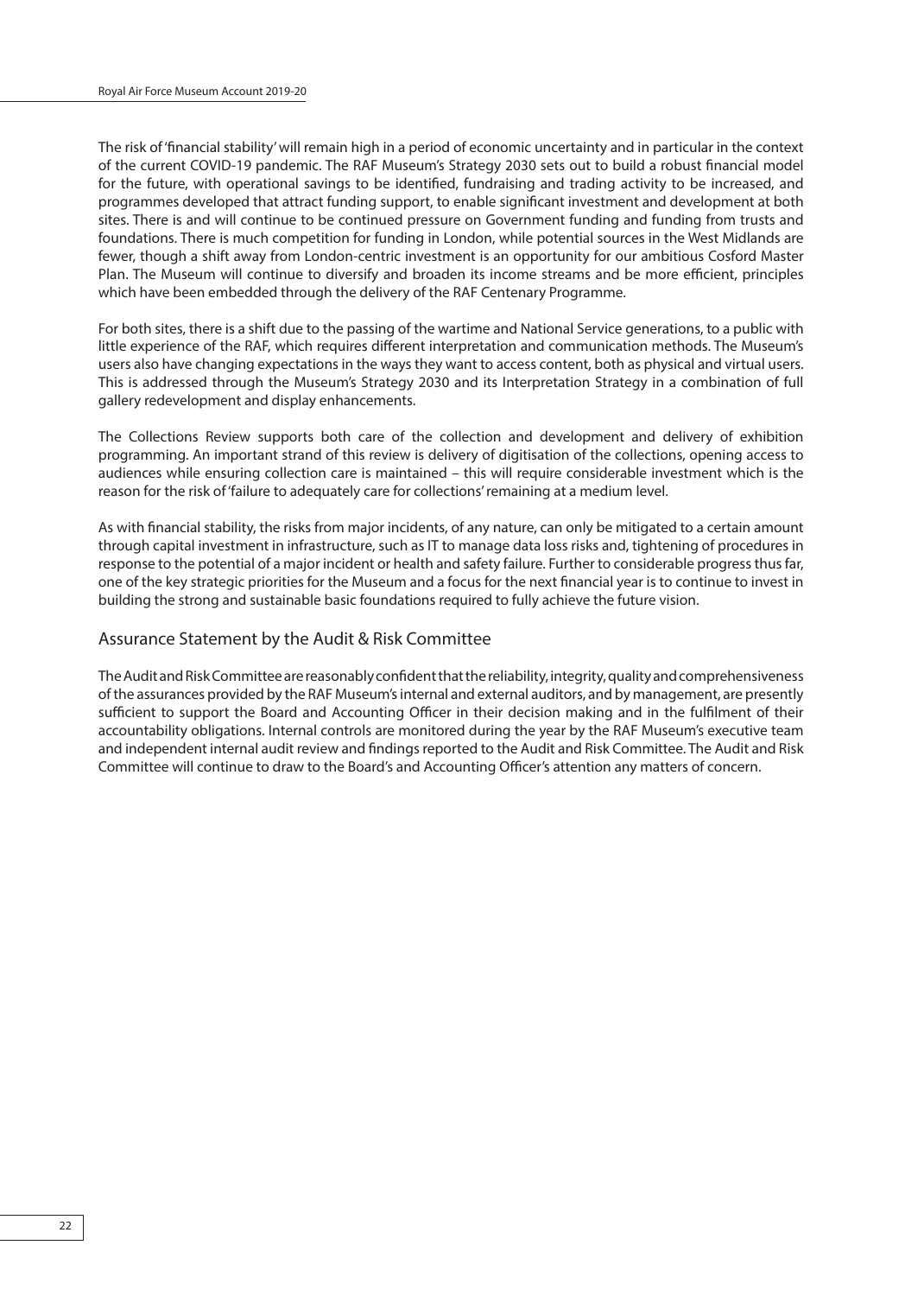## Statement of the Board of Trustees' and Chief Executive Officer's Responsibilities

Under Section 30(3) of the National Heritage Act 1983 and law applicable to charities in England and Wales, the Board of Trustees is required to prepare financial statements for each financial year which give a true and fair view of the Royal Air Force Museum's financial activities and of its financial position at the end of the year.

In preparing financial statements giving a true and fair view, the Board of Trustees is required to:

- n observe any accounts direction issued by the Secretary of State, including the relevant accounting and disclosure requirements, and apply suitable accounting policies on a consistent basis;
- make judgements and estimates that are reasonable and prudent;
- state whether applicable accounting standards and statements of recommended practice have been followed, subject to any material departures disclosed and explained in the financial statements;
- **n** prepare the financial statements on a going concern basis, unless it is inappropriate to presume that the charity will continue in operation.

Under the law applicable to charities in England and Wales, the Board of Trustees is responsible for keeping proper accounting records which disclose with reasonable accuracy the financial position of the charity and which enable the Board to ensure that the financial statements comply with applicable law. The Board is also responsible for safeguarding the assets of the charity and hence for taking reasonable steps for the prevention and detection of fraud and other irregularities.

The Permanent Under-Secretary of the Ministry of Defence has appointed the senior full time official, the Chief Executive Officer, as the Accounting Officer for the Royal Air Force Museum. Her relevant responsibilities as Accounting Officer, including her responsibility for the propriety and regularity of expenditure from grant in aid provided by Parliament and for the keeping of proper records, are set out in the Non-Departmental Public Bodies' Accounting Officer's Memorandum issued by the Treasury and published in *Managing Public Money*.

The Accounting Officer confirms that the annual report and accounts as a whole are fair, balanced and understandable and that she takes personal responsibility for the annual report and accounts and the judgments required for determining that they are fair, balanced and understandable.

The Accounting Officer also confirms that, as far as she is aware, there is no relevant audit information of which the Museum's auditors are unaware, and that all steps have been taken to make herself aware of relevant audit information and to make this available to the Museum's auditors.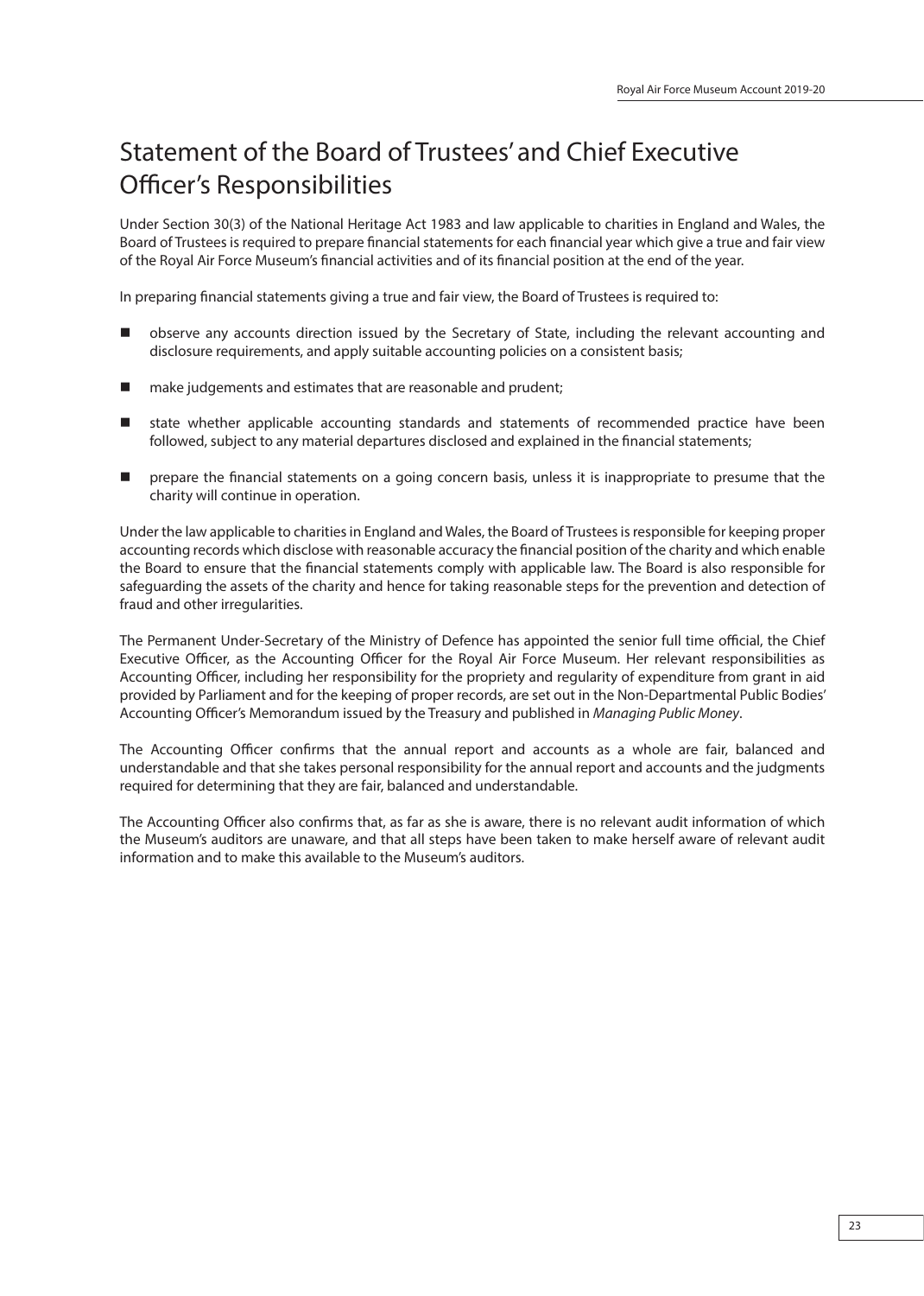## Remuneration and Staff Report

In accordance with the Financial Reporting Manual the RAF Museum has prepared this report containing certain information about directors' remuneration. 'Directors' is interpreted to mean persons in senior positions having authority or responsibility for directing or controlling the major activities of the Museum. The figures in the remuneration and staff report are subject to audit.

The total number of employees whose emoluments for the year exceeded £60,000 is given in note 6, together with information on staff numbers and costs.

None of the directors were members of the PCSPS and the Museum did not fund any Civil Service pension contributions for them in 2019-20. The Museum, under the auto-enrolment scheme (NEST) made employer's contribution to the directors' pension at the rate of 5% of their salary. The directors received no other benefits. Performance bonuses paid to directors are non-contractual. All of the directors have contracts of employment carrying a period of notice of three months.

| Single figure of total<br>remuneration                                         | <b>Salary</b><br>2019-20<br>$(2018-19)$                             | <b>Perform</b><br>ance-related<br>pay and<br>bonuses<br>2019-20<br>$(2018-19)$        | <b>Benefits</b><br>in kind (to<br>nearest<br>£100)<br>2019-20<br>$(2018-19)$ | <b>Pension</b><br><b>Benefits</b><br>2019-20<br>$(2018-19)$ | <b>Total</b><br>2019-20            | <b>Total</b><br>2018-19                               |
|--------------------------------------------------------------------------------|---------------------------------------------------------------------|---------------------------------------------------------------------------------------|------------------------------------------------------------------------------|-------------------------------------------------------------|------------------------------------|-------------------------------------------------------|
|                                                                                | £000                                                                | £000                                                                                  | £000                                                                         | £000                                                        | £000                               | £000                                                  |
| Maggie Appleton MBE<br>CEO                                                     | 105-110<br>$(100-105)$                                              | $0-5(0-5)$                                                                            | $-(-)$                                                                       | $-(-)$                                                      | 105-110                            | 105-110                                               |
| Marguerite Jenkin<br>Director of Finance and<br>Resources                      | 80-85<br>$(80 - 85)$                                                | $0-5(0-5)$                                                                            | $-(-)$                                                                       | $-(-)$                                                      | 80-85                              | 80-85                                                 |
| Karen Whitting<br>Director of Content and<br>Programmes                        | 80-85<br>$(80 - 85)$                                                | $0-5(0-5)$                                                                            | $-(-)$                                                                       | $-(-)$                                                      | 80-85                              | 80-85                                                 |
| <b>Barry Smith</b><br>Director of Visitor and<br><b>Commercial Development</b> | 85-90<br>$(80 - 85)$                                                | $0-5(0-5)$                                                                            | $-(-)$                                                                       | $-(-)$                                                      | 85-90                              | 80-85                                                 |
| Pension benefits                                                               | Real<br>increase<br>in pension<br>and lump<br>sum at<br>pension age | <b>Accrued</b><br>pension at<br>pension age<br>at 31/03/20<br>and related<br>lump sum | <b>CETV</b> at<br>31/03/20                                                   | <b>CETV</b> at<br>31/03/19                                  | Real<br>increase in<br><b>CETV</b> | <b>Employer</b><br>contribution<br>to Nest<br>pension |
|                                                                                | £000                                                                | £000                                                                                  | £000                                                                         | £000                                                        | £000                               | <b>Nearest</b><br>£100                                |
| Maggie Appleton MBE<br>CEO                                                     | N/A                                                                 | N/A                                                                                   | N/A                                                                          | N/A                                                         | N/A                                | 5,300                                                 |
| Marguerite Jenkin<br>Director of Finance and<br>Resources                      | N/A                                                                 | N/A                                                                                   | N/A                                                                          | N/A                                                         | N/A                                | 4,200                                                 |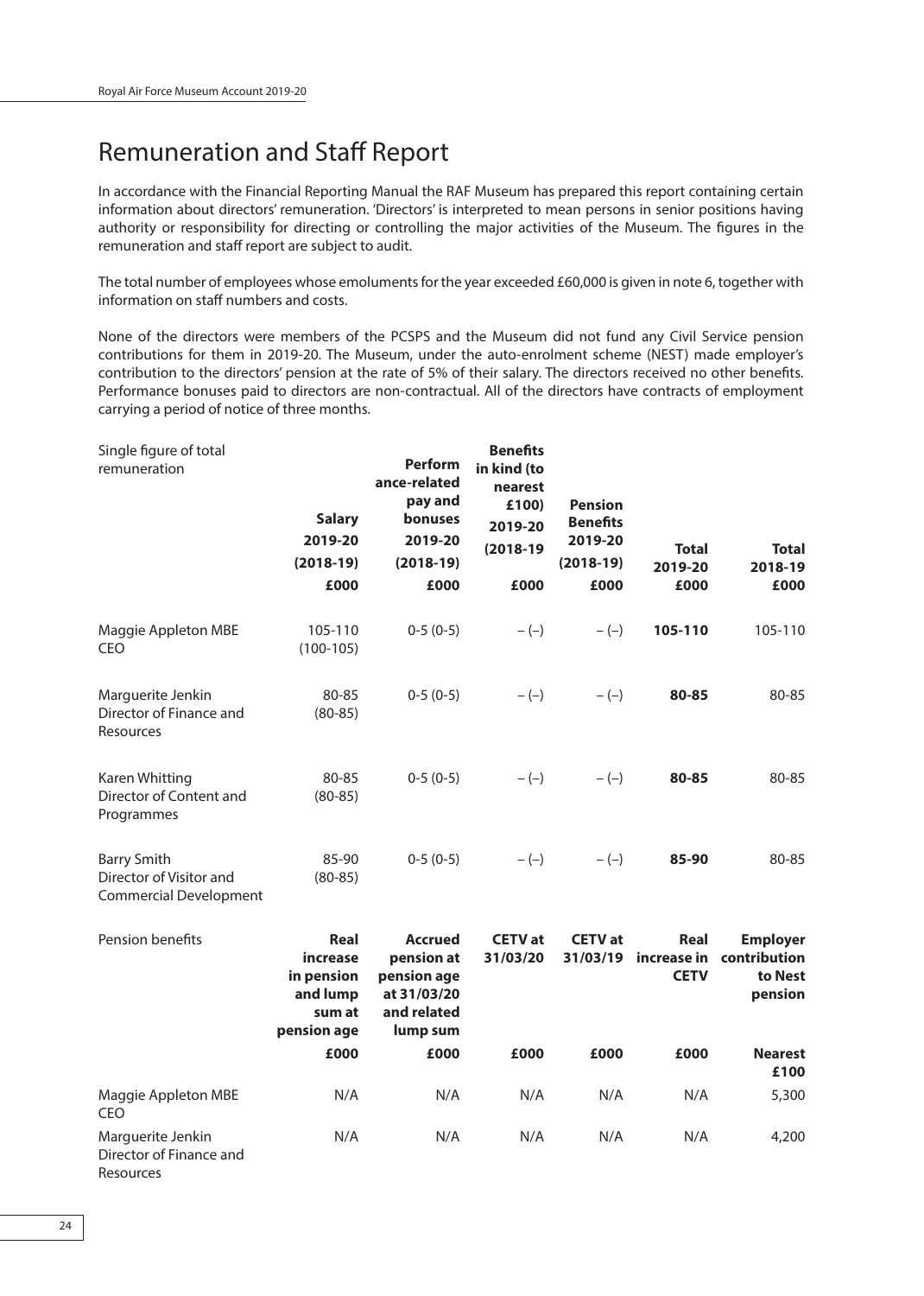| Karen Whitting<br>Director of Content and<br>Programmes                        | N/A | N/A | N/A | N/A | N/A | 4,100 |
|--------------------------------------------------------------------------------|-----|-----|-----|-----|-----|-------|
| <b>Barry Smith</b><br>Director of Visitor and<br><b>Commercial Development</b> | N/A | N/A | N/A | N/A | N/A | 4,300 |

The remuneration ratio in the Museum is 4.29 (2019: 4.53) - this represents the banded mid-point pay of the highest paid director as a multiple of the median pay award (the median salary is £25,032 (2019: £23,712). Any performance awards are made under the Museum appraisal-linked system which applies to all staff. The directors are all full-time employees employed on standard terms and conditions.

The Board of Trustees comprised eleven members at 31 March 2020, including one co-opted trustee, none of whom were full time employees of the Museum and they were reimbursed with £2,408 in expenses (2019: £3,968). Four Trustees claimed expenses (2019: four).

## Sickness absence

The Royal Air Force Museum employed 187 (2019: 191) members of staff as at 31 March 2020. In addition, the trading subsidiary employed 44 (2019: 37) members of staff at 31 March 2020. Periods of sickness absence are recorded in full days. The average number of days of sickness absence was 4.41 days per person (2019: 2.94). Long term absences have been excluded. This paragraph is not subject to audit.

### Pension Costs and Benefits

The Museum's accounting policy in relation to Pensions is provided at Note 1 to the Financial Statements. From May 2014 the Museum has automatically enrolled all employees into a National Employment Savings Trust (NEST) pension scheme unless the employees choose to opt out. The NEST pension scheme is a defined contribution pension scheme that was created as part of the government's workplace pensions reform under the Pensions Act 2008. The assets of the scheme are held separately from those of the Museum and the Museum is unable to identify our share of the liability, employer's contributions are charged to the Statement of Financial Activities as they occur.

Pension benefits for a small number of longer serving staff are provided through the Civil Service pension arrangements. The Principal Civil Service Pension Scheme (PCSPS) is an unfunded multi-employer defined benefit scheme but the RAF Museum is unable to identify its share of the underlying assets and liabilities. A full actuarial valuation was carried out as at 31 March 2012. Details can be found in the resource account of the Cabinet Office: Civil Superannuation (*www.civilservice.gov.uk/pensions*).

For 2019-20 employer's contributions of £109,417 were payable (2019: £85,640) through the PCSPS. The applicable rates for the PCSPS are shown below:

| <b>Gross Salary</b> | Rate % |
|---------------------|--------|
| 75,001 and over     | 30.3   |
| $45,001 - 75,000$   | 27.9   |
| $22,001 - 45,000$   | 27.1   |
| Up to 22,000        | 26.6   |

The contribution rates reflect benefits as they are accrued, not when costs are actually incurred, and reflect past experience of the scheme. Pension benefits are provided through the Civil Service pension arrangements in place prior to 30 July 2007, with the unfunded cost of benefits met by monies voted by Parliament each year. Further details about the Civil Service pension arrangements can be found at the website: *www.civilservice.gov.uk/pensions.*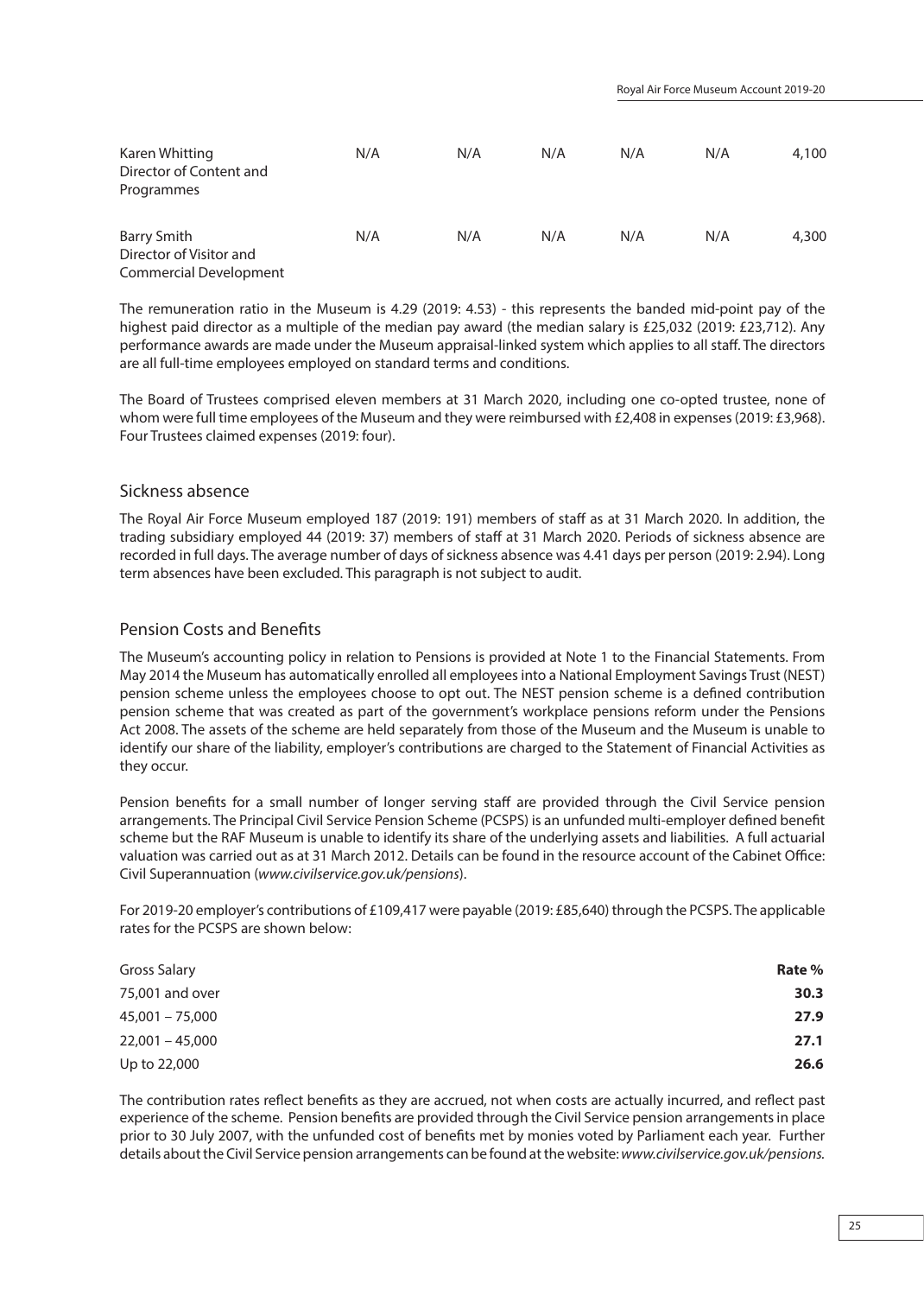The real increase in Cash Equivalent Transfer Value (CETV) reflects the increase in CETV that is funded by the employer. It does not include the increase in accrued pension due to inflation, contributions paid by the employee (including the value of any benefits transferred from another pension scheme or arrangement) and uses common market valuation factors for the start and end of the period.

A CETV is the actuarially assessed capitalised value of the pension scheme benefits accrued by a member at a particular point in time. The benefits valued are the member's accrued benefits and any contingent spouse's pension payable from the scheme. A CETV is a payment made by a pension scheme or arrangement to secure pension benefits in another pension scheme or arrangement when the member leaves a scheme and chooses to transfer the benefits accrued in their former scheme. The pension figures shown relate to the benefits that the individual has accrued as a consequence of their total membership of the pension scheme, not just their service in a senior capacity to which disclosure applies.

The figures include the value of any pension benefit in another scheme or arrangement which the member has transferred to the Civil Service pension arrangements. They also include any additional pension benefit accrued to the member as a result of their buying additional pension benefits at their own cost. CETVs are worked out in accordance with The Occupational Pension Schemes (Transfer Values) (Amendment) Regulations 2008 and do not take account of any actual or potential reduction to benefits resulting from Lifetime Allowance Tax which may be due when pension benefits are taken.

### Reporting of civil service and other compensation schemes – exit packages

| <b>Exit package cost band</b> | Number of<br>compulsory redundancies | Number of other<br>departures agreed | <b>Total number of exit</b><br>packages by cost band |  |
|-------------------------------|--------------------------------------|--------------------------------------|------------------------------------------------------|--|
| $<$ £10,000                   | $- (2)$                              | $-(-)$                               | $-(2)$                                               |  |
| £10,000-£25,000               | $2(-)$                               | $-(-)$                               | $2(-)$                                               |  |
| £25,000-£50,000               | $-(-)$                               | $- (1)$                              | $- (1)$                                              |  |
| £50,000-£75,000               | $-(-)$                               | $-(-)$                               | $-(-)$                                               |  |
| Total number of exit packages | 2(2)                                 | $- (1)$                              | 2(3)                                                 |  |
| Total resource cost/ £        | 21,516 (5,611)                       | $-(48,042)$                          | 21,516 (53,653)                                      |  |

(Comparative data for the prior financial year is shown in brackets)

Redundancy and other departure costs have, where appropriate, been paid in accordance with the provisions of the Civil Service Compensation Scheme, a statutory scheme made under the Superannuation Act 1972. Exit costs are accounted for in full in the year of departure. Where the department has agreed early retirements, the additional costs are met by the department and not by the Civil Service pension scheme. Ill-health retirement costs are met by pension scheme and are not included in the table.

## Other Staff Costs

Further details relating to the Museum's other staff costs can be found in Note 6 to the financial statements.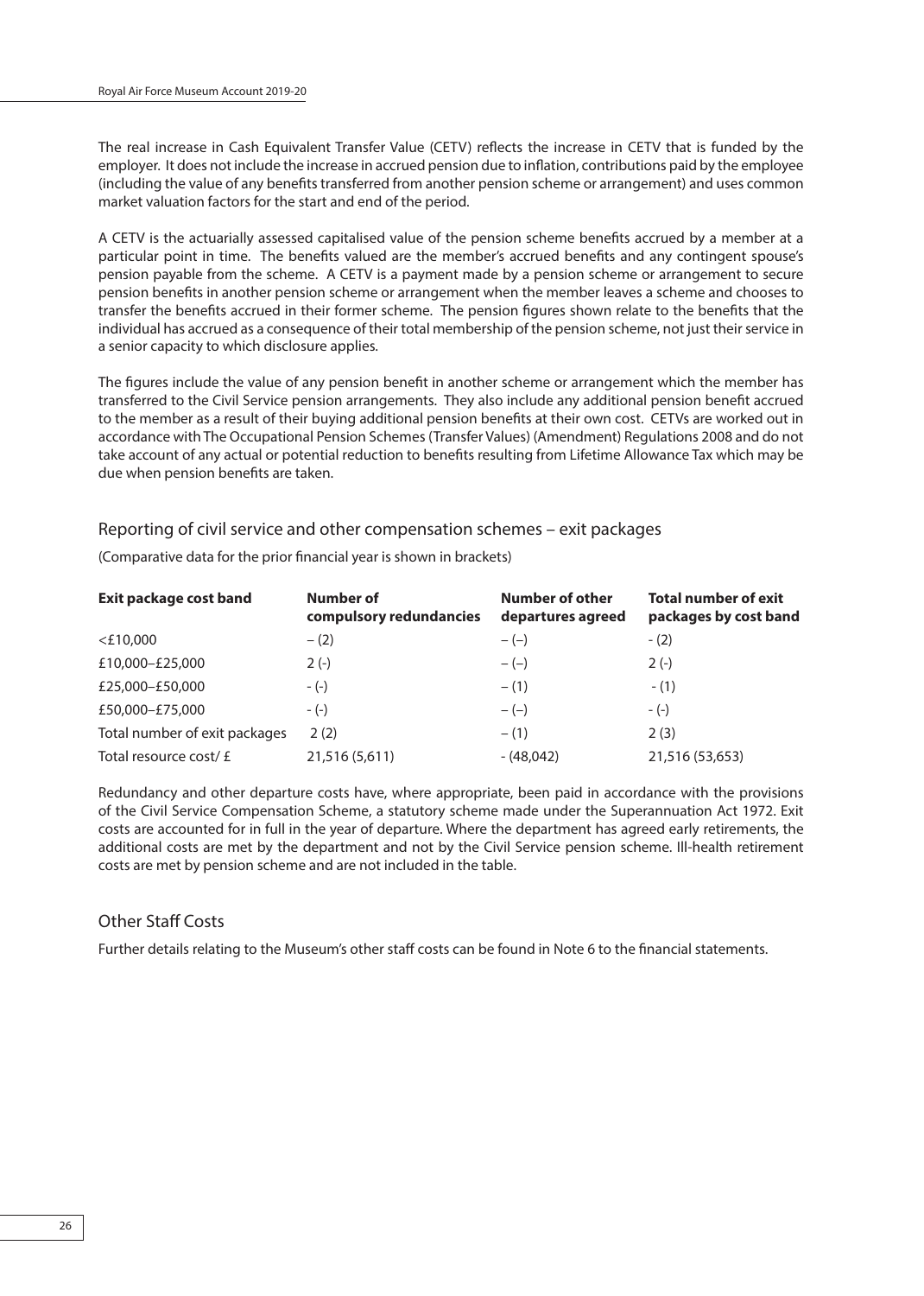## Trade Union Facility Time

#### This is not subject to audit

### **Table 1**

|                                                                                     | <b>Full-time equivalent</b> |         |  |  |
|-------------------------------------------------------------------------------------|-----------------------------|---------|--|--|
| Number of employees who were relevant union officials<br>during the relevant period | 2019-20                     | 2018-19 |  |  |
|                                                                                     | 18                          |         |  |  |

#### **Table 2**

|                    |         | <b>Number of employees</b> |
|--------------------|---------|----------------------------|
| Percentage of time | 2019-20 | 2018-19                    |
| $\mathbf 0$        |         |                            |
| 1-50%              | 3       | $\mathcal{P}$              |
| 51%-99%            |         |                            |
| 100%               |         |                            |

#### **Table 3**

|                                                         | <b>Figures</b> |            |  |
|---------------------------------------------------------|----------------|------------|--|
|                                                         | 2019-20        | 2018-19    |  |
| Total cost of facility time                             | £478           | £1,203     |  |
| Total pay bill                                          | £5,608,000     | £5,305,000 |  |
| Percentage of the total pay bill spent on facility time | $0\%$          | $0\%$      |  |

#### **Table 4**

|                                                           | Percent |    |
|-----------------------------------------------------------|---------|----|
| Time spent on paid trade union activities as a percentage | 1%      | 1% |
| of total paid facility time                               |         |    |

### Volunteers

The support of our volunteers is vital to our Museum activities, with a diverse range of people generously giving their time to work with alongside our paid staff team in a wide variety of areas, from front-of-house roles interacting with our visitors, to behind-the-scenes work caring for our collection in person or researching funding opportunities online. They contribute their skills, time and enthusiasm, connect with a diverse range of people as part of the RAF Museum family, and help us create meaningful experiences for them as individuals and for our audiences at our London or Cosford sites, or remotely by supporting projects such as RAF Stories. During 2019- 20, over 400 individuals worked with the Museum in volunteer roles contributing a total of 23,352 hours (2019: 17,771) an increase of over a third on prior year.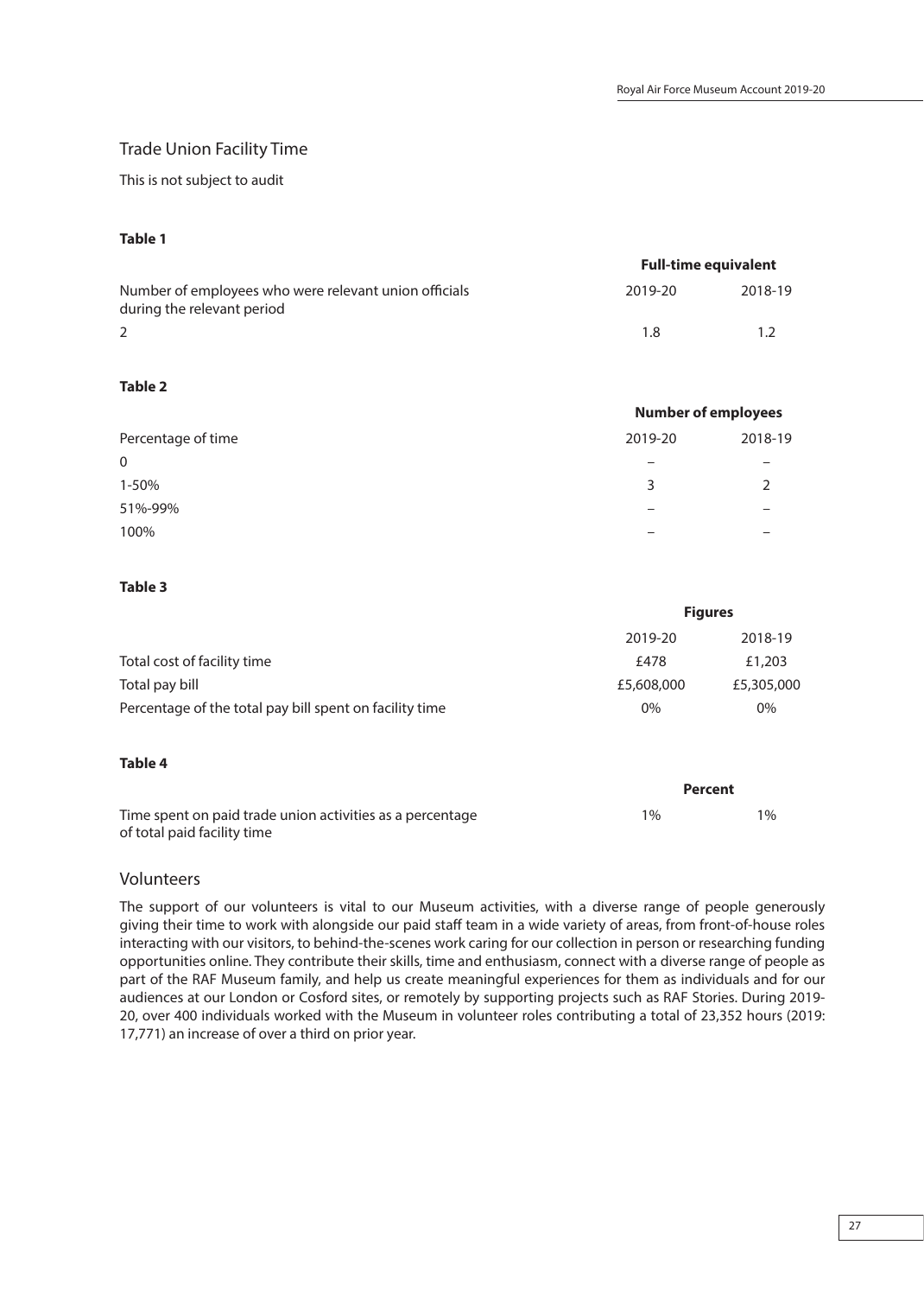## Parliamentary accountability and audit report

All expenditure is regular and has been applied as intended by donors and the Museum's sponsor body. There are no contingent liabilities, gifts, fees, charges or losses and special payments requiring further disclosure that have not been reported elsewhere in these financial statements. This paragraph is subject to audit.



Expenditure trend over the past five financial years is shown below:

The increase in expenditure over the past five years is a result of both cost inflation and the additional projects the Museum has embarked upon to improve our visitor experience, such as First World War in the Air exhibition and the wider RAF Centenary Programme. These projects have been funded from self-generated income, donations and sponsorship.

*ACM Sir Andrew Pulford KCB CBE ADC Maggie Appleton MBE* on behalf of the Board of Trustees **Royal Air Force Museum** 13 July 2020 13 July 2020

Chair Chief Executive Officer and Accounting Officer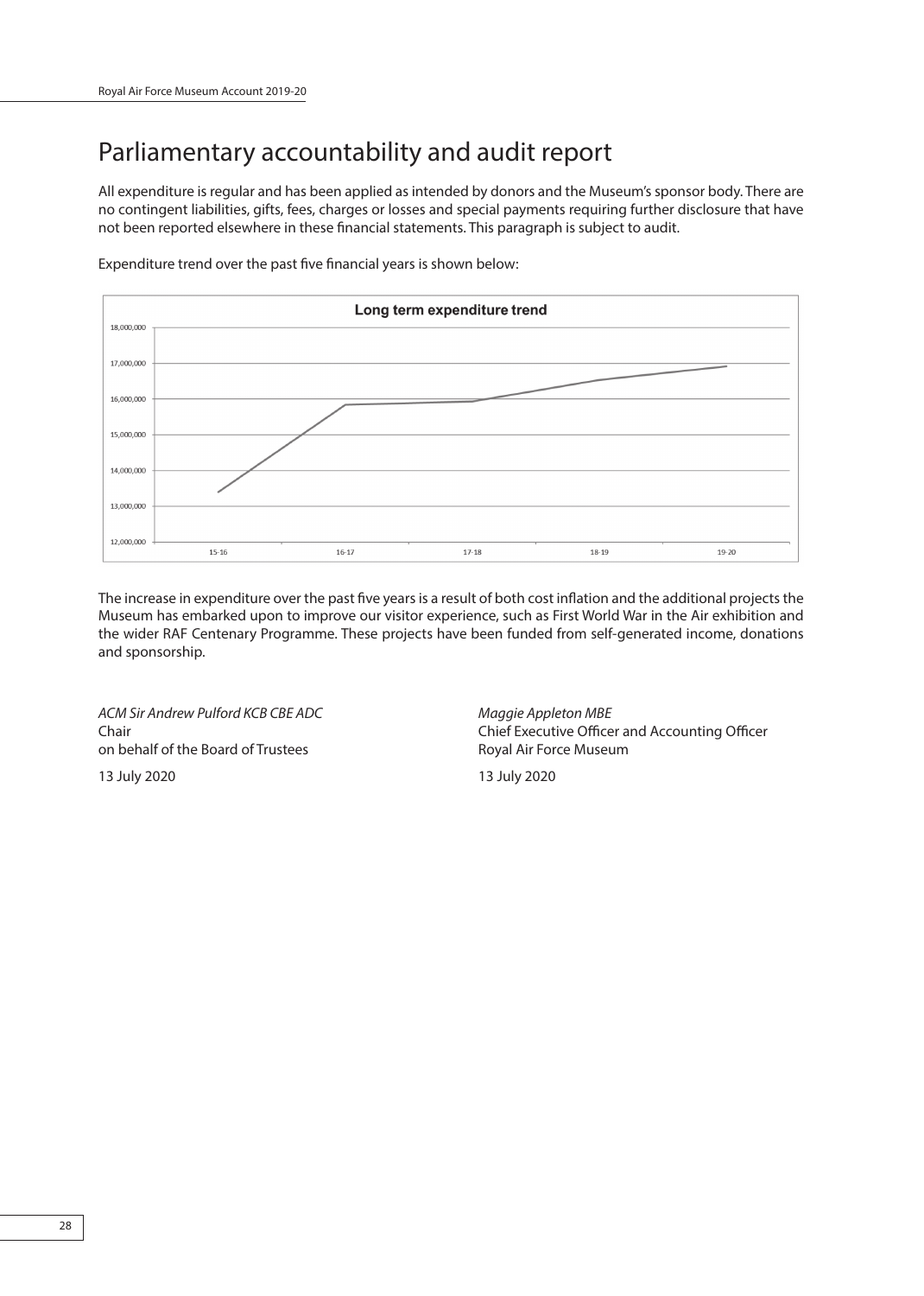## The Certificate and Report of the Comptroller and Auditor General to the Houses of Parliament

## Opinion on financial statements

I certify that I have audited the financial statements of Royal Air Force Museum for the year ended 31 March 2020 under the Government Resources and Accounts Act 2000. The financial statements comprise: the Consolidated Statement of Financial Activities, the Group and Charity Balance Sheets, the Consolidated Cash Flow Statement and the related notes, including the significant accounting policies. The financial reporting framework that has been applied in their preparation is applicable law and United Kingdom Accounting Standards (United Kingdom Generally Accepted Accounting Practice) as adopted by the European Union. I have also audited the information in the Remuneration Report that is described in that report as having been audited.

## **In my opinion:**

- n the financial statements give a true and fair view of the state of the group's and of Royal Air Force Museum's affairs as at 31 March 2020 and of its incoming resources and application of resources for the year then ended; and
- n the financial statements have been properly prepared in accordance with the Charities Act 2011 and Secretary of State directions issued thereunder.

## Opinion on regularity

In my opinion, in all material respects the income and expenditure recorded in the financial statements have been applied to the purposes intended by Parliament and the financial transactions recorded in the financial statements conform to the authorities which govern them.

## **Basis of opinions**

I conducted my audit in accordance with International Standards on Auditing (ISAs) (UK) and Practice Note 10 'Audit of Financial Statements of Public Sector Entities in the United Kingdom'. My responsibilities under those standards are further described in the Auditor's responsibilities for the audit of the financial statements section of my certificate. Those standards require me and my staff to comply with the Financial Reporting Council's Revised Ethical Standard 2016. I am independent of the Royal Air Force Museum and group in accordance with the ethical requirements that are relevant to my audit and the financial statements in the UK. My staff and I have fulfilled our other ethical responsibilities in accordance with these requirements. I believe that the audit evidence I have obtained is sufficient and appropriate to provide a basis for my opinion.

## **Conclusions relating to going concern**

I have nothing to report in respect of the following matters in relation to which the ISAs (UK) require me to report to you where:

- n the Royal Air Force Museum's use of the going concern basis of accounting in the preparation of the financial statements is not appropriate; or
- n the Royal Air Force Museum have not disclosed in the financial statements any identified material uncertainties that may cast significant doubt about the Royal Air Force Museum's ability to continue to adopt the going concern basis of accounting for a period of at least twelve months from the date when the financial statements are authorised for issue.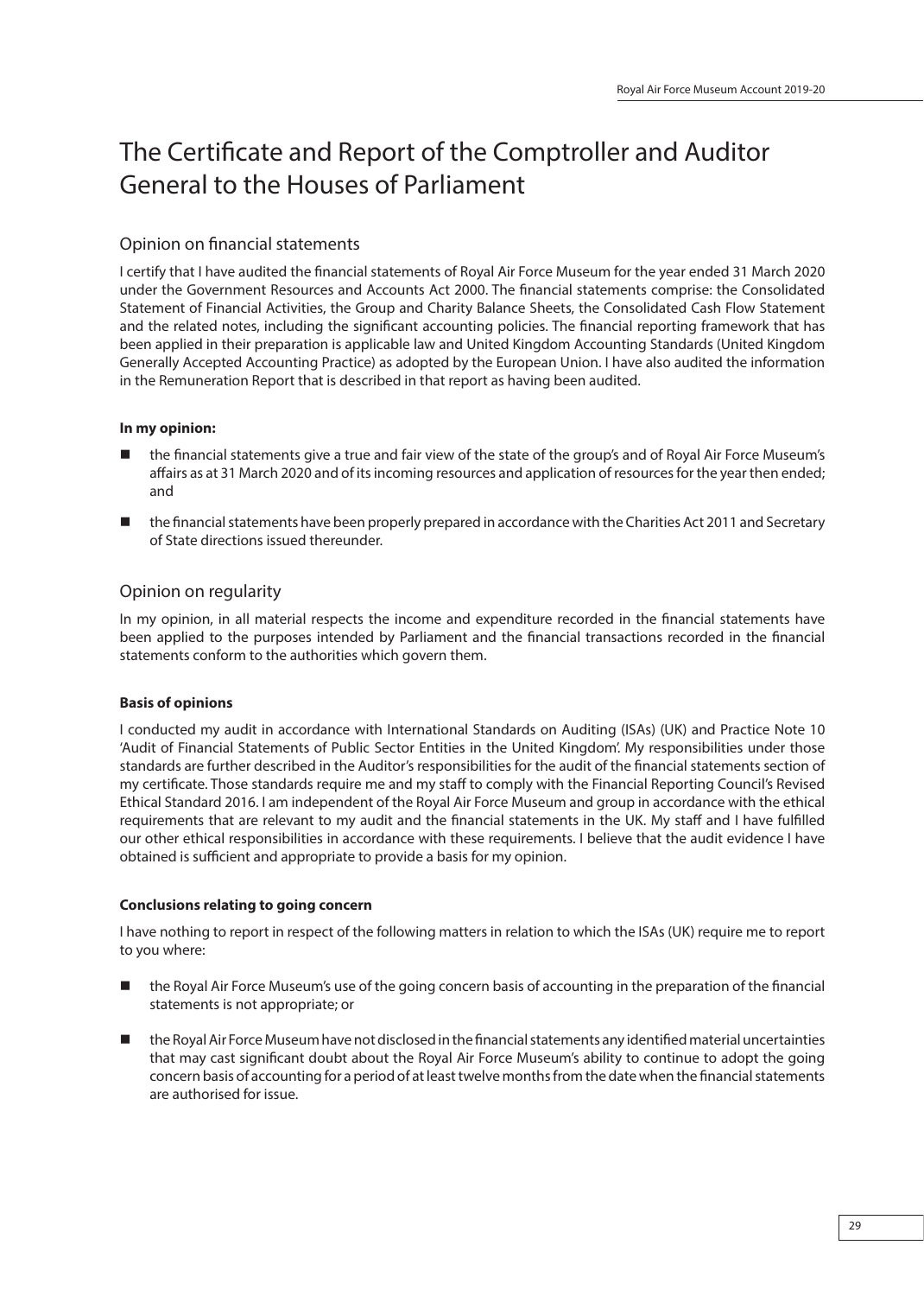## Responsibilities of the Board of Trustees and Chief Executive Officer

As explained more fully in the Statement of Board of Trustees' and Chief Executive Officer's Responsibilities, the Trustees and Chief Executive Officer are responsible for the preparation of the financial statements and for being satisfied that they give a true and fair view.

## Auditor's responsibilities for the audit of the financial statements

My responsibility is to audit, certify and report on the financial statements in accordance with the Government Resources Accounts Act 2000.

An audit involves obtaining evidence about the amounts and disclosures in the financial statements sufficient to give reasonable assurance that the financial statements are free from material misstatement, whether caused by fraud or error. Reasonable assurance is a high level of assurance, but is not a guarantee that an audit conducted in accordance with ISAs (UK) will always detect a material misstatement when it exists. Misstatements can arise from fraud or error and are considered material if, individually or in the aggregate, they could reasonably be expected to influence the economic decisions of users taken on the basis of these financial statements.

As part of an audit in accordance with ISAs (UK), I exercise professional judgment and maintain professional scepticism throughout the audit. I also:

- identify and assess the risks of material misstatement of the financial statements, whether due to fraud or error, design and perform audit procedures responsive to those risks, and obtain audit evidence that is sufficient and appropriate to provide a basis for my opinion. The risk of not detecting a material misstatement resulting from fraud is higher than for one resulting from error, as fraud may involve collusion, forgery, intentional omissions, misrepresentations, or the override of internal control.
- n obtain an understanding of internal control relevant to the audit in order to design audit procedures that are appropriate in the circumstances, but not for the purpose of expressing an opinion on the effectiveness of the group's and the Royal Air Force Museum's internal control.
- $\blacksquare$  evaluate the appropriateness of accounting policies used and the reasonableness of accounting estimates and related disclosures made by management.
- n evaluate the overall presentation, structure and content of the financial statements, including the disclosures, and whether the consolidated financial statements represent the underlying transactions and events in a manner that achieves fair presentation.
- n obtain sufficient appropriate audit evidence regarding the financial information of the entities or business activities within the Group to express an opinion on the consolidated financial statements. I am responsible for the direction, supervision and performance of the group audit. I remain solely responsible for my audit opinion.
- n Conclude on the appropriateness of the Royal Air Force Museum's use of the going concern basis of accounting and, based on the audit evidence obtained, whether a material uncertainty exists related to events or conditions that may cast significant doubt on the group's ability to continue as a going concern. If I conclude that a material uncertainty exists, I am required to draw attention in my report to the related disclosures in the financial statements or, if such disclosures are inadequate, to modify my opinion. My conclusions are based on the audit evidence obtained up to the date of my report. However, future events or conditions may cause the group to cease to continue as a going concern.

I communicate with those charged with governance regarding, among other matters, the planned scope and timing of the audit and significant audit findings, including any significant deficiencies in internal control that I identify during my audit.

In addition, I am required to obtain evidence sufficient to give reasonable assurance that the income and expenditure reported in the financial statements have been applied to the purposes intended by Parliament and the financial transactions conform to the authorities which govern them.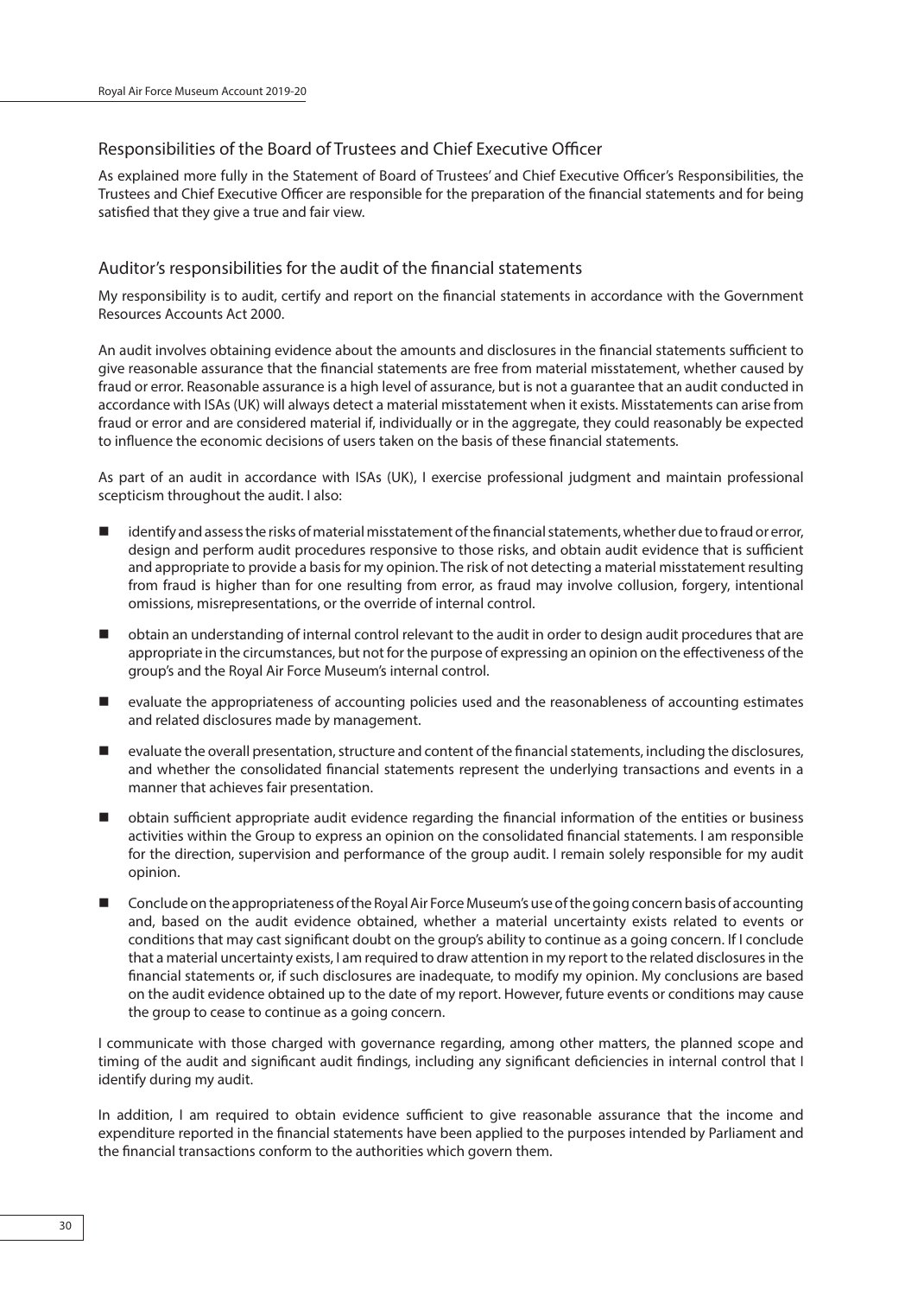## Other Information

The Board of Trustees' and Chief Executive Officer are responsible for the other information. The other information comprises information included in the Annual Report, but does not include the financial statements and my auditor's report thereon. My opinion on the financial statements does not cover the other information and I do not express any form of assurance conclusion thereon. In connection with my audit of the financial statements, my responsibility is to read the other information and, in doing so, consider whether the other information is materially inconsistent with the financial statements or my knowledge obtained in the audit or otherwise appears to be materially misstated. If, based on the work I have performed, I conclude that there is a material misstatement of this other information, I am required to report that fact. I have nothing to report in this regard.

## Opinion on other matters

#### **In my opinion:**

- n the parts of the Remuneration Report and Staff Report and Parliamentary accountability and audit report to be audited have been properly prepared in accordance with Secretary of State directions made under the Charities Act 2011;
- in the light of the knowledge and understanding of the group and the parent and its environment obtained in the course of the audit, I have not identified any material misstatements in the Annual Report; and
- n the information given in the Annual Report which I provide a positive consistency opinion on for the financial year for which the financial statements are prepared is consistent with the financial statements.

## Matters on which I report by exception

I have nothing to report in respect of the following matters which I report to you if, in my opinion:

- n adequate accounting records have not been kept or returns adequate for my audit have not been received from branches not visited by my staff; or
- n the financial statements and the parts of the Remuneration and Staff Report to be audited are not in agreement with the accounting records and returns; or
- I have not received all of the information and explanations I require for my audit; or
- the Governance Statement does not reflect compliance with HM Treasury's guidance.

## Report

I have no observations to make on these financial statements.

*Gareth Davis* National Audit Office Comptroller and Auditor General 157-197 Buckingham Palace Road

 Victoria 17 July 2020 London, SW1W 9SP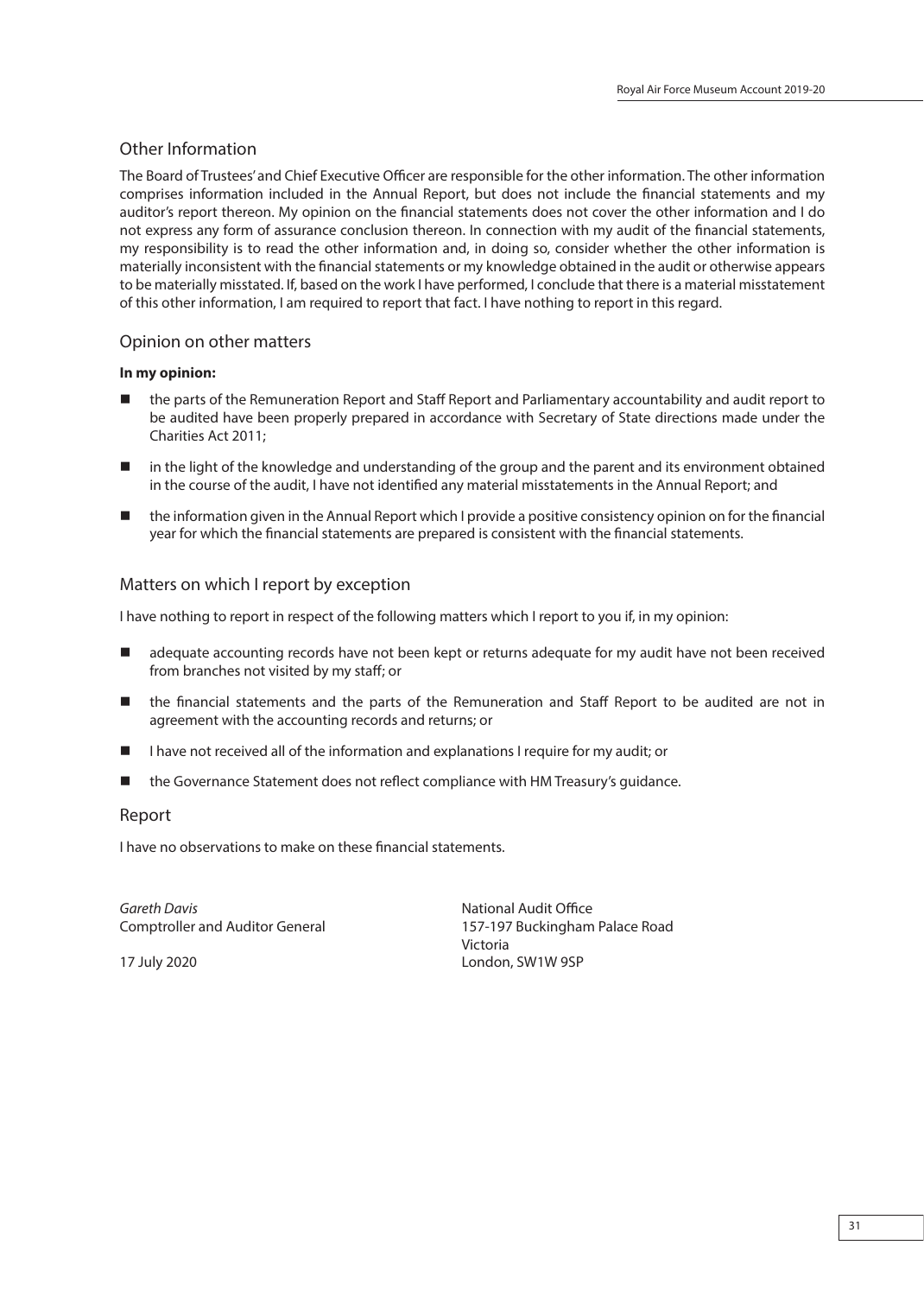## Consolidated Statement of Financial Activities for the year ended 31 March 2020

|                                                        |              |                     |                   |                          | Unrestricted |                          | Total    |
|--------------------------------------------------------|--------------|---------------------|-------------------|--------------------------|--------------|--------------------------|----------|
|                                                        |              | <b>Unrestricted</b> | <b>Restricted</b> | <b>Total</b>             | Funds        | Restricted               | Funds    |
|                                                        |              | <b>Funds</b>        | <b>Funds</b>      | <b>Funds</b>             | restated     | Funds                    | 2019     |
| <b>Income from</b>                                     | <b>Notes</b> | 2020                | 2020              | 2020                     | 2019         | 2019                     | restated |
|                                                        |              | £000                | £000              | £000                     | £000         | £000                     | £000     |
| <b>Donations and legacies</b>                          |              |                     |                   |                          |              |                          |          |
| Grant in aid                                           |              | 9,520               |                   | 9,520                    | 9,273        |                          | 9,273    |
| Grants and donations                                   | 3            | 513                 | 1,643             | 2,156                    | 281          | 3,618                    | 3,899    |
| <b>Charitable activities</b>                           |              | 139                 |                   | 139                      | 102          | ۳                        | 102      |
| <b>Other trading activities</b>                        |              |                     |                   |                          |              |                          |          |
| Trading income                                         | 4b           | 3,279               |                   | 3,279                    | 3,418        | 117                      | 3,535    |
| Fundraising events                                     |              | 155                 |                   | 155                      | 138          | 10                       | 148      |
| Sponsorships                                           |              |                     | 386               | 386                      |              | 410                      | 410      |
|                                                        |              |                     |                   |                          |              |                          |          |
| Share of RAF100 Appeal gain                            | 4b           |                     |                   |                          |              | 83                       | 83       |
| <b>Investments</b>                                     |              | 10                  | 25                | 35                       | 9            | 18                       | 27       |
| Other                                                  |              | 17                  | 1                 | 18                       | 85           | $\overline{\phantom{0}}$ | 85       |
| <b>Total income</b>                                    |              | 13,633              | 2,055             | 15,688                   | 13,306       | 4,256                    | 17,562   |
| <b>Expenditure on</b>                                  |              |                     |                   |                          |              |                          |          |
| <b>Raising funds</b>                                   |              |                     |                   |                          |              |                          |          |
| Fundraising                                            | 5            | 566                 |                   | 566                      | 867          |                          | 867      |
| Trading                                                | 4b           | 2,696               | ٠                 | 2,696                    | 2,796        | ÷,                       | 2,796    |
| Charitable activities                                  | 5            | 13,070              | 529               | 13,599                   | 11,214       | 1,658                    | 12,872   |
| Other                                                  | 5            |                     |                   | $\overline{\phantom{0}}$ |              |                          |          |
| Share of RAF100 Appeal deficit                         | 4b           |                     | 63                | 63                       |              |                          |          |
| <b>Total expenditure</b>                               |              | 16,332              | 592               | 16,924                   | 14,877       | 1,658                    | 16,535   |
| Net gains/(losses) on investments                      |              |                     |                   |                          |              | $\overline{a}$           |          |
| Net income (expenditure)                               |              | (2,699)             | 1,463             | (1,236)                  | (1,571)      | 2,598                    | 1,027    |
| Transfers between funds                                | 15           | 1,893               | (1,893)           |                          | 5,938        | (5,938)                  |          |
| Other recognised gains and                             |              |                     |                   |                          |              |                          |          |
| losses                                                 |              |                     |                   |                          |              |                          |          |
| Gains/(losses) on revaluation<br>of fixed assests      | 7a           | 1,137               |                   | 1,137                    | 1,239        |                          | 1,239    |
| <b>Net movement in funds</b>                           |              | 331                 | (430)             | (99)                     | 5,606        | (3, 340)                 | 2,266    |
| <b>Reconciliation of funds</b>                         |              |                     |                   |                          |              |                          |          |
| <b>Total funds brought forward</b><br>at 1 April 2019  |              | 113,217             | 7,938             | 121,155                  | 107,611      | 11,278                   | 118,889  |
| <b>Total funds carried forward</b><br>at 31 March 2020 |              | 113,548             | 7,508             | 121,056                  | 113,217      | 7,938                    | 121,155  |

All of the Group's activities are classed as continuing. All recognised gains and losses are included above. The prior year restatement reflects the merger accounting treatment for car parking revenue which has transferred from the Museum to the trading subsidiary from 1 April 2019, in accordance with FRS 102.

*The notes on pages 35 to 55 form part of these financial statements..*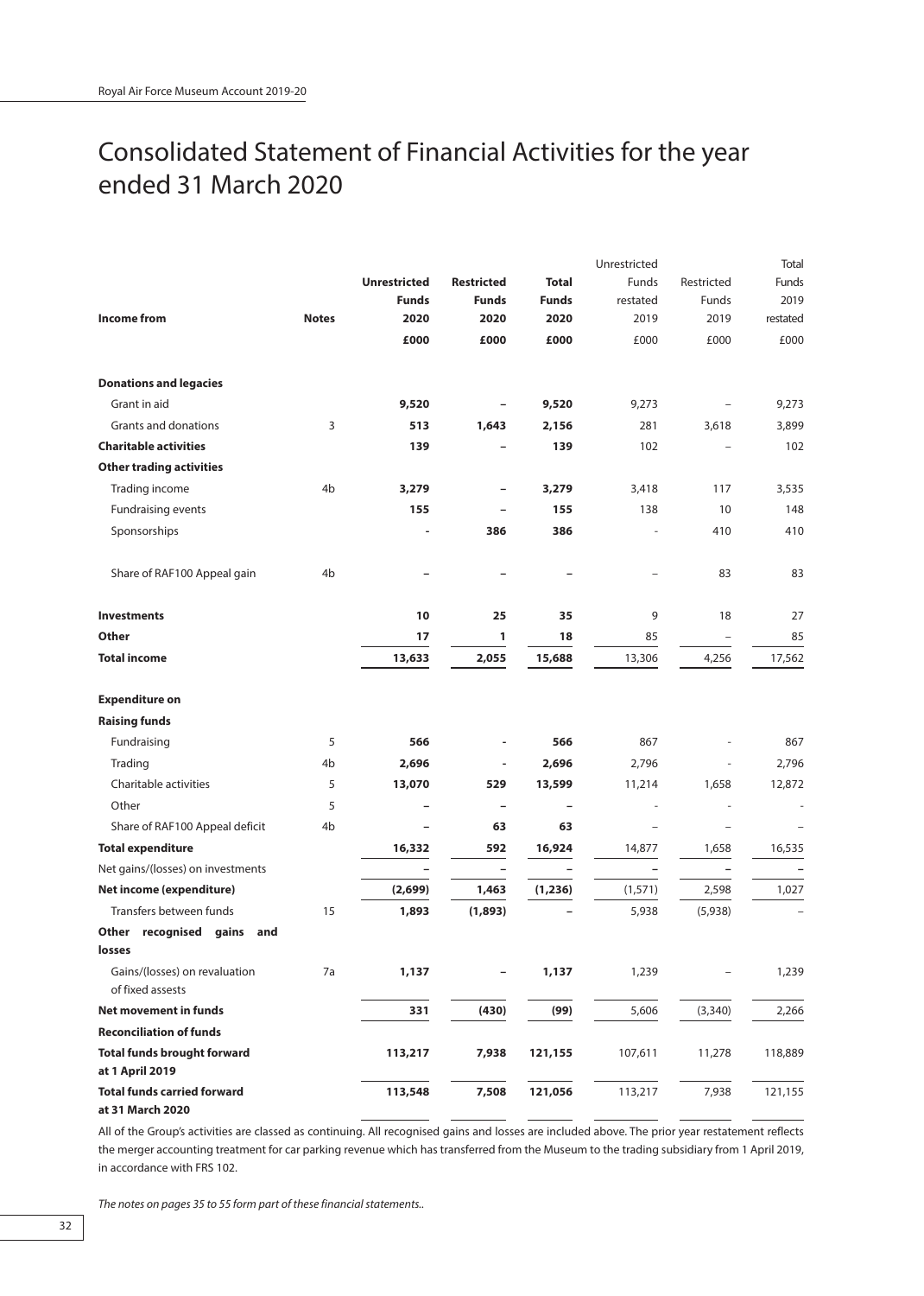## Consolidated and Charity Balance Sheet as at 31 March 2020

|                                                            | <b>Notes</b> | Group<br>2020  | Group<br>2019  | <b>Charity</b><br>2020 | <b>Charity</b><br>2019 |
|------------------------------------------------------------|--------------|----------------|----------------|------------------------|------------------------|
|                                                            |              | £000           | £000           | £000                   | £000                   |
| <b>Fixed assets</b>                                        |              |                |                |                        |                        |
| Tangible assets                                            | 7a           | 92,452         | 92,843         | 92,452                 | 92,843                 |
| <b>Heritage Assets</b>                                     | 7b           | 21,785         | 21,625         | 21,785                 | 21,625                 |
| Investments                                                | 4a           |                |                | 100                    | 100                    |
| Investment in RAF100 Appeal                                | 4b           | 115            | 678            | 115                    | 678                    |
| <b>Total Fixed Assets</b>                                  |              | 114,352        | 115,146        | 114,452                | 115,246                |
| <b>Current assets</b>                                      |              |                |                |                        |                        |
| <b>Stock</b>                                               | 8            | 228            | 212            |                        |                        |
| <b>Debtors</b>                                             | 9            | 730            | 1,081          | 1,169                  | 1,768                  |
| Investments                                                | 10           | $\overline{2}$ | $\overline{2}$ | $\overline{2}$         | 2                      |
| Cash at bank and in hand                                   | 11           | 7,904          | 7,212          | 7,743                  | 6,357                  |
| <b>Total Current Assets</b>                                |              | 8,864          | 8,507          | 8,914                  | 8,127                  |
| <b>Liabilities</b>                                         |              |                |                |                        |                        |
| Creditors: Amounts falling due<br>within one year          | 12           | 1,775          | 2,013          | 1,925                  | 1,733                  |
| <b>Net Current Assets</b>                                  |              | 7,089          | 6,494          | 6,989                  | 6,394                  |
| Creditors: Amounts falling due after<br>more than one year | 12           | 385            | 485            | 385                    | 485                    |
| <b>Net Assets/Liabilities</b>                              |              | 121,056        | 121,155        | 121,056                | 121,155                |
|                                                            |              |                |                |                        |                        |
| The funds of the charity                                   |              |                |                |                        |                        |
| Unrestricted funds                                         | 15           | 113,548        | 113,217        | 113,478                | 113,147                |
| <b>Restricted funds</b>                                    | 15           | 7,508          | 7,938          | 7,578                  | 8,008                  |
|                                                            |              | 121,056        | 121,155        | 121,056                | 121,155                |

*The notes on pages 35 to 55 form part of these financial statements.*

Approved by the Board of Trustees 13 July 2020 and signed on its behalf by:

*Air Chief Marshal Sir Andrew Pulford KCB CBE ADC Ms M Appleton MBE* on behalf of Trustees **Royal Air Force Musem** 

Chief Executive Officer and Accounting Officer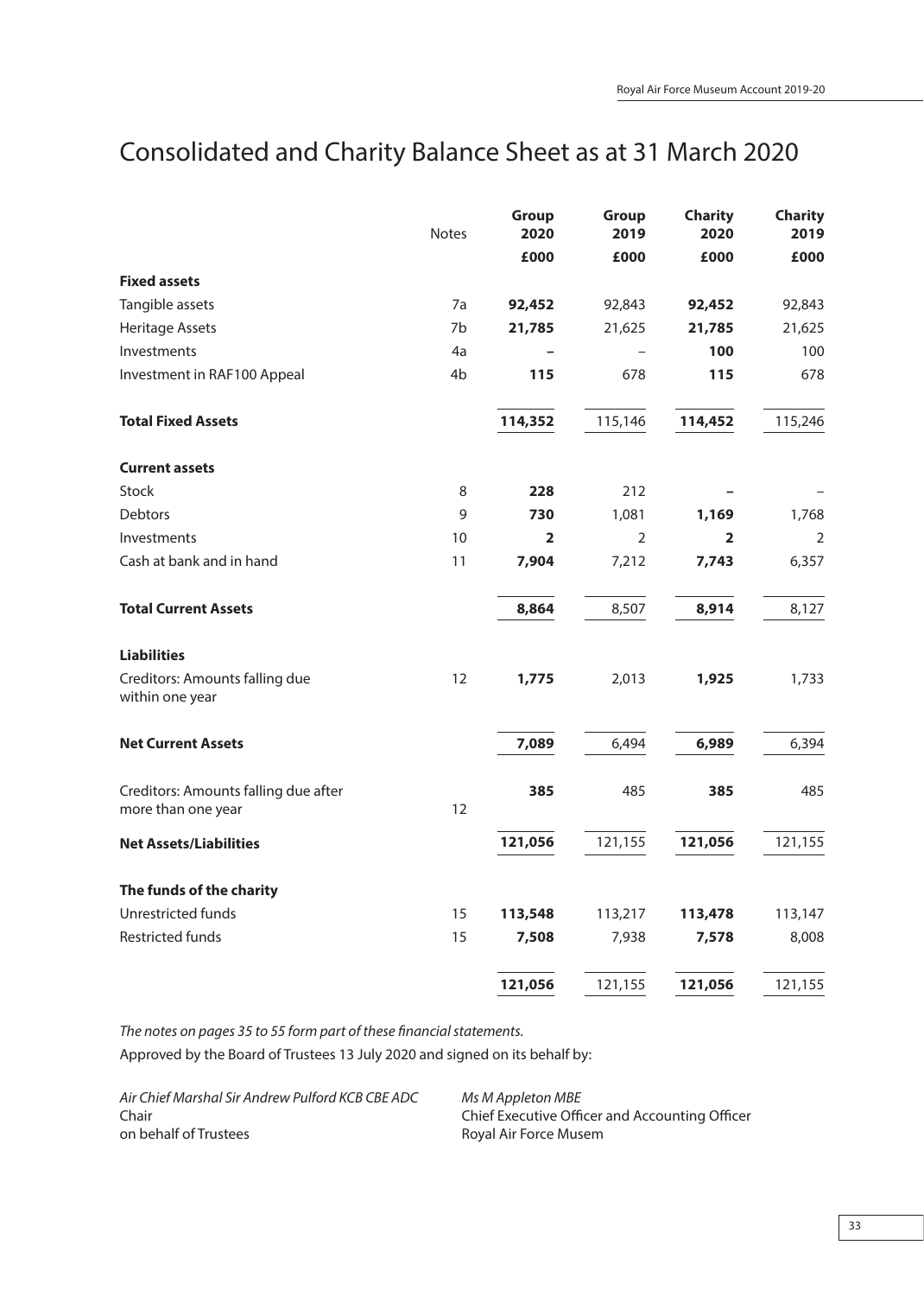## Consolidated Cash Flow Statement for the year ended 31 March 2020

Reconciliation of net incoming resources to net cash flow from operating activities

|                                             | <b>Notes</b>   | 2020<br>£000   | 2019<br>£000 |
|---------------------------------------------|----------------|----------------|--------------|
| <b>Net Incoming Resources</b>               |                | (1, 236)       | 1,027        |
| Interest receivable                         |                | (35)           | (27)         |
| Depreciation of tangible assets             | 7a             | 3,328          | 3,025        |
| <b>Donated Assets</b>                       |                | $\overline{a}$ | (538)        |
| (Gain)/Loss on investment in Joint Venture  | 4b, 15         | 63             | (83)         |
| (Increase) / decrease in stocks             | 8              | (16)           | (49)         |
| (Increase) / decrease in debtors            | 9              | 351            | 856          |
| (Decrease) / increase in creditors          | 12             | (338)          | (2, 523)     |
| Net cash provided by operating activities   |                | 2,117          | 1,688        |
| <b>Cash flows from investing activities</b> |                |                |              |
| Bank interest received                      |                | 35             | 27           |
| Distribution received from Joint Venture    | 4 <sub>b</sub> | 500            |              |
| Purchase of tangible fixed assets           | 7a             | (1,960)        | (3,582)      |
| Net cash used in investing activities       |                | (1, 425)       | (3, 555)     |
| <b>Change in cash and cash equivalents</b>  |                | 692            | (1,867)      |
| Cash and cash equivalents at 1 April 2019   |                | 7,212          | 9,079        |
| Cash and cash equivalents at 31 March 2020  |                | 7,904          | 7,212        |

*The notes on pages 35 to 55 form part of these financial statements.*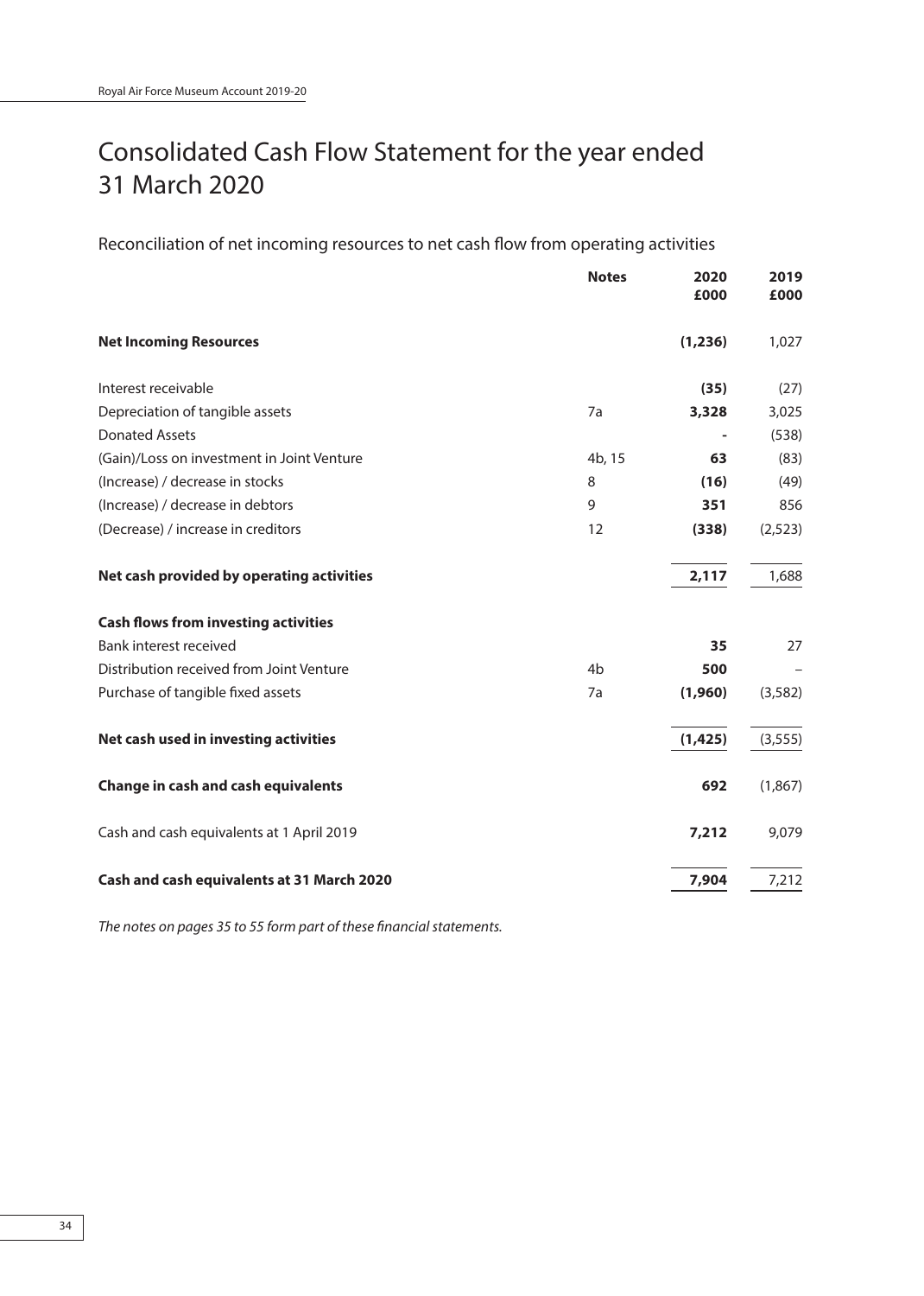## Notes to the Financial Statements for the year ended 31 March 2020

## **1 Accounting Policies**

#### *Basis of Accounting*

The financial statements have been prepared in accordance with applicable accounting standards, under the historical cost convention as modified by the revaluation of fixed assets.

The financial statements comply with the Statement of Recommended Practice: Accounting and Reporting by Charities SORP 2019 (FRS 102) and with the Accounts Direction issued by HM Treasury (pages 32 to 34).

#### *Basis of consolidation*

Consolidated financial statements have been prepared for the year ended 31 March 2020 in respect of the charity and its wholly owned subsidiaries, Royal Air Force Museum Enterprises Ltd and The Royal Air Force Museum Investments Limited, using the acquisition method of accounting. Intra group transactions and profits are eliminated fully on consolidation. On the 1 April 2019, the Museum transferred the function of its car parking revenue to its trading subsidiary. In accordance with section 27 of IFRS 102 this has been accounted for using merger accounting rules, which involves aggregating the assets, liabilities and funds of the combining charities and presenting them as though they had always been part of the same reporting charity.

The Royal Air Force Museum Investments Limited was formed to hold the real property assets of the charity on behalf of the Trustees. In March 2005, the Cosford and Stafford leasehold property was transferred to this company from the charity, followed by the London (Hendon) freehold property in January 2008. However, while the legal ownership remains with the company, in substance the RAF Museum retains the risks and rewards associated with these assets. In accordance with FRS 102 the RAF Museum has recognised these assets in the balance sheet.

The Museum is a partner in a Joint Venture, RAF100 Appeal (charity number 1167398, company number 9977273), as one of five investor organisations. RAF100 Appeal is a charitable company established to raise funds during the RAF's centenary year. RAF100 Appeal is accounted for using the equity method, with the value of the Museum's stake being measured as its initial investment plus our equal share of RAF100 Appeal's net gain or loss for the period.

#### *Going concern*

The Trustees have presented the accounts on a going concern basis. This assumes that the Museum is able to meet its liabilities as they fall due for the forseeable future and that current and future funding will be adequate for the charity's needs. We have considered a period of twelve months from the date of approval of the financial statements in accordance with accounting conventions. In coming to their conclusion the Trustees have considered monthly forecast levels of income and expenditure and underlying assumptions, including the impact of the COVID-19 pandemic. The over-riding assumption is that the funding from the Ministry of Defence continues at a similar level for the foreseeable future. Having carefully considered the forecasts and assumptions the Trustees are are content to present the accounts on a going concern basis.

#### *Income*

Grant in Aid is recognised in the year to which it relates. Grants and donations are recognised once the Museum can demonstrate that SORP 2015 recognition criteria of measurement, entitlement and probability have been met. Earned income is accounted for as it is receivable. Donations in kind are recognised at their fair value, with an equivalent charge made to resources expended. Sponsorships are recognised in line with the sponsorship period. Gains and losses on investments are recognised in the period in which they arise.

Income from commercial activities is included in the year in which the related goods or services are provided.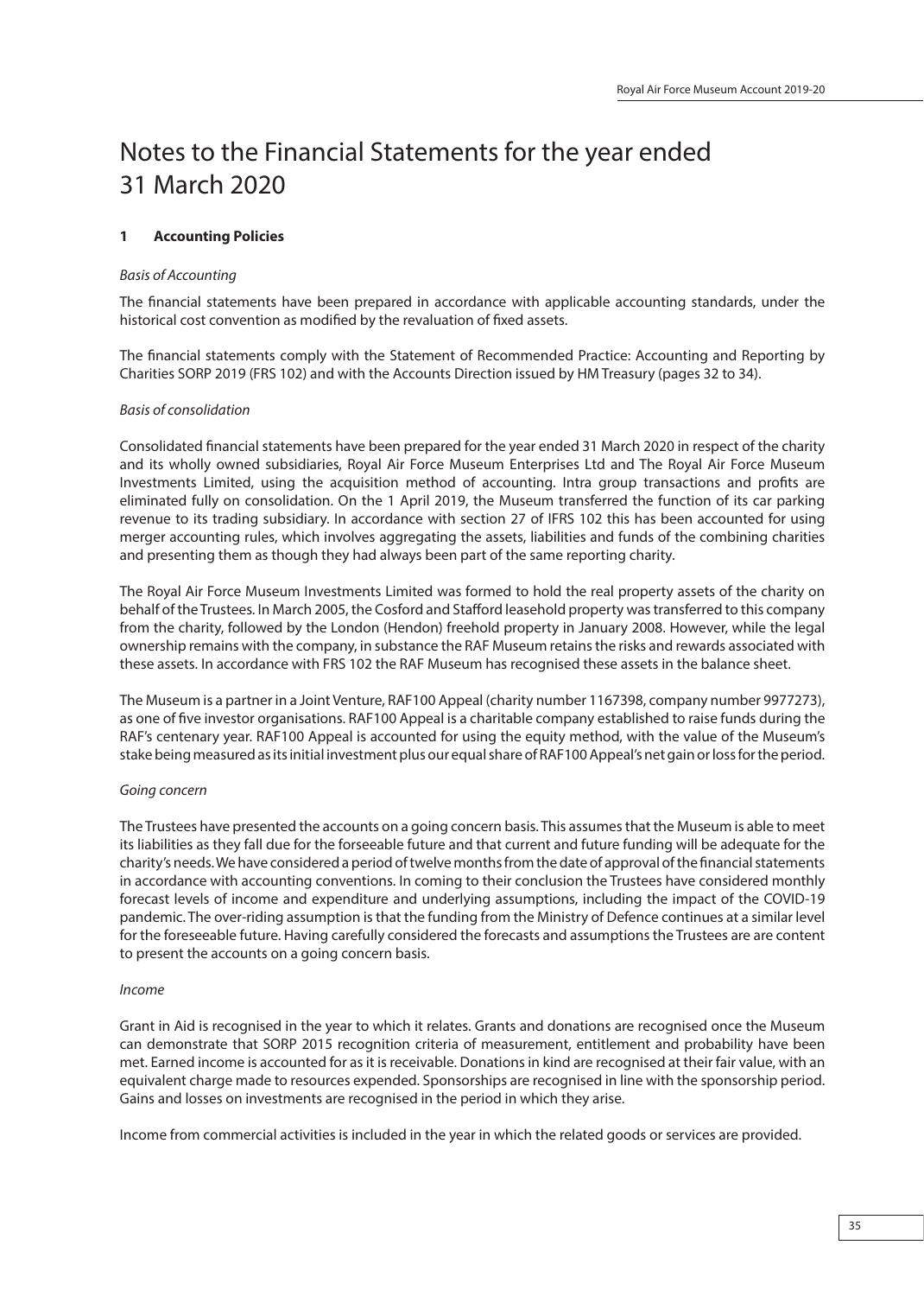#### *Expenditure*

Resources expended are included in the statement of financial activities on an accruals basis, inclusive of any irrecoverable VAT. Expenditure is classified in the Statement of Financial Activities under the principle categories of raising funds and charitable activities.

Resources expended comprise direct expenditure including direct staff costs attributable to the activity. Where costs cannot be directly attributed, they are allocated to activities according to the method described in note 5.

#### *Termination payments*

Termination payments are payable when employment is terminated before the normal retirement date or end of employment contract. In line with the FReM, they are recognised when the employment ends.

#### *Fund accounting*

Unrestricted funds (including designated funds) are donations or other incoming resources received or generated for the charity's general purposes. The general fund comprises the accumulated surpluses of unrestricted incoming resources, which are available for use in furtherance of the general objectives of the charity. The fixed asset fund represents the value of the charity's fixed assets. The revaluation reserve represents the increase in value of the charity's assets through either indexation of professional revaluation.

Designated funds are a particular form of unrestricted funds consisting of amounts which have been allocated or designated for specific purposes by the Trustees. The use of designated funds remains at the discretion of the Trustees.

Restricted funds are to be used for specified purposes as laid down by the donor. Expenditure which meets these criteria is identified to the fund, together with a fair allocation of overhead costs.

#### *Tangible fixed assets*

The charity's tangible fixed assets are capitalised at cost on acquisition and revalued annually using the most appropriate indices calculated by Defence Economics and Valuation Office Agency for the relevant class of asset. Fixed assets with a cost of less than £2,500 are not capitalised. Any gains or losses on revaluation are reported as unrealised until an asset is disposed. The freehold and leasehold properties comprising the RAF Museum Estate are independently valued every five years. The most recent such valuation was undertaken as at 31 March 2018. Further detail is provided in Note 7a. On 1 April 2016 the Museum took ownership of assets held by Royal Air Force Museum Enterprises Ltd. The Museum levies a charge on RAFMEL for the use of these assets. Depreciation is provided straight line at rates calculated to write off the value of each asset over its expected useful life, as follows:

| Freehold buildings               | 30 to 50 years      |
|----------------------------------|---------------------|
| Leasehold property               | over the lease term |
| Permanent exhibitions            | 5 to 10 years       |
| Fixtures, fittings and equipment | 3 to 5 years        |
| Plant and machinery              | 5 years             |
| Simulator                        | 15 years            |
| Motor vehicles                   | 4 years             |

Assets in the course of construction are not depreciated or revalued until brought into use.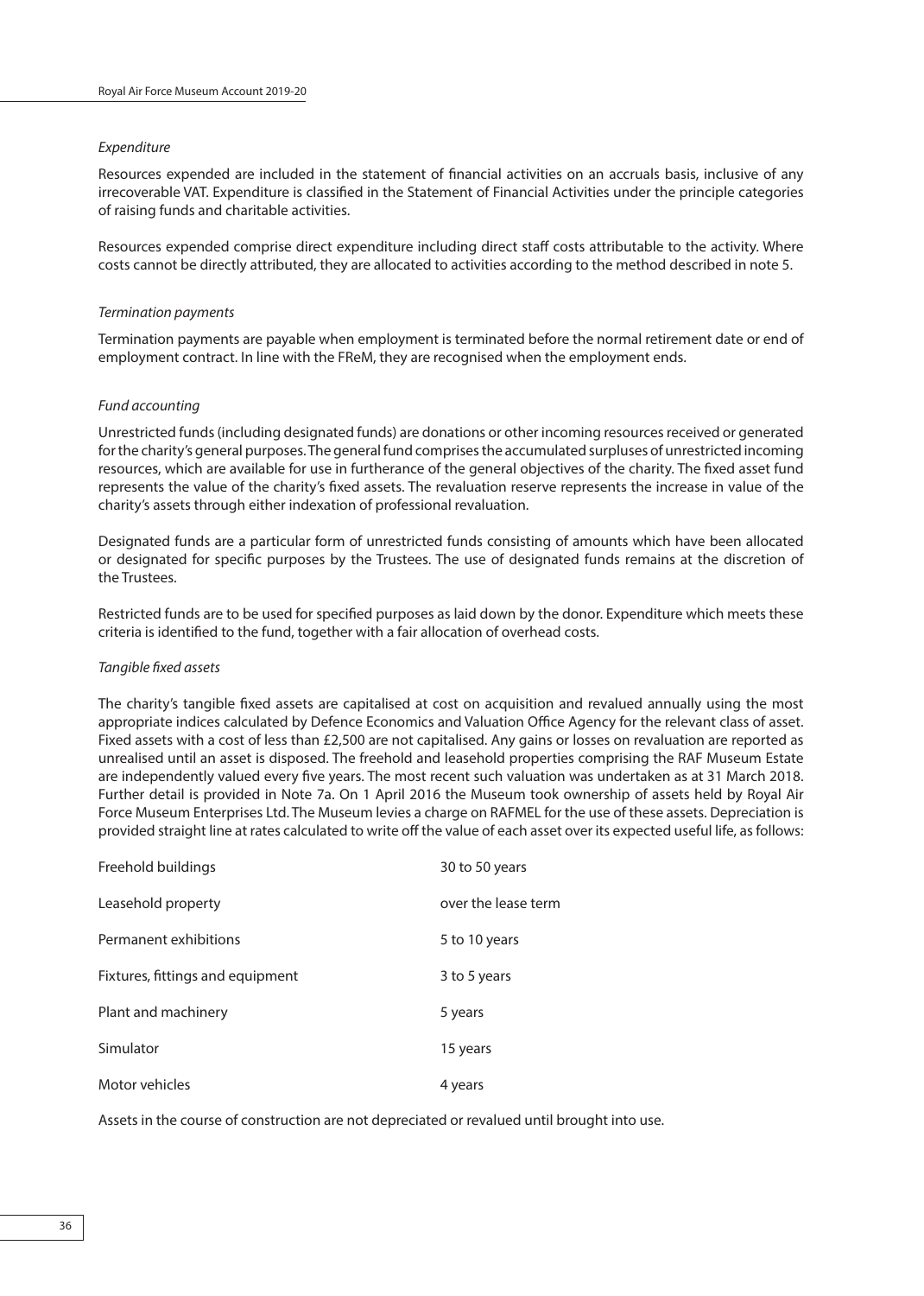#### *Impairment*

The RAF Museum assesses whether there is any indication of impairment for all fixed assets at the balance sheet date. A fixed asset is considered to be impaired if the recoverable amount of the asset has fallen below its carrying amount on the balance sheet, as a result of damage, deterioration poor performance or external factors affecting its value.

If any indication of impairment exists, the Museum shall estimate the recoverable amount of the asset, determined as the higher of its fair value less costs to sell the asset and its value in use. The method of estimation used shall be that deemed most suitable for the type of asset.

Where there is objective evidence that an impairment loss exists, an impairment charge will be made to the Revaluation Reserve to reduce the carrying value of the asset to the estimated recoverable amount. Where there are no histroical revalutions in a revalution reserve impairment losses are charged through the Statement of Financial Activities.

#### *Exhibition costs*

Long term exhibition equipment is capitalised as a fixed asset under fixtures and fittings. Temporary exhibition costs are written off as resources expended in the year they are incurred.

#### *Heritage assets*

The Museum has a number of very strict policies on Heritage Asset acquisition, preservation and maintenance and disposals. The full list can be obtained from the RAF Museum Website, following the link: *http://www.rafmuseum. org.uk/london/policy-performance/collections.cfm*

The Museum has been consistently reviewing and recording all the heritage assets on its database for several years now and the collection can be divided between the accessioned collection (catalogued and entered on the database), and the un-accessioned collection (not yet recorded).

Heritage assets valued over the capitalisation threshold which have been accessioned in to the collection on or after 1 April 2001 have been capitalised but not revalued or depreciated. Heritage assets are accounted for as a distinct category of fixed asset with indefinite life and are therefore not depreciated.

If available, valuation is based on acquisition costs increased by restoration costs (if applicable).

The Museum's response to the introduction of FRS 30 was to deploy internal resources to the task of valuation in respect of those exhibits which were added to the collection before 2001, and which represent a materially significant part of the collection.

Given the diverse nature of the collection, the unique nature of some items and also taking into account changing market conditions, the resulting valuations represent indicative estimates. The valuations of the most significant items from pre-2001 period were added to the total value of all exhibits as at 31 March 2001. The exhibits will not be re-valued in future periods; however impairment reviews will beannually carried out by the Museum.

For donated assets, in most cases valuations are based on internal estimates determined by the relevant curator's experience and judgement, as an accurate figure is very difficult to establish. In some cases (e.g. a significant painting), a dealer may be sometimes consulted for advice.

#### *Investments*

Investments held as fixed assets are stated at cost less provision for permanent diminution in value. Those held as current assets are stated at their market value. Term deposits of less than one year are classified as investments within current assets.

Investments in joint ventures are accounted for using the equity method, with the carrying amount measured as the Museum's initial investment plus its share of the joint venture's profit or loss.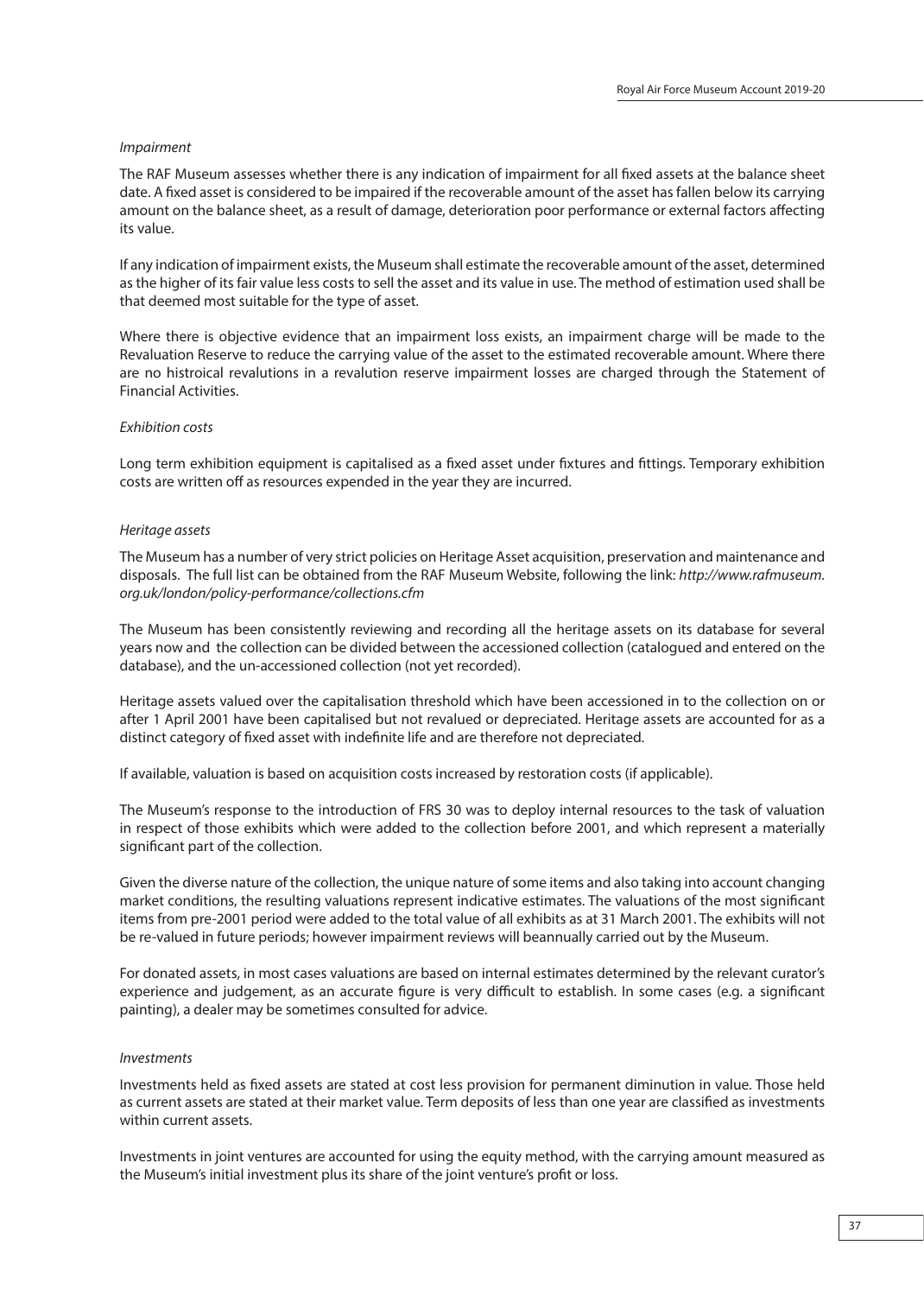Dividends are recognised on the Statement of Financial Activities when received. The distribution received from RAFM's partnership in the RAF100 joint venture has been accounted for using the equity method in accordance with FRS 102.

#### *Leased assets and obligations*

Assets held under finance leases, where the lease terms give rights approximating to ownership, are capitalised with an equivalent liability recognised under creditors due within one and after one year as appropriate. Rentals payable under operating leases are charged to resources expended as they are incurred.

#### *Stock*

Stock is valued at the lower of cost and net realisable value. Specific provision is made for obsolete and slowmoving items.

#### *Financial instruments*

The Museum's financial assets and liabilities consist of cash and cash equivalents, short term investments, trade debtors, trade creditors and accrued expenses. The fair value of these items approximates their carrying value due to their short-term value. Unless otherwise noted, the Museum is not exposed to significant interest, foreign exchange or credit risks arising from these instruments.

#### *Pensions*

From May 2014 the Museum has automatically enrolled all employees into a National Employment Savings Trust (NEST) pension scheme unless the employees choose to opt out. The NEST pension scheme is a defined contribution pension scheme that was created as part of the government's workplace pensions reform under the Pensions Act 2008. The assets of the scheme are held separately from those of the Museum is unable to identify our share of the liability, employer's contributions are charged to the Statement of Financial Activities as they occur.

Pension benefits for a small number of longer serving staff are provided through the Civil Service pension arrangements. The assets of the scheme are held separately from those of the charity. From 1 April 2015 a new pension scheme for civil servants was introduced – the Civil Servants and Others Pension Scheme or alpha, which provides benefits on a career average basis with a normal pension age equal to the member's State Pension Age (or 65 if higher). From that date all newly appointed civil servants and the majority of those already in service joined alpha. Prior to that date, civil servants participated in the Principal Civil Service Pension Scheme (PCSPS). The PCSCS scheme is an unfunded multi-employer defined benefit scheme but the RAFM is unable to identify its share of the underlying assets and liabilities. A full actuarial valuation is carried out periodically. Details can be found in the resource accounts for these schemes, which are published and laid before the House of Commons. The PCSPS has four sections: 3 providing benefits on a final salary basis (classic, premium or classic plus) with a normal pension age of 60; and one providing benefits on a whole career basis (nuvos) with a normal pension age of 65.

These statutory arrangements are unfunded with the cost of benefits met by monies voted by Parliament each year. Pensions payable under classic, premium, classic plus, nuvos and alpha are increased annually in line with Pensions Increase legislation. Existing members of the PCSPS who were within 10 years of their normal pension age on 1 April 2012 remained in the PCSPS after 1 April 2015. Those who were between 10 years and 13 years and 5 months from their normal pension age on 1 April 2012 will switch into alpha sometime between 1 June 2015 and 1 February 2022. All members who switch to alpha have their PCSPS benefits 'banked', with those with earlier benefits in one of the final salary sections of the PCSPS having those benefits based on their final salary when they leave alpha. (The pension figures quoted for officials show pension earned in PCSPS or alpha – as appropriate. Where the official has benefits in both the PCSPS and alpha the figure quoted is the combined value of their benefits in the two schemes.) Members joining from October 2002 may opt for either the appropriate defined benefit arrangement or a 'money purchase' stakeholder pension with an employer contribution (partnership pension account).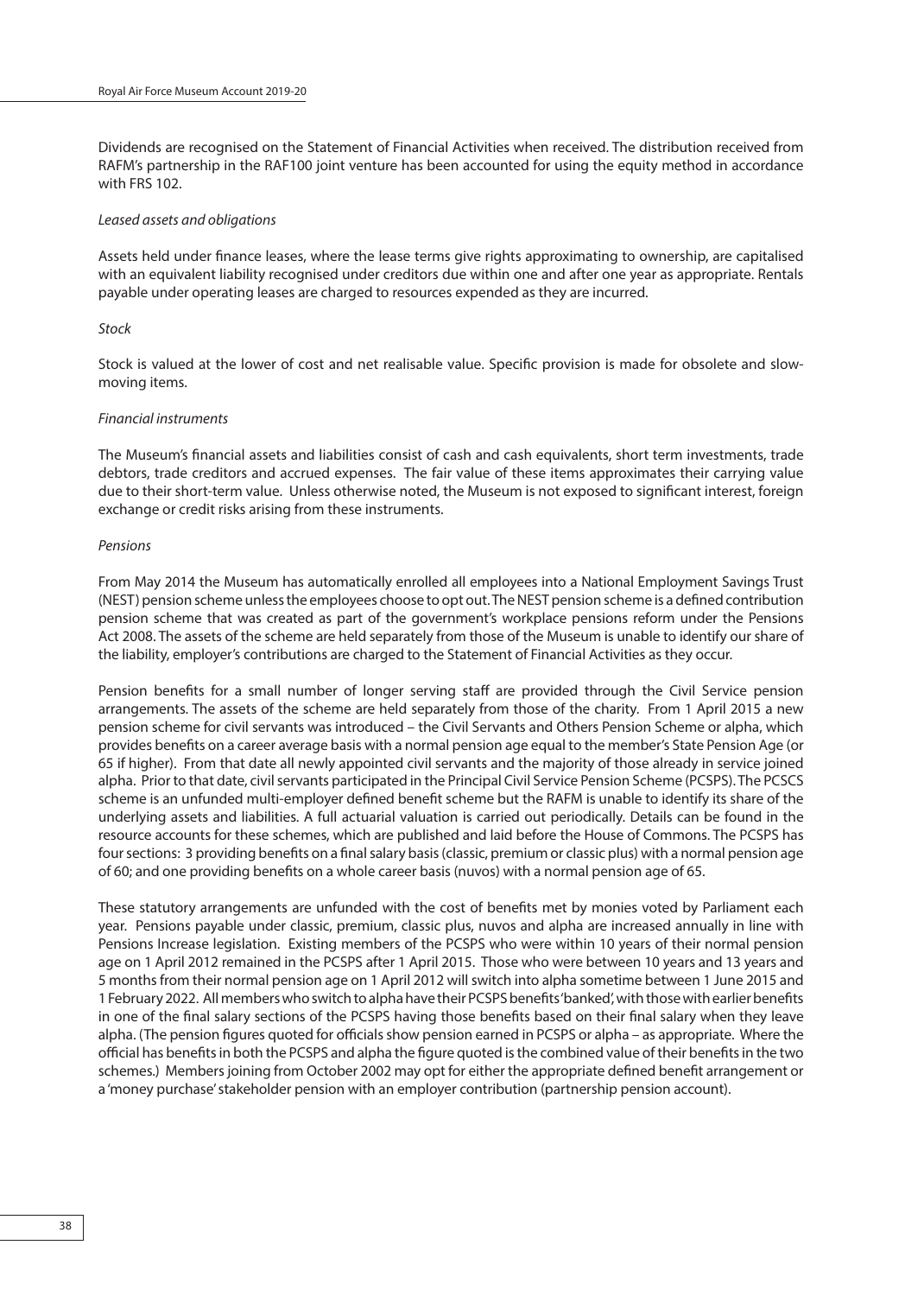Employee contributions are salary-related and range between 4.6% and 8.05% of pensionable earnings.. Benefits in classic accrue at the rate of 1/80th of final pensionable earnings for each year of service. In addition, a lump sum equivalent to three years initial pension is payable on retirement. For premium, benefits accrue at the rate of 1/60th of final pensionable earnings for each year of service. Unlike classic, there is no automatic lump sum. Classic plus is essentially a hybrid with benefits for service before 1 October 2002 calculated broadly as per classic and benefits for service from October 2002 worked out as in premium. In nuvos a member builds up a pension based on his pensionable earnings during their period of scheme membership. At the end of the scheme year (31 March) the member's earned pension account is credited with 2.3% of their pensionable earnings in that scheme year and the accrued pension is uprated in line with Pensions Increase legislation. Benefits in alpha build up in a similar way to nuvos, except that the accrual rate in 2.32%. In all cases members may opt to give up (commute) pension for a lump sum up to the limits set by the Finance Act 2004.

The partnership pension account is a stakeholder pension arrangement. The employer makes a basic contribution of between 3% and 12.5% up to 30 September 2015 and 8% and 14.75% from 1 October 2015 (depending on the age of the member) into a stakeholder pension product chosen by the employee from a panel of providers. The employee does not have to contribute, but where they do make contributions, the employer will match these up to a limit of 3% of pensionable salary (in addition to the employer's basic contribution). Employers also contribute a further 0.8% of pensionable salary up to 30 September 2015 and 0.5% of pensionable salary from 1 October 2015 to cover the cost of centrally-provided risk benefit cover (death in service and ill health retirement).

The accrued pension quoted is the pension the member is entitled to receive when they reach pension age, or immediately on ceasing to be an active member of the scheme if they are already at or over pension age. Pension age is 60 for members of classic, premium and classic plus, 65 for members of nuvos, and the higher of 65 or State Pension Age for members of alpha. (The pension figures quoted for officials show pension earned in PCSPS or alpha – as appropriate. Where the official has benefits in both the PCSPS and alpha the figure quoted is the combined value of their benefits in the two schemes, but note that part of that pension may be payable from different ages.). Further details about the Civil Service pension arrangements can be found at the website *www.civilservicepensionscheme.org.uk.*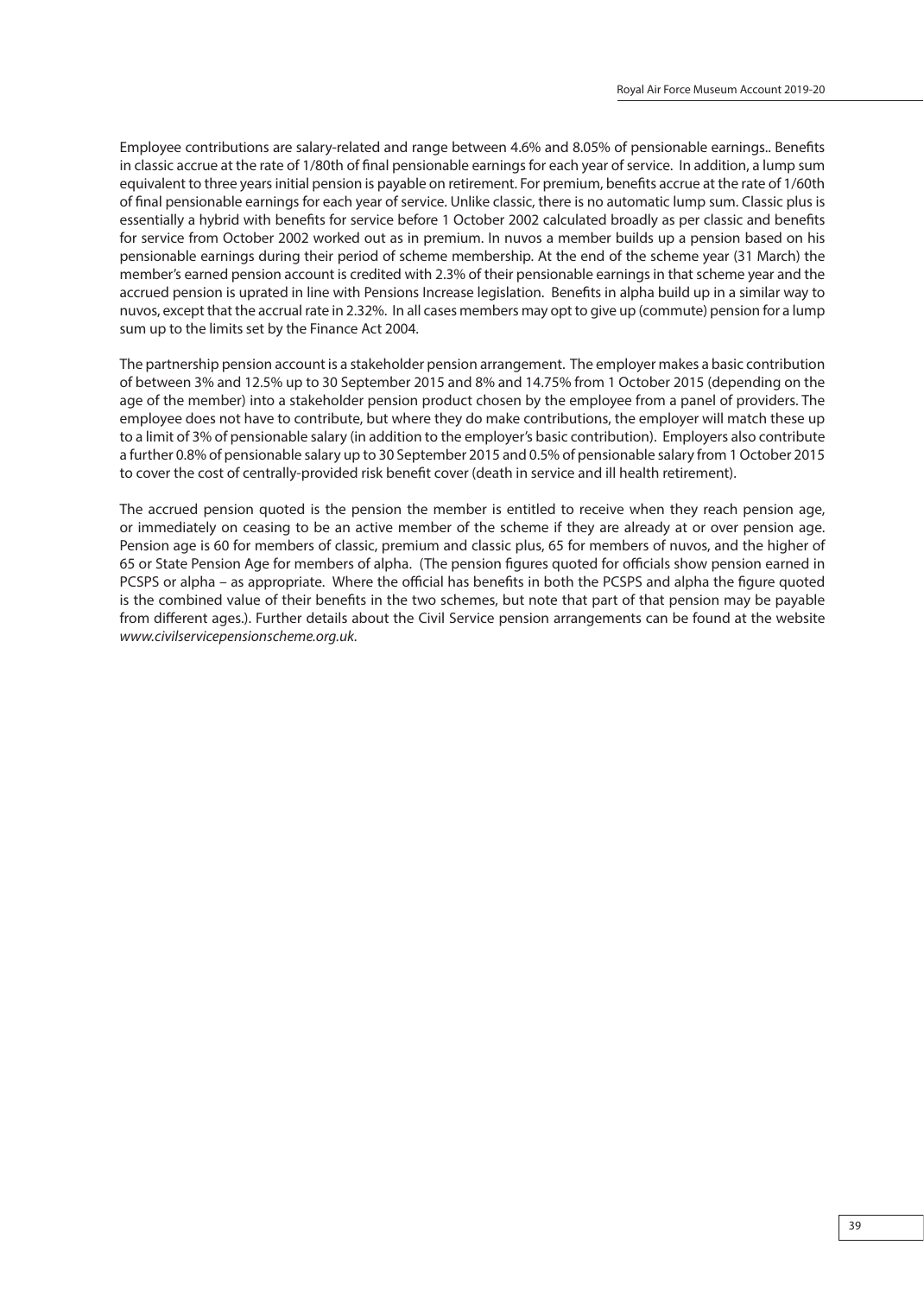#### **2 Taxation**

All of the charity's income is applied for charitable purposes and therefore the charity is exempt from Corporation Tax. The Corporation Tax liability of the trading subsidiary for the year ended 31st March 2020 was £nil (2019: £nil).

## **3 Grants and donations**

|                                                   | <b>Unrestricted</b><br><b>Funds</b><br>2020 | <b>Restricted</b><br><b>Funds</b><br>2020 | <b>Total Funds</b><br>2020 | <b>Unrestricted</b><br><b>Funds</b><br>2019 | <b>Restricted</b><br><b>Funds</b><br>2019 | <b>Total Funds</b><br>2019 |
|---------------------------------------------------|---------------------------------------------|-------------------------------------------|----------------------------|---------------------------------------------|-------------------------------------------|----------------------------|
|                                                   | £000                                        | £000                                      | £000                       | £000                                        | £000                                      | £000                       |
| Donated Heritage Assets                           |                                             |                                           |                            |                                             | 490                                       | 490                        |
| NLHF for First World War in<br>the Air            |                                             | 74                                        | 74                         |                                             | 45                                        | 45                         |
| <b>NLHF</b> for Centenary<br>Programme            |                                             | 742                                       | 742                        |                                             | 3,022                                     | 3,022                      |
| <b>Other Donations for</b><br>Centenary Programme |                                             | 60                                        | 60                         |                                             | 1                                         | 1                          |
| <b>Donations to Cosford</b><br>Master Plan        |                                             | 183                                       | 183                        |                                             |                                           |                            |
| <b>Cosford Air Show Donation</b>                  |                                             | 23                                        | 23                         |                                             |                                           |                            |
| <b>Bomber Command</b><br>Association              |                                             | 250                                       | 250                        |                                             |                                           |                            |
| <b>STAAR Programme</b>                            |                                             | 145                                       | 145                        |                                             |                                           |                            |
| Gifts in Kind                                     |                                             |                                           |                            | 47                                          |                                           | 47                         |
| RAFMAF Learning Fund                              |                                             | 45                                        | 45                         |                                             | 35                                        | 35                         |
| Legacies                                          | 399                                         |                                           | 399                        |                                             |                                           |                            |
| Other                                             | 114                                         | 121                                       | 235                        | 234                                         | 25                                        | 259                        |
|                                                   | 513                                         | 1,643                                     | 2,156                      | 281                                         | 3,618                                     | 3,899                      |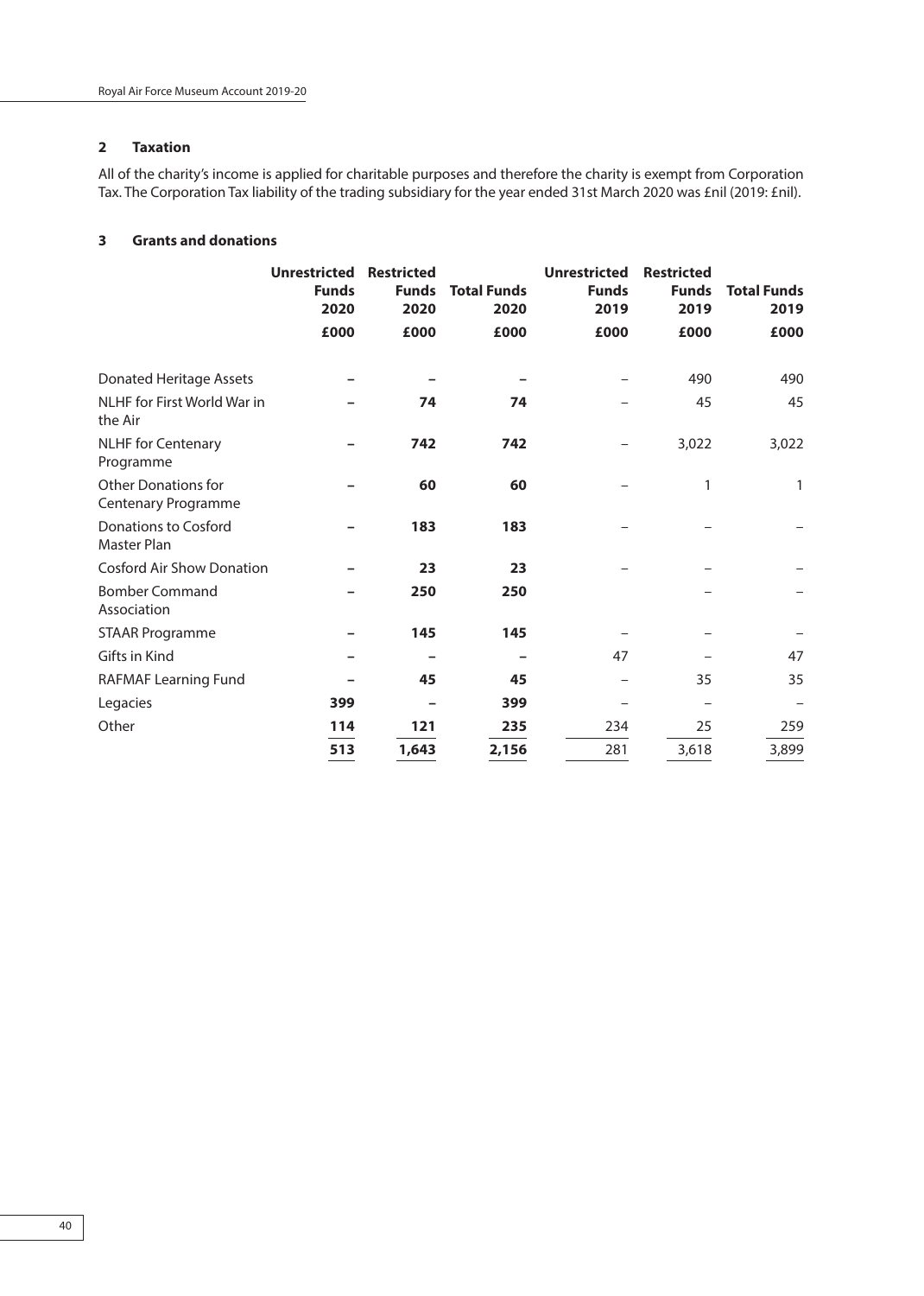### **4a Investment in subsidiary undertakings and joint ventures**

Of the investment of £100,002 (2019: £100,002), £100,000 represents the charity's interest in 100% of the issued share capital of Royal Air Force Museum Enterprises Limited (company number 1511481) which is incorporated in England and Wales and operates souvenir shops, car parking and other trading activities at Hendon and Cosford. The company's aggregate capital and reserves were as follows:

|                                                    | 2020  | 2019     |
|----------------------------------------------------|-------|----------|
|                                                    | £000  | £000     |
| The assets and liabilities of the subsidiary were: |       |          |
| Current assets                                     | 972   | 1,574    |
| Creditors: amounts falling due within one year     | (872) | (1, 474) |
|                                                    | 100   | 100      |
|                                                    | 2020  | 2019     |
|                                                    | £000  | £000     |
| At 1 April, 2019                                   | 100   | 100      |
| Profit/(Loss) retained in subsidiary               |       |          |
| At 31 March, 2020                                  | 100   | 100      |

A summary of the Company's trading results is shown overleaf. Audited accounts will be filed with the Registrar of Companies.

The remaining £2 represents the charity's interest on 100% of the issued share capital of The Royal Air Force Investments Limited (company number 4026995), which is incorporated in England and Wales and holds the real property assets of the charity for administrative purposes.

The Directors of RAF Museum Enterprises Limited, having considered monthly forecast levels of income and expenditure and the underlying assumptions, have assessed that the subsidiary is a going concern and the Trustees are content, therefore, that the investment in the subsidiary retains its value.

The Museum is a partner in a Joint Venture, RAF100 Appeal (charity number 1167398, company number 9977273), as one of five investor organisations. RAF100 Appeal is a charitable company established to raise funds during the RAF's centenary year. RAF100 Appeal is accounted for using the equity method, with the value of the Museum's stake being measured as its initial investment plus our equal share of RAF100 Appeal's net gain or loss for the period.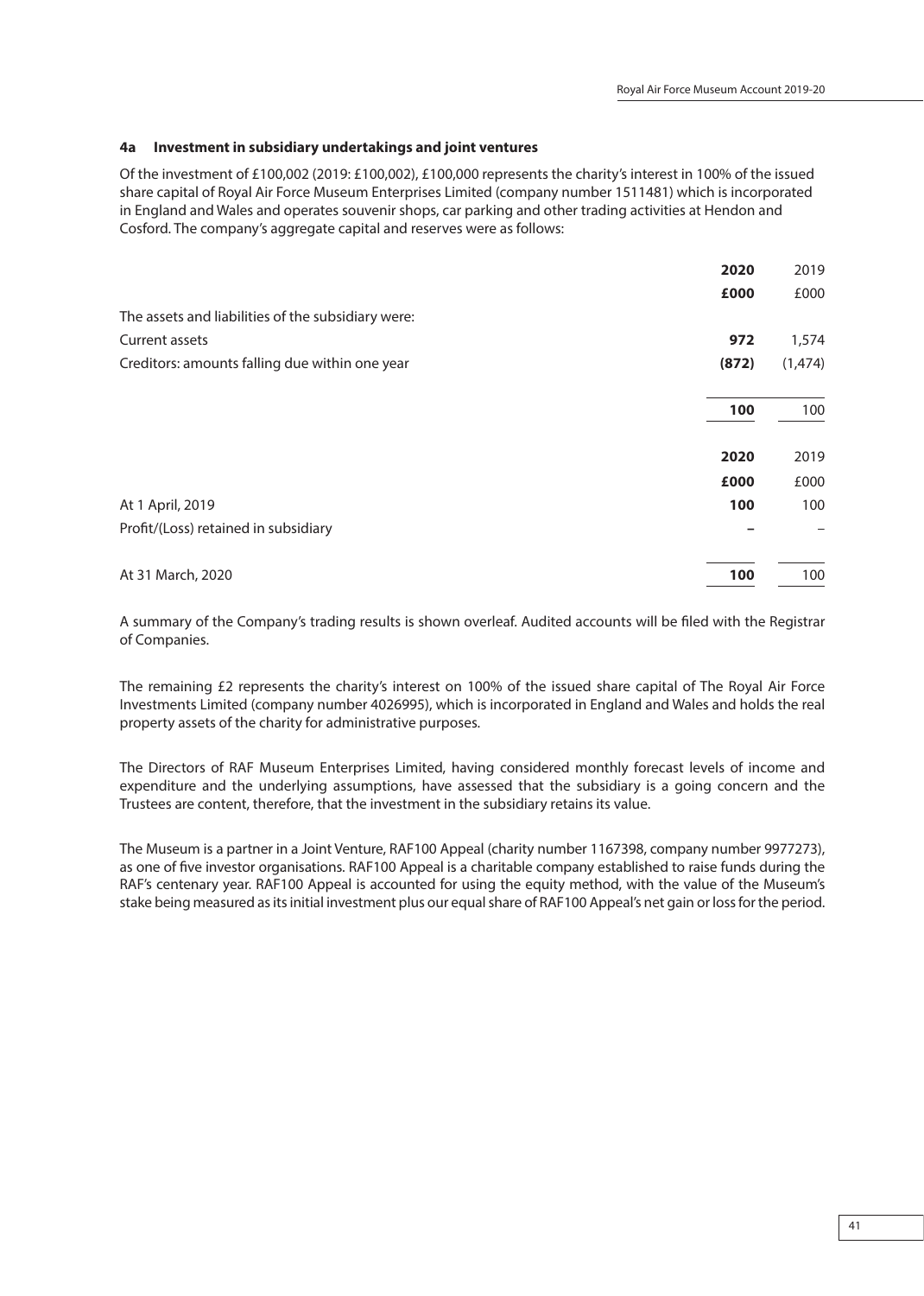#### **4b Income from subsidiaries and joint ventures**

| <b>RAF100 Appeal</b>     | <b>Total</b> |                |                         | <b>RAF Museum share</b> |  |  |
|--------------------------|--------------|----------------|-------------------------|-------------------------|--|--|
|                          | 2020         |                | 2020                    | 2019                    |  |  |
|                          | £000         | £000           | £000                    | £000                    |  |  |
| <b>Income</b>            |              |                |                         |                         |  |  |
| Donations                | 36           | 655            | $\overline{7}$          | 131                     |  |  |
| Sponsorship              |              | 59             |                         | 12                      |  |  |
| Publications             | 1            | $\overline{4}$ | $\bf{0}$                | 1                       |  |  |
| Interest                 |              |                |                         |                         |  |  |
| Other                    | 9            | 459            | $\overline{\mathbf{2}}$ | 91                      |  |  |
| <b>Total</b>             | 46           | 1,177          | 9                       | 235                     |  |  |
| <b>Expenditure</b>       |              |                |                         |                         |  |  |
| <b>Raising Funds</b>     | 1            | 611            | $\mathbf 0$             | 122                     |  |  |
| Charitable activities    | 359          | 151            | 72                      | 30                      |  |  |
| <b>Total</b>             | 360          | 762            | 72                      | 152                     |  |  |
| Net income/(expenditure) | (314)        | 415            | (63)                    | 83                      |  |  |

As at 31 March 2020, the Museum's share of the RAF100 Appeal's net assets was £115,000 (2019: £678,000). The reduction in investment value comprises the Museum's 20% share of the £2.5 million distribution to the joint venture partners and the £63,000 trading deficit.

The Museum owed the joint venture £nil as at 31 March 2020 (2019: £216,000) and the joint venture had not entered into any capital commitments as at 31 March 2020 (2019: £nil).

| <b>Royal Air Force Museum Enterprises Limited</b><br>2020       | 2019              |
|-----------------------------------------------------------------|-------------------|
| £000                                                            | £000              |
| 3,279<br><b>Turnover</b>                                        | 3,535             |
| (2,696)<br>Cost of sales, administrative expenses and taxation. | (2,796)           |
| 583                                                             | 739               |
| Interest receivable                                             | 2<br>$\mathbf{1}$ |
| 585<br><b>Net Profit/(Loss)</b>                                 | 740               |
| Gift Aid to RAF Museum<br>(585)                                 | (359)             |
| Adjustment for prior year parking revenue                       | (381)             |
| <b>Surplus (Deficit) in subsidiary</b>                          |                   |

On the 1 April 2019, the Museum transferred the function of its car parking revenue to its trading subsidiary. In accordance with FRS 102 this has been accounted for using merger accounting rules, which involves aggregating the assets, liabilities and funds of the combining charities and presenting them as though they had always been part of the same reporting charity. The restatement reflects the merger accounting treatment as though car parking revenue has always been part of the trading subsidiary, with the trading subsidiary recognising £381k of car parking revenue which was previously recorded in the Museums accounts. This is an accounting principle and does not impact the gift aid recorded in the prior year.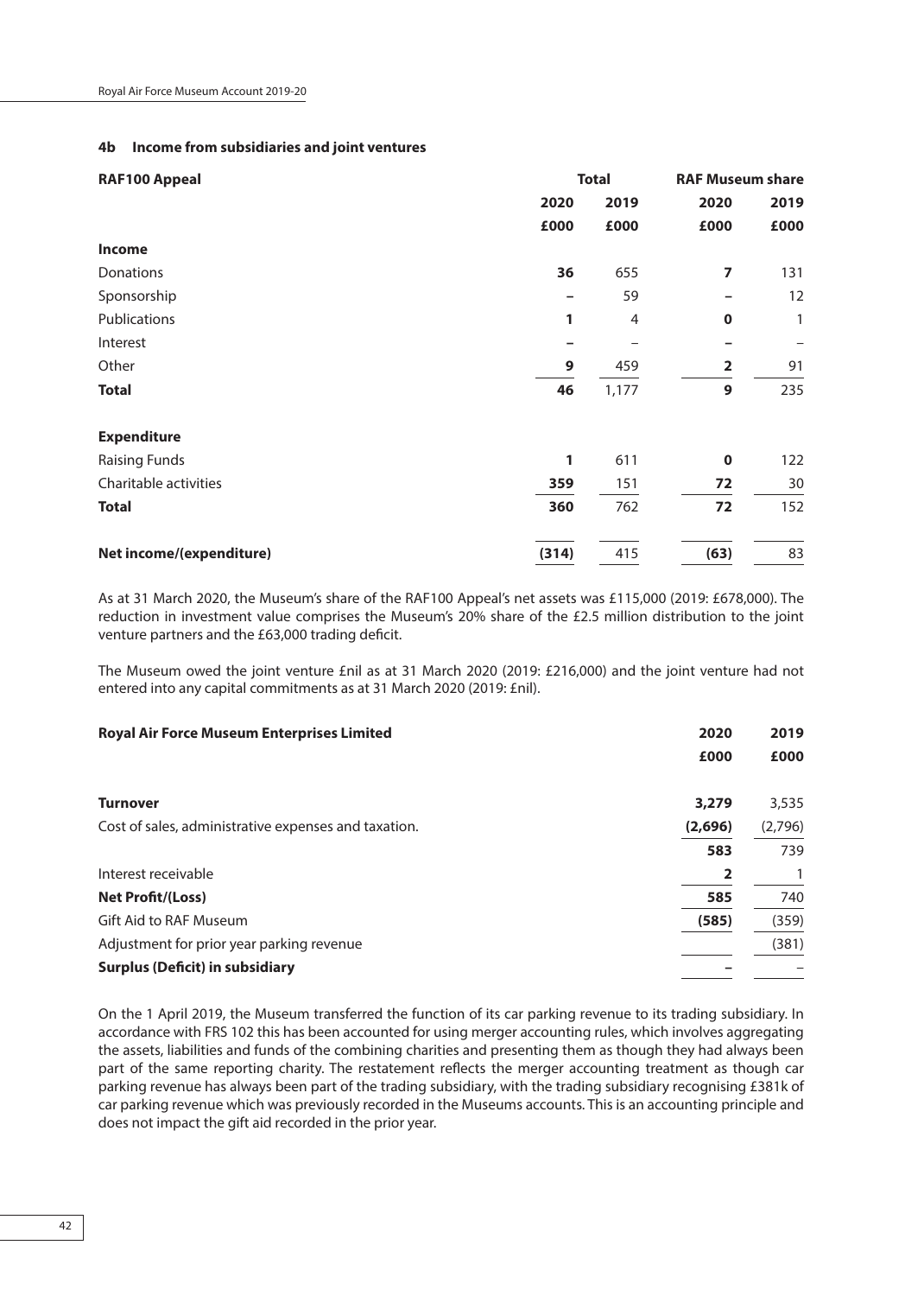### **5 Resources expended**

As required by the charity SORP, expenditure is analysed between that directly attributable to activities and support costs. These support costs are allocated to activities based on the criteria outlined below.

|                       |                    |                | <b>Direct</b><br>costs                 | <b>Support</b><br>costs | <b>Depreciation</b>  | <b>Total</b><br>2020        |
|-----------------------|--------------------|----------------|----------------------------------------|-------------------------|----------------------|-----------------------------|
|                       |                    |                | £000                                   | £000                    |                      | £000<br>£000                |
| Fundraising           |                    |                | 494                                    | 70                      |                      | $\overline{2}$<br>566       |
| Trading               |                    |                | 2,696                                  |                         |                      | 2,696                       |
| Charitable activities |                    |                | 8,448                                  | 2,380                   |                      | 2,771<br>13,599             |
| Other                 |                    |                |                                        |                         |                      |                             |
| <b>Total</b>          |                    |                | 11,638                                 | 2,450                   |                      | 16,861<br>2,773             |
|                       | <b>Fundraising</b> | <b>Trading</b> | <b>Charitable</b><br><b>Activities</b> | <b>Other</b>            | <b>Total</b><br>2020 | <b>Allocation</b><br>method |
|                       | £000               | £000           | £000                                   | £000                    | £000                 |                             |
| Finance               | 11                 |                | 186                                    | -                       | 197                  | Expenditure                 |
| IT                    | 19                 |                | 599                                    | -                       | 618                  | Number of staff             |
| <b>HR</b>             | 9                  |                | 292                                    | -                       | 301                  | Number of staff             |
| <b>Estates</b>        | $\Omega$           |                | 174                                    | -                       | 174                  | Floor space                 |
| Administration        | 31                 |                | 536                                    | -                       | 567                  | Expenditure                 |
| Governance            |                    |                | 593                                    |                         | 593                  | Expenditure                 |
|                       | 70                 |                | 2,380                                  |                         | 2,450                |                             |

The National Audit Office audit fee of £28,350 (2019: £25,000) is included within governance costs.

| <b>Prior year analysis</b> | <b>Direct</b><br>costs | costs | <b>Support Depreciation</b> | <b>Total</b><br>2019 |  |
|----------------------------|------------------------|-------|-----------------------------|----------------------|--|
|                            | £000                   | £000  | £000                        | £000                 |  |
| Fundraising                | 776                    | 89    | 2                           | 867                  |  |
| Trading                    | 2,796                  |       | $\overline{\phantom{m}}$    | 2,796                |  |
| Charitable activities      | 8,529                  | 1,348 | 2,995                       | 12,872               |  |
| Other                      |                        |       |                             |                      |  |
|                            | 12,101                 | 1,437 | 2,997                       | 16,535               |  |

|                | <b>Fundraising</b> | <b>Trading</b> | <b>Charitable</b><br><b>Activities</b> | <b>Other</b>             | <b>Total</b><br>2019 | <b>Allocation</b><br>method |
|----------------|--------------------|----------------|----------------------------------------|--------------------------|----------------------|-----------------------------|
|                | £000               | £000           | £000                                   | £000                     | £000                 |                             |
| Finance        | 13                 |                | 142                                    | $\qquad \qquad -$        | 155                  | Expenditure                 |
| IT             | 14                 |                | 355                                    | $\overline{\phantom{0}}$ | 369                  | Number of staff             |
| <b>HR</b>      | $\overline{4}$     |                | 101                                    | $\overline{\phantom{0}}$ | 105                  | Number of staff             |
| <b>Estates</b> |                    |                | 109                                    | $\overline{\phantom{0}}$ | 109                  | Floor space                 |
| Administration | 25                 |                | 280                                    | $\overline{\phantom{0}}$ | 305                  | Expenditure                 |
| Governance     | 33                 |                | 361                                    | $\overline{\phantom{0}}$ | 394                  | Expenditure                 |
|                | 89                 |                | 1,348                                  | $\qquad \qquad$          | 1,437                |                             |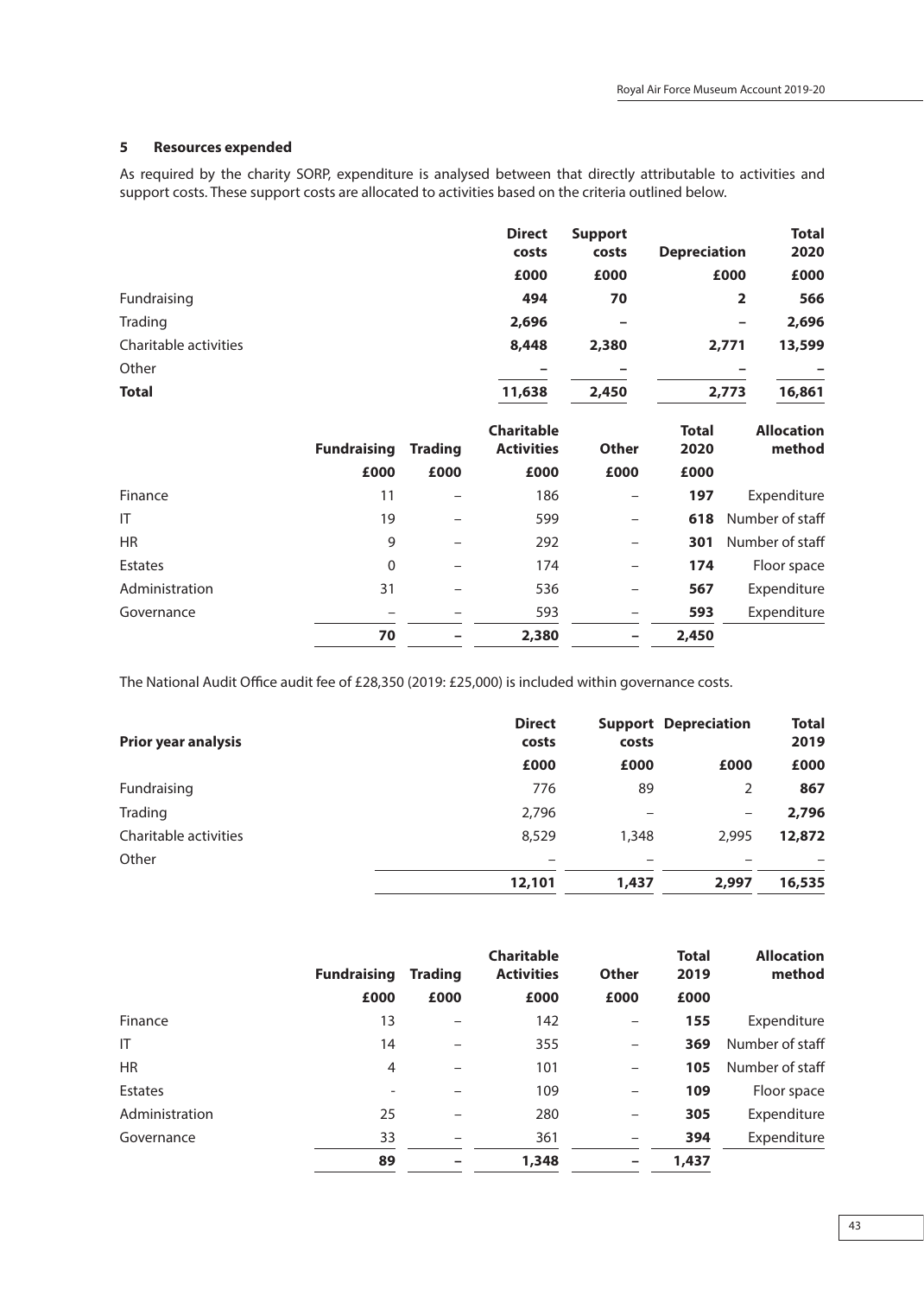#### **6 Staff costs and numbers**

| 2020                         | 2019  |
|------------------------------|-------|
| £000                         | £000  |
| 4,789<br>Salaries and wages  | 4,579 |
| Temporary agency staff<br>66 | 22    |
| Social security costs<br>478 | 441   |
| Pension costs<br>275         | 263   |
| 5,608                        | 5,305 |

The above costs exclude the trading subsidiary.

The average number of employees in the Museum during the year was 195 (2019: 191). FTE equivalent was 177 (2019: 174).

Employees whose emoluments amounted to over £60,000.

|                   | 2020                     | 2019 |
|-------------------|--------------------------|------|
| 70,001 - 80,000   | $\overline{\phantom{m}}$ | 3    |
| £80,001 - £90,000 |                          | $-$  |
| 100,001 - 110,000 |                          |      |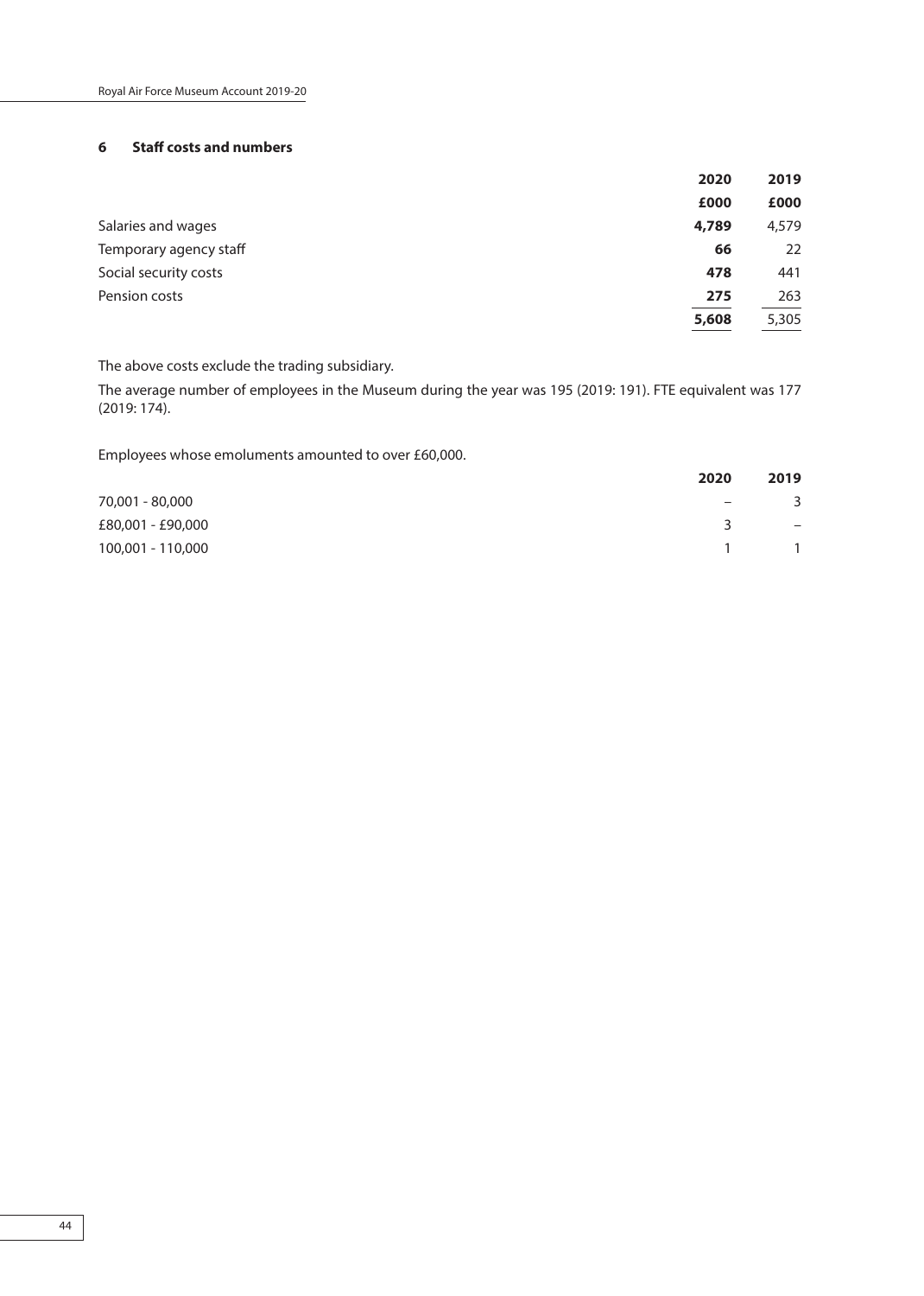## **7a Tangible fixed assets – group and charity**

|                          | <b>Freehold</b><br>property | Leasehold<br>Property<br><b>Improvements</b> | Permanent<br><b>Exhibitions</b> | Fixtures,<br><b>Fittings &amp;</b><br><b>Equipment</b> | Plant,<br><b>Machinery &amp;</b><br><b>Vehicles</b> | Assets under<br>Construction | <b>Heritage</b><br><b>Assets</b> | <b>Total</b>   |
|--------------------------|-----------------------------|----------------------------------------------|---------------------------------|--------------------------------------------------------|-----------------------------------------------------|------------------------------|----------------------------------|----------------|
|                          | £000                        | £000                                         | £000                            | £000                                                   | £000                                                | £000                         | £000                             | £000           |
| <b>Cost or valuation</b> |                             |                                              |                                 |                                                        |                                                     |                              |                                  |                |
| At 1 April 2019          | 72,870                      | 16,373                                       | 4,816                           | 3,177                                                  | 674                                                 | 141                          | 21,625                           | 119,676        |
| Additions                | 1,003                       | 110                                          | 51                              | 487                                                    | 10                                                  | 139                          | 160                              | 1,960          |
| <b>Transfers</b>         | 90                          | 51                                           |                                 |                                                        |                                                     | (141)                        |                                  |                |
| <b>Disposals</b>         |                             |                                              |                                 |                                                        | -                                                   |                              |                                  |                |
| Revaluations             | 916                         | 169                                          | 72                              | 19                                                     | 3                                                   |                              |                                  | 1,179          |
| At 31 March 2020         | 74,879                      | 16,703                                       | 4,939                           | 3,683                                                  | 687                                                 | 139                          |                                  | 21,785 122,815 |
| <b>Depreciation</b>      |                             |                                              |                                 |                                                        |                                                     |                              |                                  |                |
| At 1 April 2019          | 1,433                       | 792                                          | 941                             | 1,534                                                  | 508                                                 |                              |                                  | 5,208          |
| Charged in the year      | 1,478                       | 807                                          | 526                             | 482                                                    | 35                                                  |                              | -                                | 3,328          |
| <b>Disposals</b>         |                             |                                              |                                 |                                                        |                                                     |                              |                                  |                |
| <b>Revaluations</b>      | 14                          | 8                                            | 15                              | 4                                                      | 1                                                   | $\overline{\phantom{0}}$     | -                                | 42             |
| At 31 March 2020         | 2,925                       | 1,607                                        | 1,482                           | 2,020                                                  | 544                                                 |                              | -                                | 8,578          |
| <b>Net Book Value</b>    |                             |                                              |                                 |                                                        |                                                     |                              |                                  |                |
| At 31 March 2020         | 71,954                      | 15,096                                       | 3,457                           | 1,663                                                  | 143                                                 | 139                          |                                  | 21,785 114,237 |
| At 1 April 2019          | 71,437                      | 15,581                                       | 3,875                           | 1,643                                                  | 166                                                 | 141                          |                                  | 21,625 114,468 |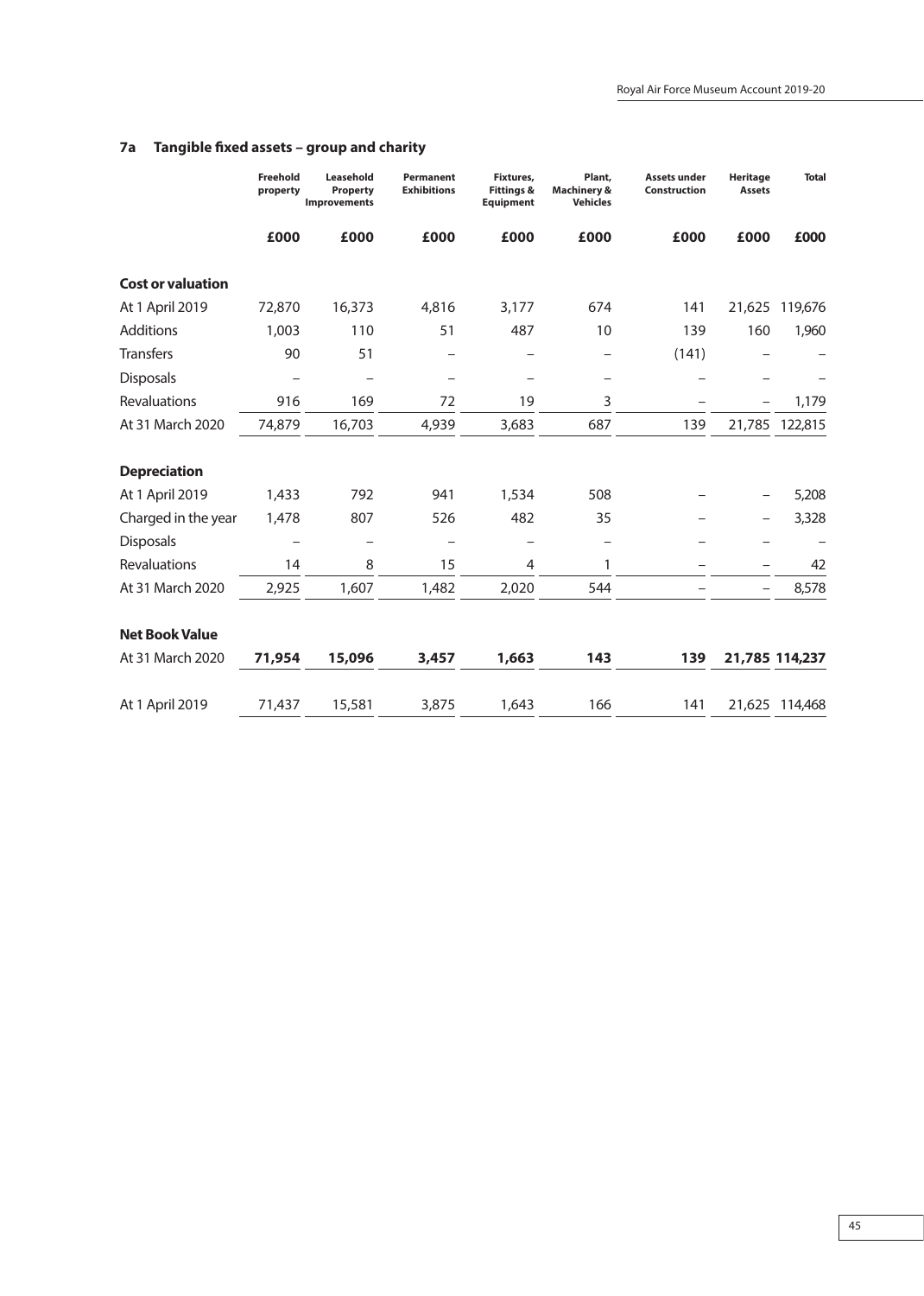On 1 April 2016, ownership of fixed assets held in Royal Air Force Museum Enterprises Limited transferred to the Museum. The Museum charges RAFMEL a fee for the use of these assets.

The freehold and leasehold properties comprising the RAF Museum Estate were valued as at 31 March 2018 by an external valuer, Gerald Eve LLP, a regulated firm of Chartered Surveyors. The valuation was prepared in accordance with the requirements of the RICS Valuation – Global Standard 2017 and the national standards and guidance set out in RICS Valuation – Professional Standards UK January 2014 (revised 2015), and Financial Reporting Standard (FRS) 102. The valuation of the non-specialised properties was undertaken on a Fair Value basis, on the assumption of continuation of the existing use. Specialised properties were valued by reference to Depreciated Replacement Cost (DRC). The principal land and building assets at both sites are recognised as specialised properties of a construction and use for which there is no identifiable market. These are defined in the standards as "A property that is rarely, if ever, sold in the market, except by way of a sale of the business or entity of which it is part, due to the uniqueness arising from its specialised nature and design, its configuration, size, location or otherwise." Tangible fixed assets are revalued using annual indices provided by the Ministry of Defence to comply with Modified Historic Cost Accounting (MHCA) legislation per HM Treasury guidelines. The year-end indices reflect the movements between Defence Economics' 2019-20 forecast price indices in their March 2019 report and their revised actual price indices in their March 2020 report. Indices for estate assets are provided by the Valuation Office Agency and the relevant UK Industrial & Warehouse Land index applied to the Museum's land valuation.

As a result of COVID-19, the circumstances and impact on markets has led to an increased level of uncertainty in indices used to revalue land and property. In the view of management however, the level of uncertainty attributable to revaluation of RAFM's land and buildings would not be material to the financial statements as a result of the largely industrial nature of the land and buildings held and the resultant indices applied. There is no evidence to show that the indices used are materially incorrect, and they remain the most appropriate indices to employ, although management do recognise that the inherent uncertainty may lead to a revision of values, albeit not considered to be material, when the potential impact of market changes are recognised in future indices.

On the 21 January 2008 the title of the deeds to the Museum's freehold property was transferred from the charity to a subsidiary, The Royal Air Force Museum Investments Limited.

On 16 March 2005, the ownership of the leasehold property at Cosford, was transferred from the charity, to a subsidiary company, The Royal Air Force Museum Investments Limited. However, while the legal ownership remains with the company, in substance the RAF Museum retains the risks and rewards associated with these assets. In accordance with FRS 102 the RAF Museum has recognised these assets in the balance sheet.

There are no Tangible Fixed Assets held under Finance Leases in the Royal Air Force Museum Group.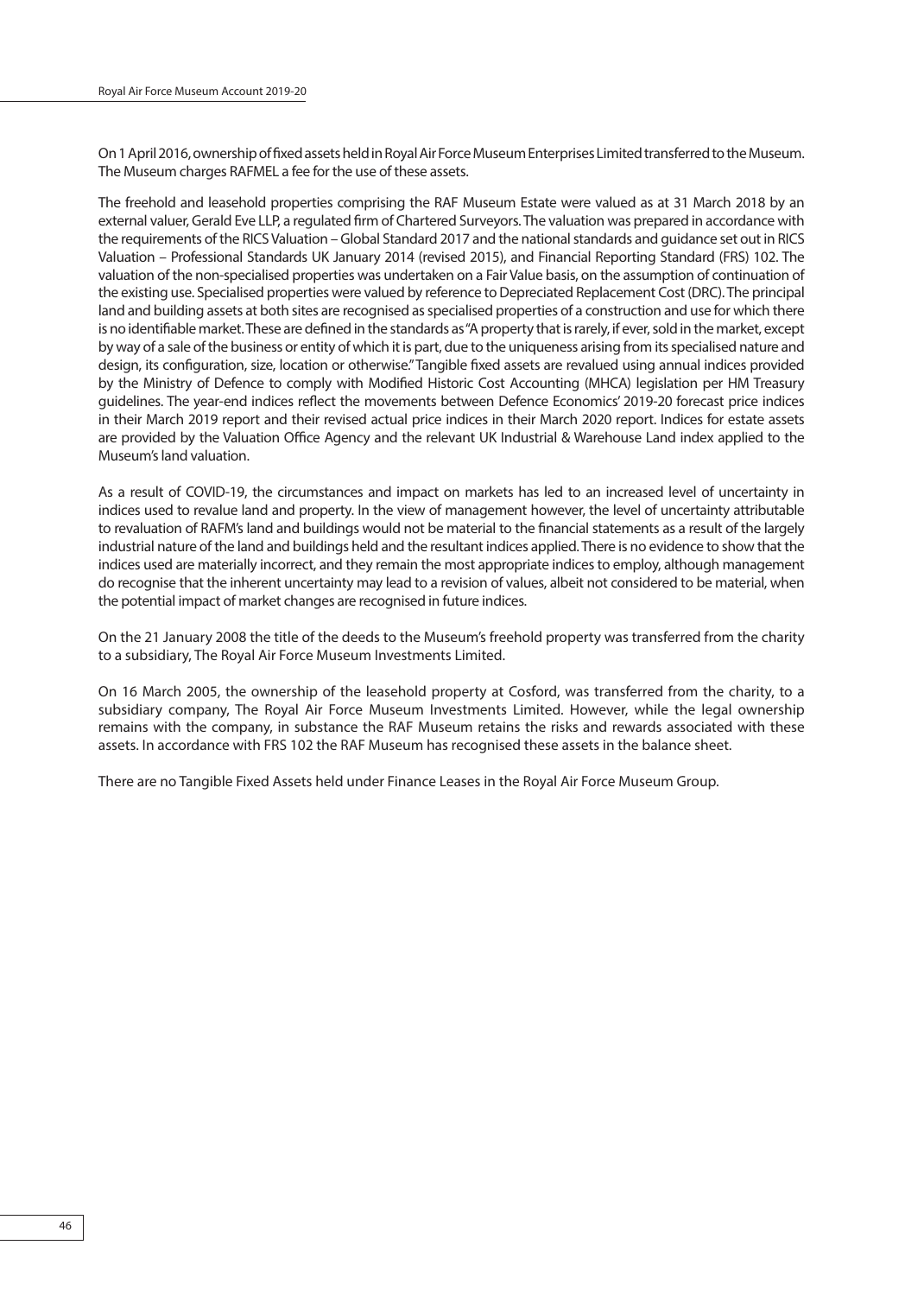#### **7b Heritage assets**

The number of Heritage Assets which the Museum acquires through donations means that the total book value of Heritage Assets is a mixture of cost (for purchased exhibits) and valuation (for donated exhibits). At 31 March 2020 the book value comprised:

|                                            | 2020   | 2019   |
|--------------------------------------------|--------|--------|
|                                            | £000   | £000   |
| Heritage Assets recorded at Cost           | 2,683  | 2,523  |
| Heritage Assets recorded at Valuation      | 19,102 | 19,102 |
| <b>Total book value of Heritage Assets</b> | 21,785 | 21,625 |

A summary of the nature and scope of the collection is as follows

|                                | 2020   | 2019   |
|--------------------------------|--------|--------|
|                                | £000   | £000   |
| Aircraft and Aircraft Parts    | 17,777 | 17,777 |
| Medals and Commemorative items | 1,549  | 1,549  |
| Artwork                        | 1,027  | 1,027  |
| Archives                       | 889    | 729    |
| Vehicles and Marine Craft      | 319    | 319    |
| Models                         | 84     | 84     |
| Other                          | 140    | 140    |
| <b>Total</b>                   | 21,785 | 21,625 |

Summary of Heritage Asset Acquisitions and Disposals over the last five years

| <b>Year ended</b>                 | 31.03.2016 | 31.03.2017 | 31.03.2018 | 31.03.2019 | 31.03.2020 |
|-----------------------------------|------------|------------|------------|------------|------------|
|                                   | £000       | £000       | £000       | £000       | £000       |
| Book Value Brought Forward        | 21,061     | 21,202     | 21,156     | 21,125     | 21,625     |
| <b>Add Acquisitions</b>           |            |            |            |            |            |
| Purchased at cost                 | 205        |            | 8          | 10         | 160        |
| Donated at valuation              | 8          | 25         | 46         | 490        | -          |
| <b>Total Acquisitions</b>         | 213        | 25         | 54         | 500        | 160        |
| Revaluations                      |            |            |            |            |            |
| <b>Disposals</b>                  | (72)       | (71)       | (85)       |            |            |
| <b>Book Value Carried Forward</b> | 21,202     | 21,156     | 21,125     | 21,625     | 21,785     |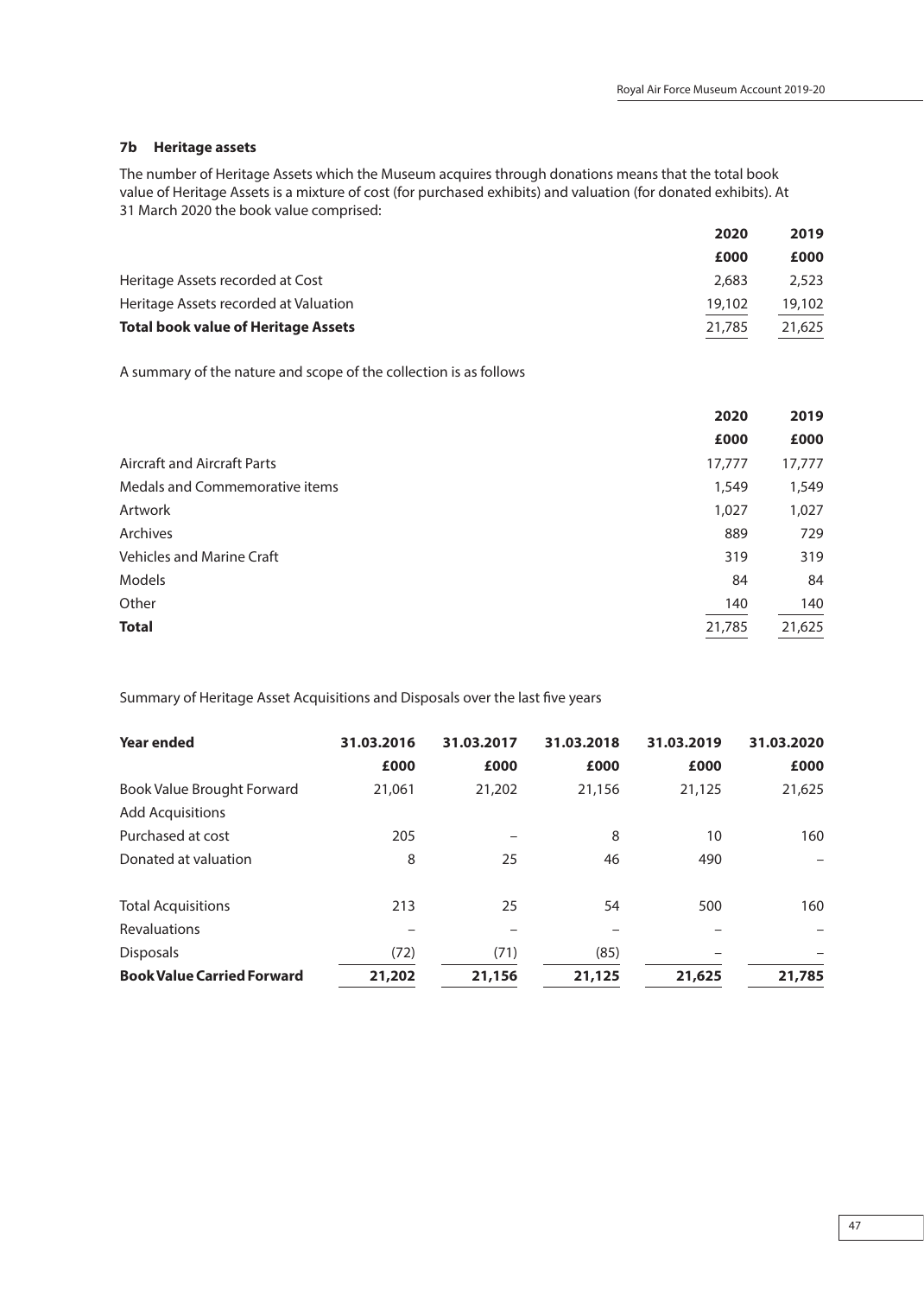#### **8 Stock**

|                  | Group |      |                          | <b>Charity</b>           |  |
|------------------|-------|------|--------------------------|--------------------------|--|
|                  | 2020  | 2019 | 2020                     | 2019                     |  |
|                  | £000  | £000 | £000                     | £000                     |  |
| Goods for resale | 228   | 212  | $\overline{\phantom{m}}$ | $\overline{\phantom{m}}$ |  |

## **9 Debtors**

|                                         | <b>Group</b> |       | <b>Charity</b> |       |
|-----------------------------------------|--------------|-------|----------------|-------|
|                                         | 2020         | 2019  | 2020           | 2019  |
|                                         | £000         | £000  | £000           | £000  |
| Trade debtors                           | 260          | 302   | 167            | 206   |
| Amounts due from subsidiary undertaking |              |       |                | 800   |
| Other debtors                           | 84           | 449   | 90             | 163   |
| Prepayments and accrued income          | 386          | 330   | 327            | 240   |
| Gift Aid from the subsidiary            |              |       | 585            | 359   |
|                                         | 730          | 1,081 | 1,169          | 1,768 |

## **10 Investments – group and charity**

|                                      | 2020                    | 2019          |
|--------------------------------------|-------------------------|---------------|
|                                      | £000                    | £000          |
| Quoted investments:                  |                         |               |
| Market value on 1 April 2019         | $\overline{\mathbf{2}}$ | 2             |
| Additions                            |                         |               |
| <b>Disposals</b>                     |                         |               |
| Realised gain on disposal            |                         |               |
| Unrealised investment (losses)/gains |                         |               |
| Market value at 31 March 2020        | 2                       | $\mathcal{L}$ |
| Historical cost at 31 March 2020     | 2                       | 2             |

## **11 Cash at bank and in hand**

|                          |       | Group |       | <b>Charity</b> |  |
|--------------------------|-------|-------|-------|----------------|--|
|                          | 2020  | 2019  | 2020  | 2019           |  |
|                          | £000  | £000  | £000  | £000           |  |
| Commercial bank accounts | 7,891 | 7.197 | 7,739 | 6,351          |  |
| Cash in hand             | 13    | 15    | 4     | 6              |  |
|                          | 7,904 | 7,212 | 7,743 | 6,357          |  |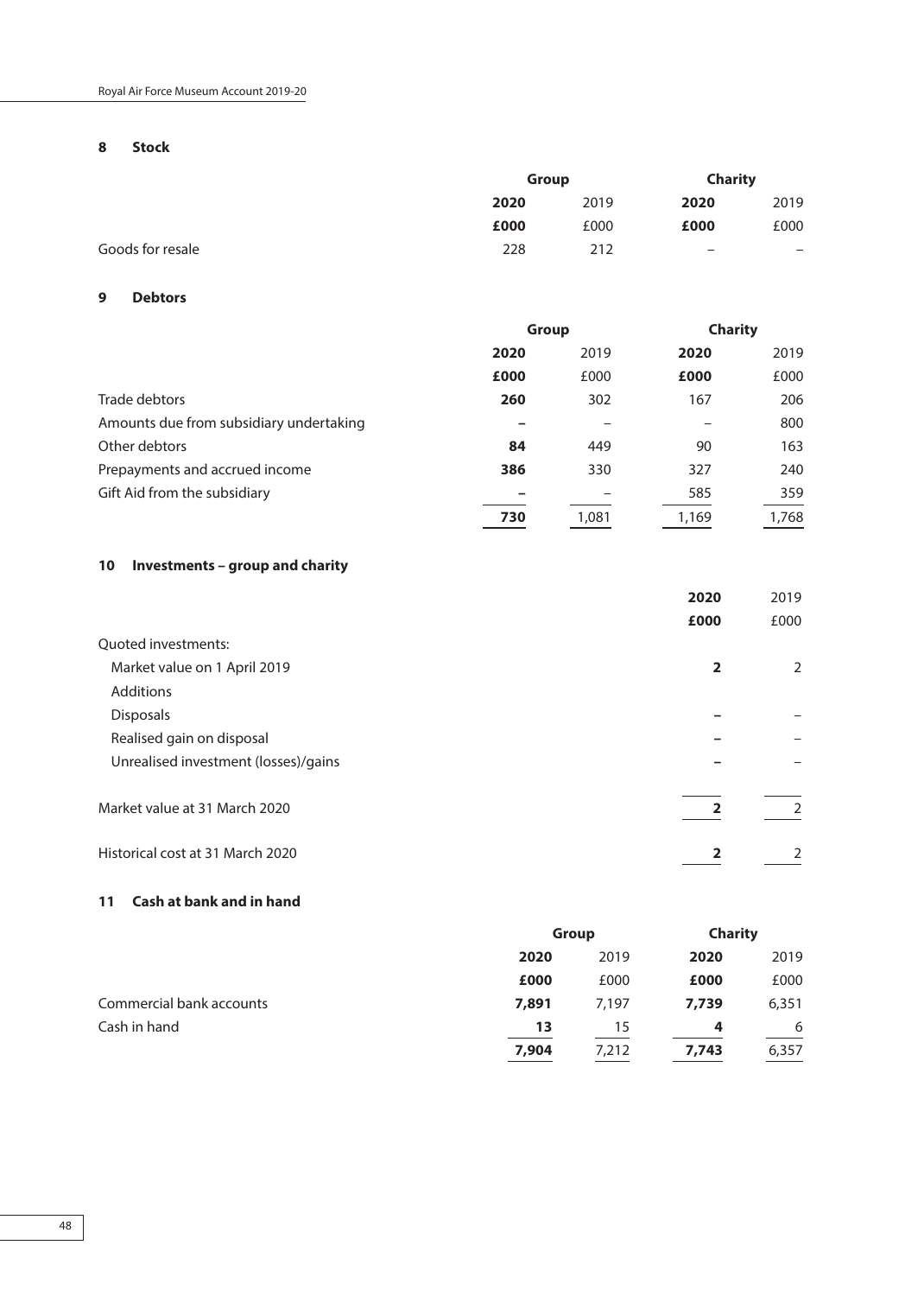#### **12 Creditors**

|                                          | <b>Group</b> |       |       | <b>Charity</b> |  |
|------------------------------------------|--------------|-------|-------|----------------|--|
|                                          | 2020         | 2019  | 2020  | 2019           |  |
|                                          | £000         | £000  | £000  | £000           |  |
| Amounts falling due within one year      |              |       |       |                |  |
| Trade creditors                          | 779          | 1.066 | 710   | 969            |  |
| Taxation and social security             | 121          | 117   | 110   | 106            |  |
| Amounts due to subsidiary undertaking    |              |       | 405   |                |  |
| Other creditors                          | 31           | 21    | 27    | 19             |  |
| Accruals and deferred income             | 844          | 809   | 673   | 639            |  |
|                                          | 1,775        | 2,013 | 1,925 | 1,733          |  |
| Amounts falling after more than one year |              |       |       |                |  |
| Accruals and deferred income             | 385          | 485   | 385   | 485            |  |
|                                          | 385          | 485   | 385   | 485            |  |

## **13 Reconciliation of group net cash flow to movement in group net funds**

|                                                              | 2020  | 2019    |
|--------------------------------------------------------------|-------|---------|
|                                                              | £000  | £000    |
| (Decrease)/increase in cash in period                        | 692   | (1,867) |
| Cash inflow from investment dividends                        |       |         |
| Change in net funds resulting from cash flow                 | 692   | (1,867) |
|                                                              |       |         |
| Change in market value of liquid resources (Realised Profit) |       |         |
|                                                              |       |         |
| Net funds at 1 April 2019                                    | 7,212 | 9,079   |
|                                                              |       |         |
| Net funds at 31 March 2020                                   | 7,904 | 7.212   |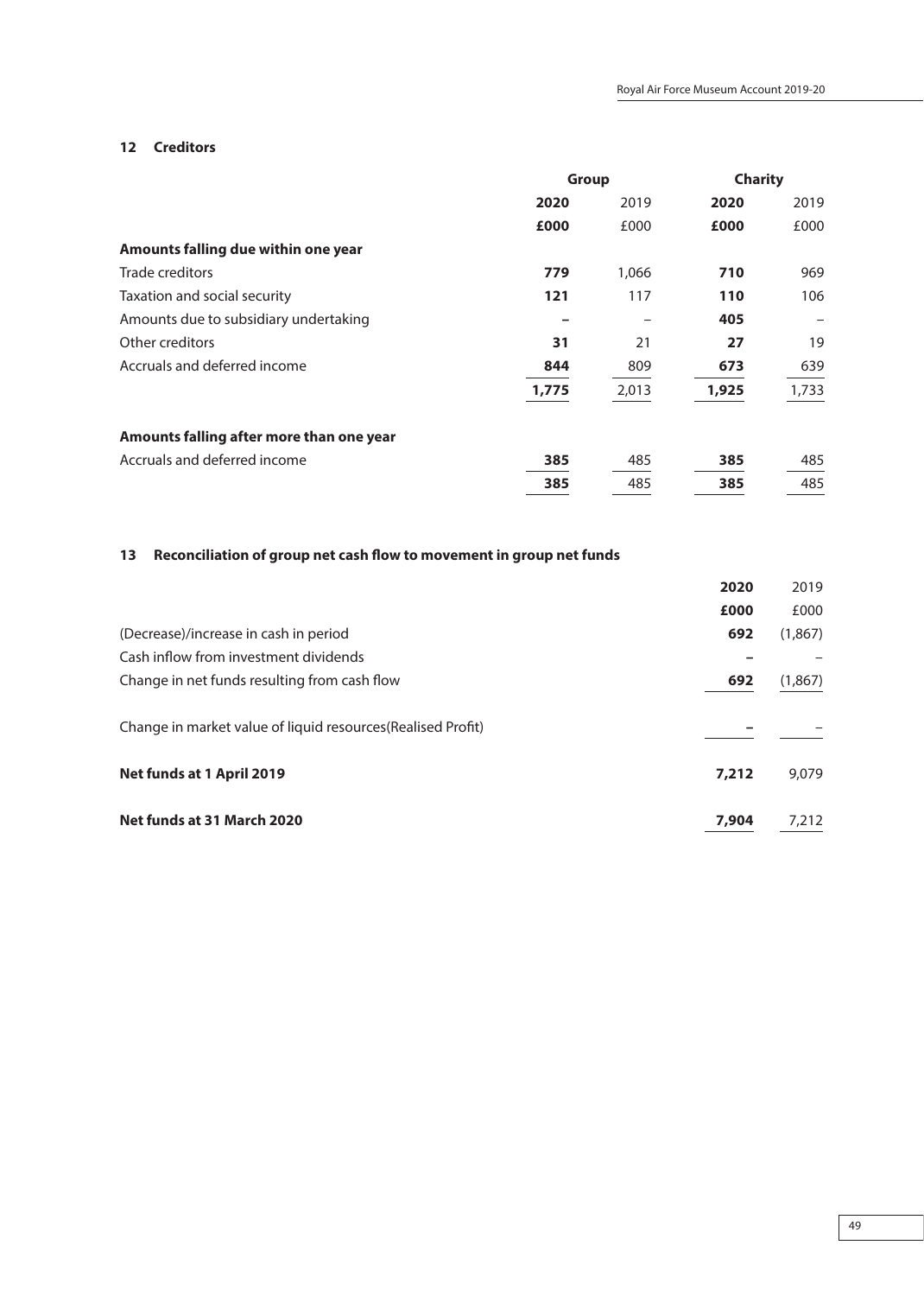## **14 Analysis of group net funds**

|                                        | 1 April 2019   | <b>Cash flow</b> | 31 March<br>2020 |  |
|----------------------------------------|----------------|------------------|------------------|--|
|                                        | £000           | £000             | £000             |  |
| Cash at bank and in hand (See note 11) | 7,212          | 692              | 7,904            |  |
| Current asset investments              | $\overline{2}$ |                  | $\overline{2}$   |  |
|                                        | 7,214          | 692              | 7,906            |  |

## **15 Statement of group funds**

|                                                      | <b>Unrestricted</b><br>funds | <b>Restricted</b><br>funds | <b>Total funds</b><br>2020 | Unrestricted<br>funds | Restricted<br>funds | <b>Total funds</b><br>2019 |
|------------------------------------------------------|------------------------------|----------------------------|----------------------------|-----------------------|---------------------|----------------------------|
|                                                      | £000                         | £000                       | £000                       | £000                  | £000                | £000                       |
| <b>Analysis of group net</b><br>assets between funds |                              |                            |                            |                       |                     |                            |
| Tangible fixed assets                                | 108,714                      | 5,523                      | 114,237                    | 108,804               | 5,664               | 114,468                    |
| Investments in joint<br>ventures                     |                              | 115                        | 115                        |                       | 678                 | 678                        |
| Cash at bank and in hand                             | 5,919                        | 1,985                      | 7,904                      | 4,940                 | 2,272               | 7,212                      |
| Other net current assets                             | (1,085)                      | 270                        | (815)                      | (527)                 | (191)               | (718)                      |
| Net non current assets                               |                              | (385)                      | (385)                      |                       | (485)               | (485)                      |
| <b>Total assets less liabilities</b>                 | 113,548                      | 7,508                      | 121,056                    | 113,217               | 7,938               | 121,155                    |
| Net assets                                           | 113,548                      | 7,508                      | 121,056                    | 113,217               | 7,938               | 121,155                    |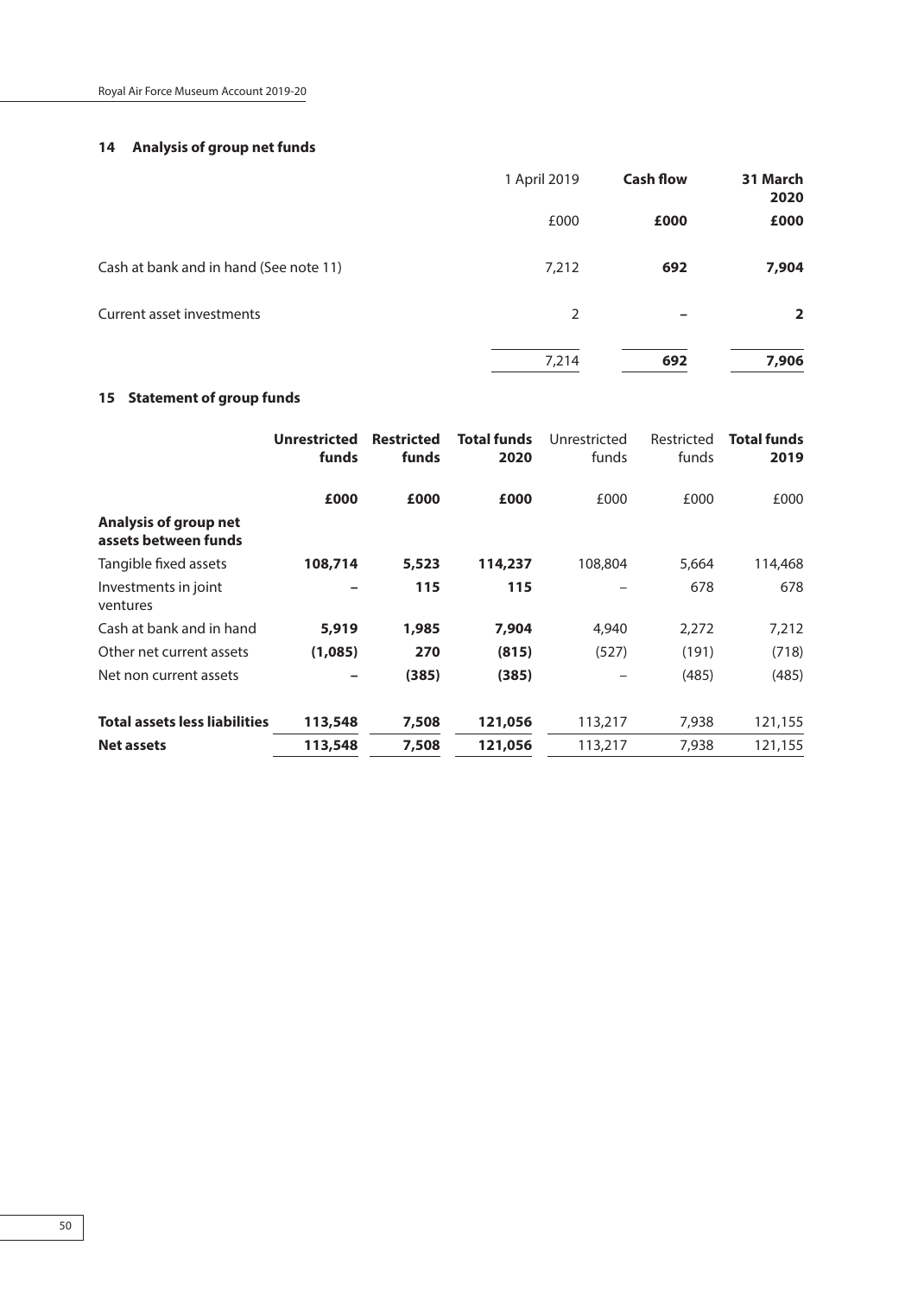## **Analysis of funds**

|                                   | 2019  | <b>Income</b> | <b>Expenditure</b> | <b>Revaluation</b> | <b>Transfers</b> | 2020  |
|-----------------------------------|-------|---------------|--------------------|--------------------|------------------|-------|
|                                   | £000  | £000          | £000               | £000               | £000             | £000  |
| <b>Restricted funds</b>           |       |               |                    |                    |                  |       |
| Fixed assets                      | 5,664 |               |                    |                    | (141)            | 5,523 |
| RAF Centenary Programme           | 995   | 1,213         | (198)              | -                  | (1, 191)         | 819   |
| RAF100 Appeal                     | 678   |               | (63)               |                    | (500)            | 115   |
| <b>Cosford Master Plan</b>        | 271   | 239           | (87)               |                    | 6                | 429   |
| Watchtower                        | 166   |               | (43)               |                    | (1)              | 122   |
| First World War in the Air        |       | 74            | (14)               |                    | (60)             |       |
| <b>STAAR</b>                      | 94    | 145           | (130)              |                    |                  | 109   |
| Jewish Hidden Heroes              | -     | 75            | (13)               |                    |                  | 62    |
| <b>Bomber Command Association</b> |       | 250           |                    |                    |                  | 250   |
| RAFMAF Learning Fund              | 35    | 45            | (26)               |                    |                  | 54    |
| Other                             | 35    | 14            | (18)               |                    | (6)              | 25    |
| <b>Total Restricted Funds</b>     | 7,938 | 2,055         | (592)              |                    | (1,893)          | 7,508 |

|                                 | 2019    | <b>Income</b> |           | <b>Expenditure Revaluation Transfers</b> |                          | 2020    |
|---------------------------------|---------|---------------|-----------|------------------------------------------|--------------------------|---------|
|                                 | £000    | £000          | £000      | £000                                     | £000                     | £000    |
| Unrestricted funds              |         |               |           |                                          |                          |         |
| Fixed assets                    | 63,125  | -             | (3,328)   | -                                        | 2,101                    | 61,898  |
| Revaluation reserve             | 45,678  | -             |           | 1,137                                    | $\overline{\phantom{a}}$ | 46,815  |
| General                         | 1,993   | 13,633        | (13,004)  | $\overline{\phantom{a}}$                 | (831)                    | 1,791   |
| <b>Designated funds</b>         |         |               |           |                                          |                          |         |
| Strategy to 2030 Fund           | 2,421   | -             |           |                                          | 623                      | 3,044   |
| <b>Total Unrestricted Funds</b> | 113,217 | 13,633        | (16, 332) | 1,137                                    | 1,893                    | 113,548 |
| <b>Total Funds</b>              | 121,155 | 15,688        | (16, 924) | 1,137                                    | ۰.                       | 121,056 |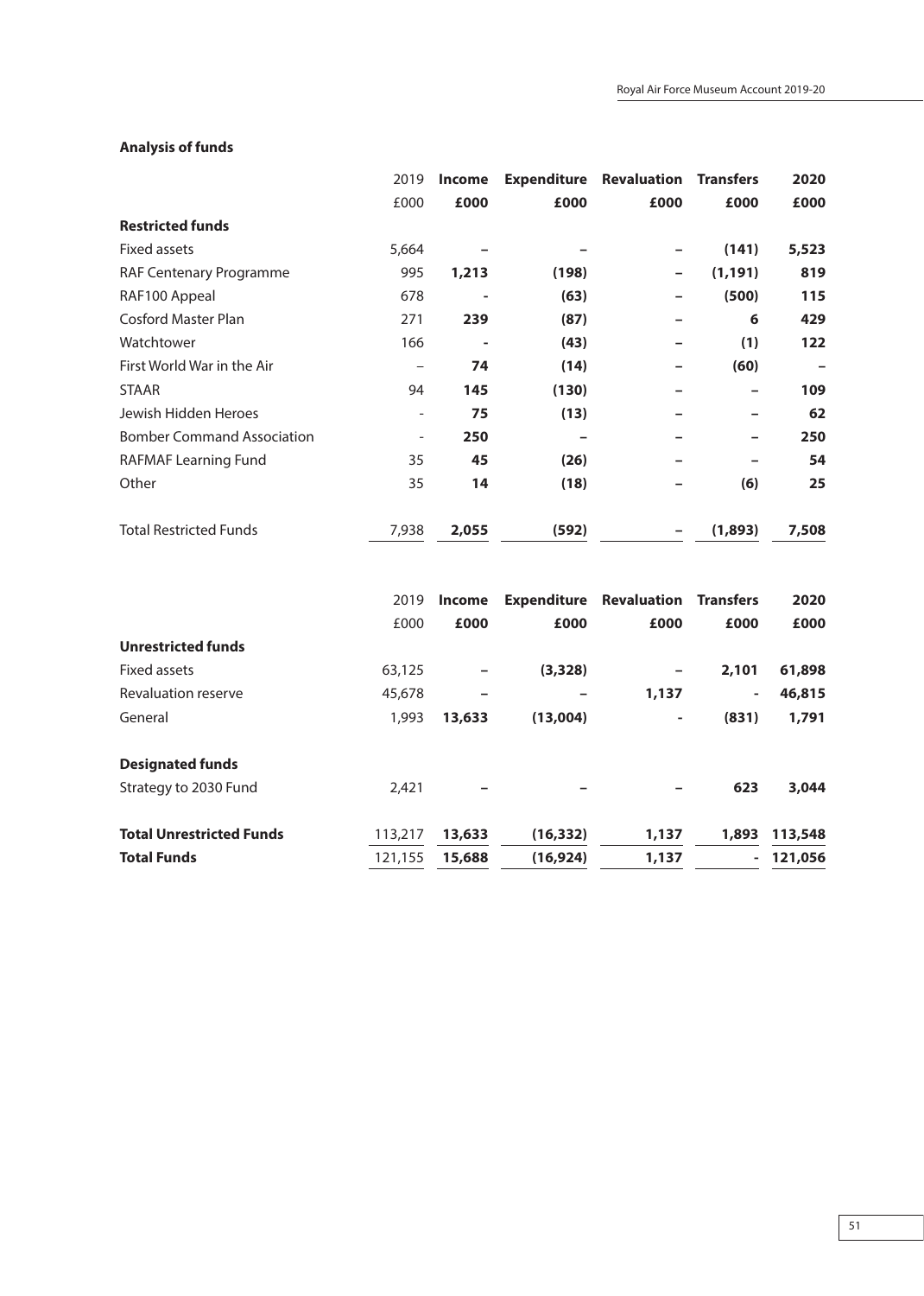#### **Restricted funds**

A significant proportion of these funds represents the capitalised value of restricted and inalienable fixed assets. This also includes the restricted element of the heritage assets.

Restricted income funds consist of a number of funds where the donors have specified the uses to which they may be put.

*Watchtower -* funds from St George Property Developers to cover the running costs of the Grahame White Factory.

*First World War in the Air -* various grants and donations towards the renovation of the Grahame White Factory and First World War in the Air exhibition.

*RAF Centenary Programme -* various grants and donations towards delivery of the five-year phased programme of activities and capital works designed to connect people to the RAF story, and reimagine the London site.

*Cosford Master Plan -*All donations and grants received to support the programme of activities and capital works at the Cosford site have been grouped together as a single fund supporting the Cosford Master Plan. This includes the following funds disclosed separately in prior year based on funding source rather than programme of activity - Cosford Air Show, Cosford Large Model Aircraft Association and Cosford Sprinklers funds. The prior year has been restated to show the funds grouped under the Cosford Master Plan fund for comparative purposes.

*STAAR -* a grant from Northrup Grumman to fund the Summer Time Advanced Aeronautics Residential (STAAR) STEM programme.

*Bomber Command Association -* a donation from the BCA to be used to commemorate the achievments of Bomber Command

*Jewish Hidden Heroes -* a grant from Chelsea Football Club to fund the Jewish Hidden Heroes Exhibition

*RAF100 Appeal -* represents the Museum's investment in the RAF100 Appeal joint venture.

*RAFMAF Learning Fund -* grants from RAF Museum American Foundation to support Access and Learning activities

*Donated Heritage Assets -* Heritage Assets donated to the Museum in year

The Museum also has several small restricted funds for use on specific short-term projects most of which complete within the space of twelve months.

#### **Unrestricted funds**

A significant proportion of these funds represents the capitalised value of inalienable fixed assets, including unrestricted heritage assets.

*General Funds* - these are funds not associated with fixed assets that are expendable at the discretion of Trustees.

#### **Unrestricted designated funds**

These are funds that Trustees have set aside for a specific purpose.

*Strategy 2030 Fund -* supports delivery of the Museum's key strategic priorities in the future including planning for future capital development at both sites; ensuring the sustainability of the estate; focus on the recording of contemporary stories of RAF men and women; and development of the Museum's collection through new acquisitions.

#### **Transfers**

Generally, transfers between funds represent the capitalisation of fixed assets.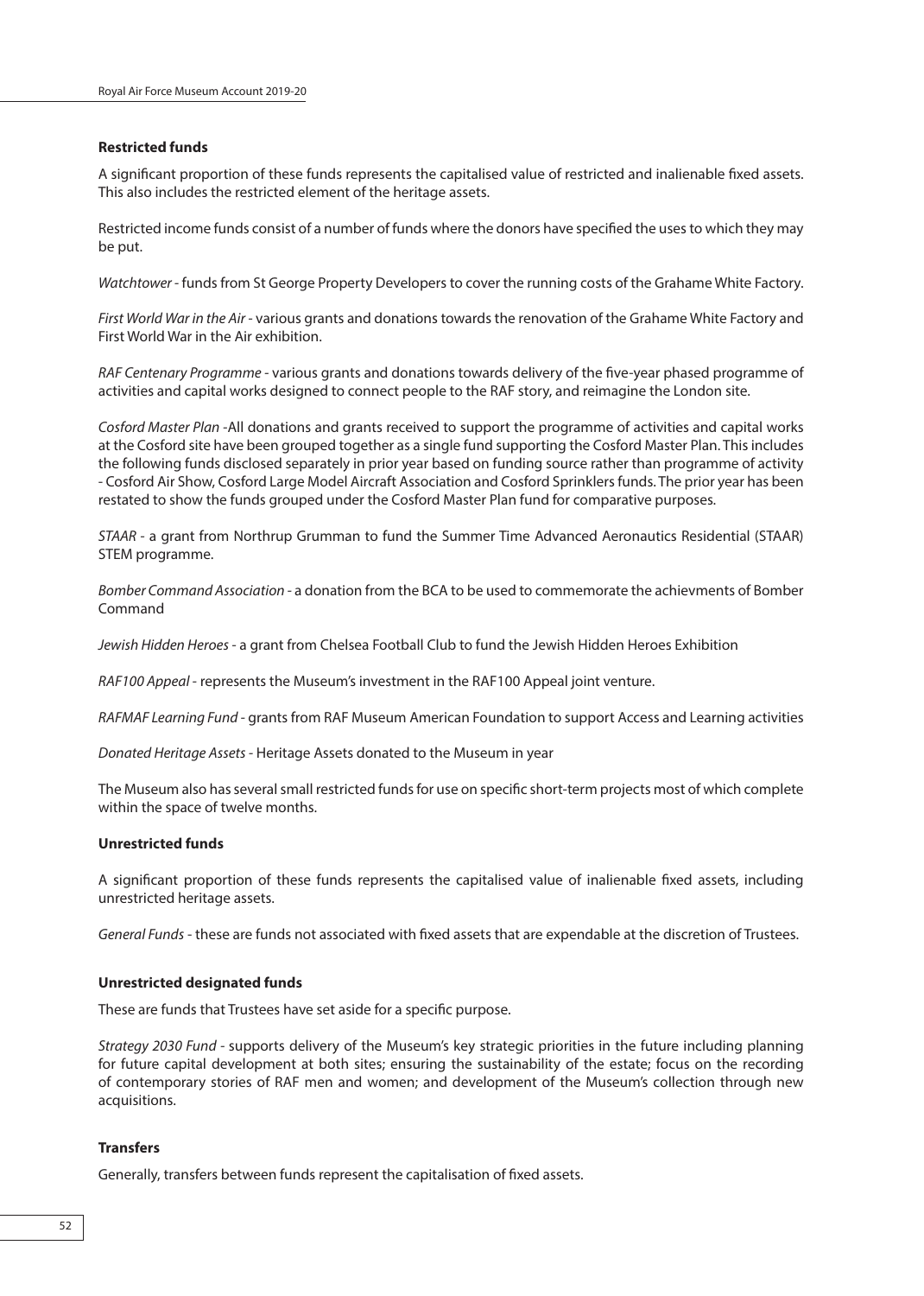#### **16 Commitments**

|                                         | <b>Group and charity</b> |       |  |
|-----------------------------------------|--------------------------|-------|--|
|                                         | 2020                     | 2019  |  |
| <b>Operating lease commitments due:</b> | £000                     | £000  |  |
| <b>Plant and machinery:</b>             |                          |       |  |
| within one year                         | 45                       | 5     |  |
| in the second to fifth years            | 65                       | 2     |  |
| <b>Land and Buildings:</b>              |                          |       |  |
| within one year                         | 530                      | 530   |  |
| in the second to fifth years            | 2,120                    | 2,120 |  |
| after five years                        | 5,017                    | 5,547 |  |
|                                         | 7,777                    | 8,204 |  |
|                                         |                          |       |  |

The Museum paid £561,000 under operating lease arrangements in the year to 31 March 2020 (2019: £551,000).

#### *Capital Commitments*

As at 31 March 2020, the Museum had capital contracts in place totalling £nil (2019 £516,000).

All prior year contracts related to either the RAF Centenary Programme or related additional projects to support the Strategy to 2030.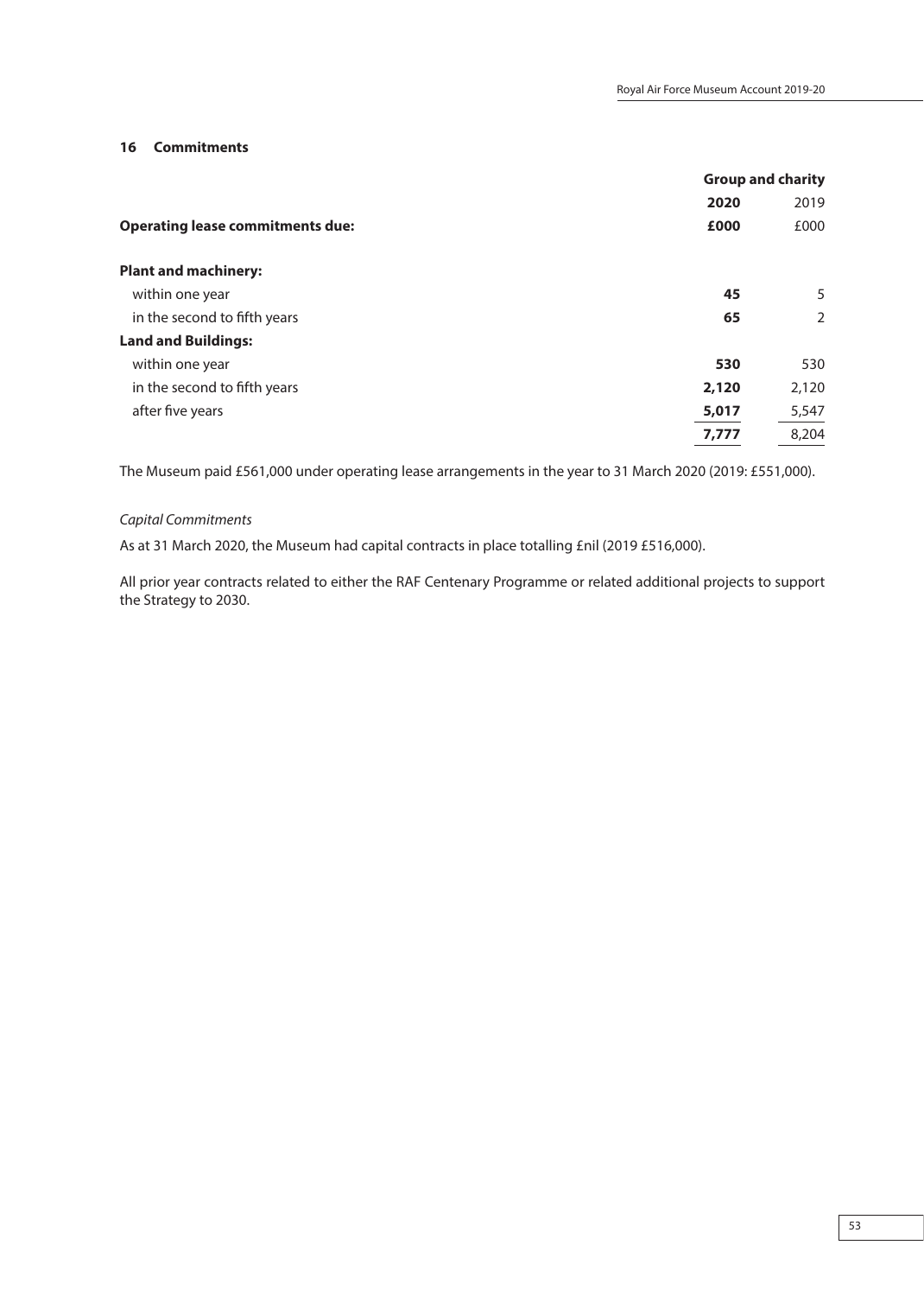#### **17 Related parties**

Related parties with which the Museum had transactions during the year or balances at the year end were as follows:

#### *Royal Air Force Museum Enterprises Ltd*

The relationship of the Museum to the company is disclosed in Note 4, and the balance of £405k due to the company at the year end is disclosed in Note 12.

#### *The Royal Air Force Museum Investments Limited*

The company was formed to hold, on behalf of the Trustees, the real property assets of the charity and thus minimise the administrative burden whenever a change in Trustees takes place. The leasehold property was transferred to this company from the charity in March 2005 and the freehold property in January 2008.

#### *Ministry of Defence*

The Royal Air Force Museum is a Non-Departmental Public Body, sponsored by the Ministry of Defence (the MOD). The MOD is regarded as the related party. Grant in Aid funding from the MOD is separately disclosed in the Statement of Financial Activities.

#### *RAF100 Appeal*

The Royal Air Force Museum is a 20% partner in the RAF100 Appeal joint venture. Maggie Appleton (Chief Executive Officer) is also a Director of RAF100. During the year the joint venture distributed £2.5 million to its partners, of which the Museum received £500,000. The Museum owed the joint venture £nil as at 31 March 2020 (2019: £21,000) for royalties relating to the sale of RAF100 branded merchandise.

#### *Colindale Communities Trust*

Karen Whitting (Director of Content and Programmes) is a Trustee of Colindale Communities Trust (CCT). The Museum made a £nil (2019: £18,000) grant to CCT towards a Community Engagement Officer staff post as part of its Heritage Lottery Fund commitment.

The Trustees' involvement with the RAF Museum Enterprises Ltd and the RAF Museum Investments Ltd is disclosed in the Governance statement on page 18.

#### **18 Contingent liabilities**

There were no contingent liabilities as at 31st March 2020 (2019: Nil)

#### **19 Post balance sheet events**

The Museum reopened both its public sites to visitors on 6 July 2020, further to closure due to the COVID-19 pandemic.

The annual report and financial statements were authorised for issue by the Accounting Officer on the date that the audit certificate was signed by the Comptroller and Auditor General.

There were no other post balance sheet events.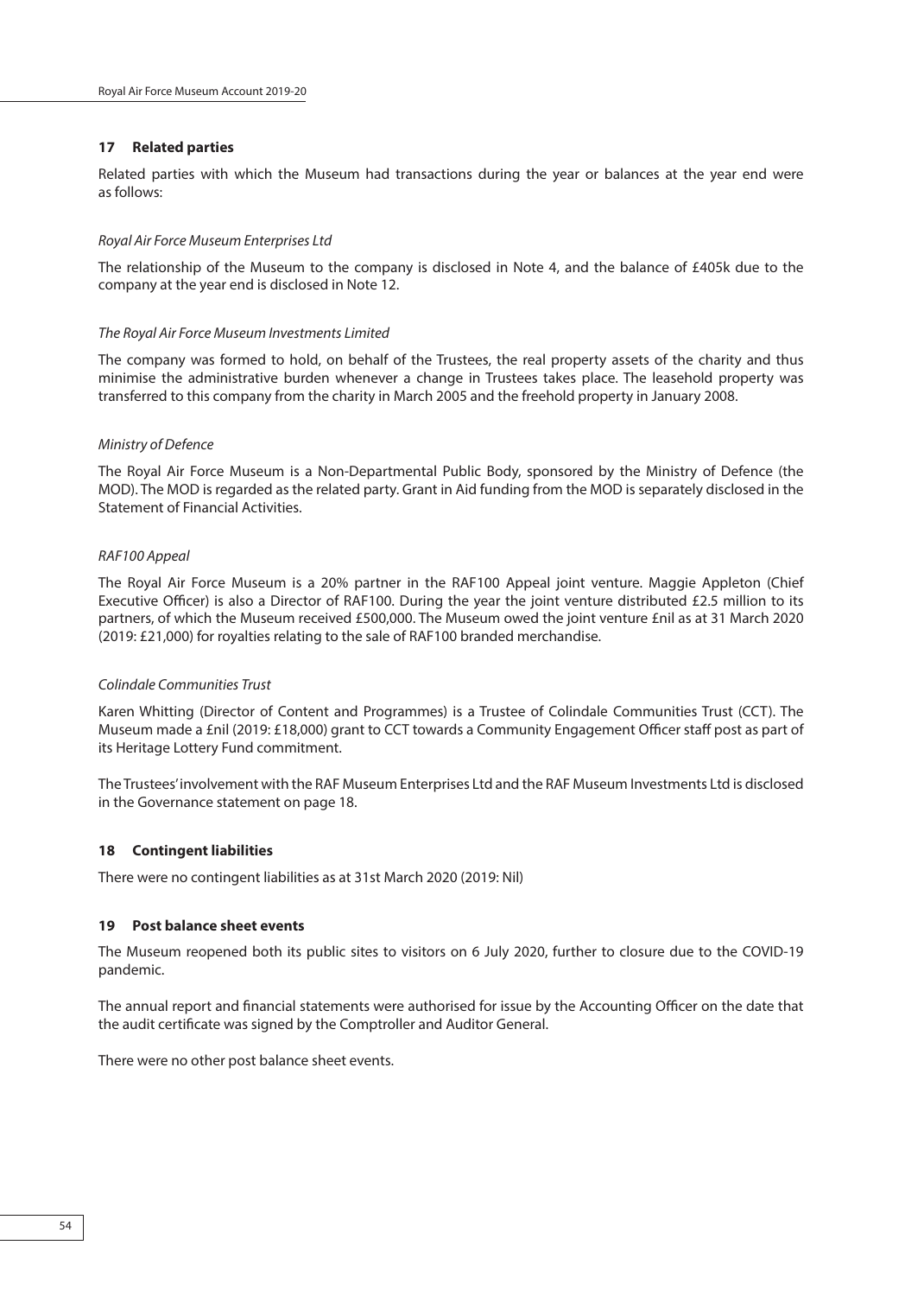| 20 Single entity statement of financial activities for the year ended 31 March 2020 |  |  |  |  |
|-------------------------------------------------------------------------------------|--|--|--|--|
|                                                                                     |  |  |  |  |

|                                                        | <b>Unrestricted</b> | <b>Restricted</b> | <b>Total</b> | Unrestricted | Restricted | Total        |
|--------------------------------------------------------|---------------------|-------------------|--------------|--------------|------------|--------------|
|                                                        | <b>Funds</b>        | <b>Funds</b>      | <b>Funds</b> | <b>Funds</b> | Funds      | <b>Funds</b> |
|                                                        | 2020                | 2020              | 2020         | 2019         | 2019       | 2019         |
|                                                        |                     |                   |              | restated     |            | restated     |
|                                                        | £000                | £000              | £000         | £000         | £000       | £000         |
| <b>Income from</b>                                     |                     |                   |              |              |            |              |
| <b>Donations and legacies</b>                          |                     |                   |              |              |            |              |
| Grant in aid                                           | 9,520               |                   | 9,520        | 9,273        |            | 9,273        |
| Grants and donations                                   | 1,098               | 1,643             | 2,741        | 989          | 3,650      | 4,639        |
| <b>Charitable activities</b>                           | 139                 |                   | 139          | 102          |            | 102          |
| <b>Other trading activities</b>                        |                     |                   |              |              |            |              |
| Fundraising events                                     | 155                 |                   | 155          | 138          | 10         | 148          |
| Sponsorships                                           |                     | 386               | 386          |              | 410        | 410          |
| <b>Share of RAF100 Appeal gain</b>                     |                     |                   |              |              | 83         | 83           |
| <b>Investments</b>                                     | 10                  | 25                | 35           | 9            | 18         | 27           |
| <b>Other</b>                                           | 496                 | 1                 | 497          | 565          |            | 565          |
| <b>Total income</b>                                    | 11,418              | 2,055             | 13,473       | 11,076       | 4,171      | 15,247       |
| <b>Expenditure on</b>                                  |                     |                   |              |              |            |              |
| <b>Raising funds</b>                                   |                     |                   |              |              |            |              |
| Fundraising                                            | 573                 |                   | 573          | 888          |            | 888          |
| Charitable activities                                  | 13,544              | 529               | 14,073       | 11,674       | 1,658      | 13,332       |
| Other                                                  |                     |                   |              |              |            |              |
| <b>Share of RAF100 Appeal</b><br>deficit               |                     | 63                | 63           |              |            |              |
| <b>Total expenditure</b>                               | 14,117              | 592               | 14,709       | 12,562       | 1,658      | 14,220       |
| Net gains/(losses) on<br>investments                   |                     |                   |              |              |            |              |
| Net income/(expenditure)                               | (2,699)             | 1,463             | (1, 236)     | (1,486)      | 2,513      | 1,027        |
| Transfers between funds                                | 1,893               | (1,893)           |              | 5,938        | (5,938)    |              |
| <b>Other recognised gains</b><br>and losses            |                     |                   |              |              |            |              |
| Gains/(losses) on revaluation<br>of fixed assests      | 1,137               |                   | 1,137        | 1,239        |            | 1,239        |
| <b>Net movement in funds</b>                           | 331                 | (430)             | (99)         | 5,691        | (3, 425)   | 2,266        |
| <b>Reconciliation of funds</b>                         |                     |                   |              |              |            |              |
| <b>Total funds brought forward</b>                     |                     |                   |              |              |            |              |
| at 1 April 2019                                        | 113,147             | 8,008             | 121,155      | 107,456      | 11,433     | 118,889      |
| <b>Total funds carried forward at</b><br>31 March 2020 | 113,478             | 7,578             | 121,056      | 113,147      | 8,008      | 121,155      |

All of the Museum's activities are classed as continuing. All recognised gains and losses are included above. The prior year restatement reflects the merger accounting treatment for car parking revenue which has transferred from the Museum to the trading subsidiary from 1 April 2019, in accordance with FRS 102.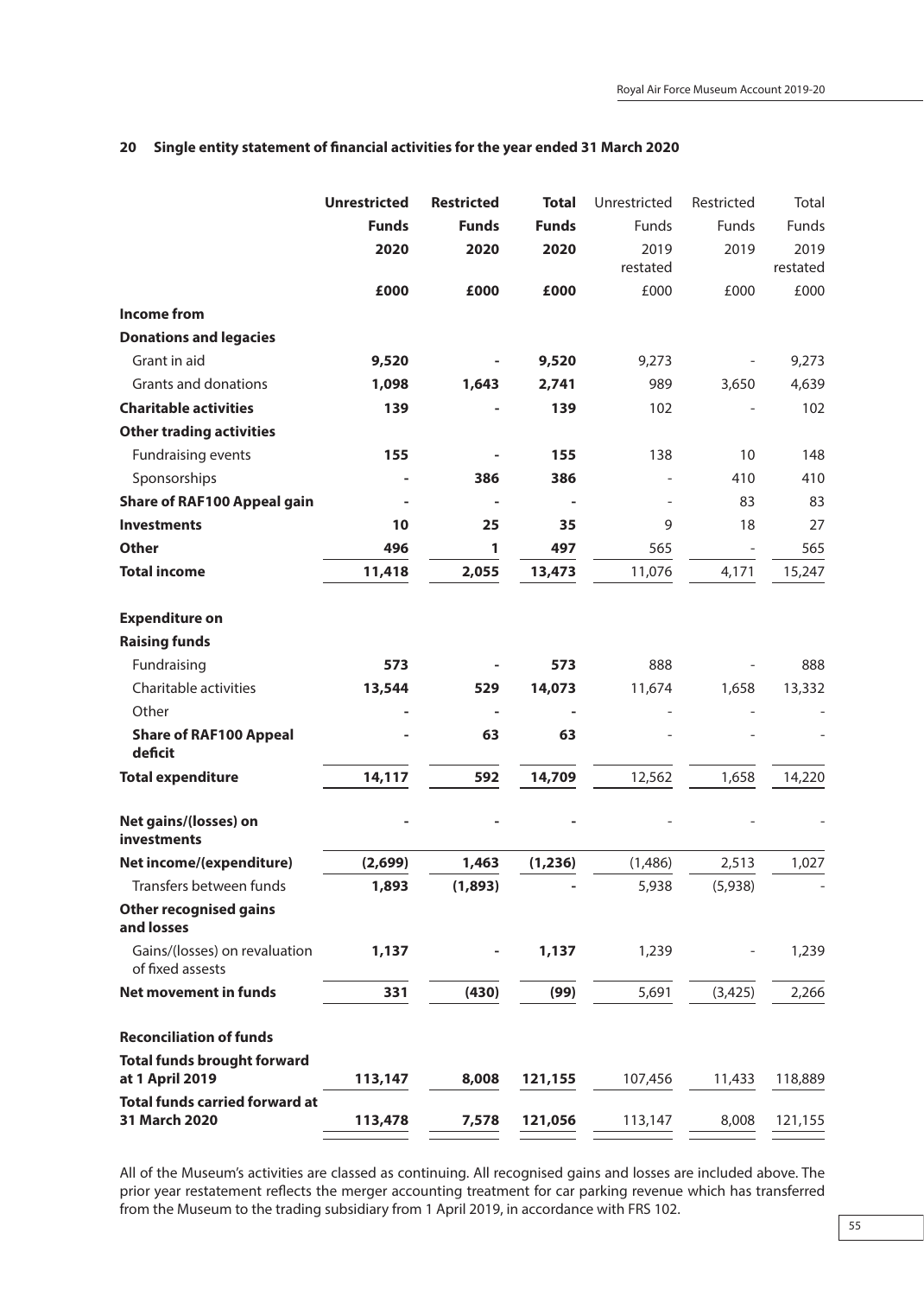For further information about the National Audit Office please contact:

National Audit Office Press Office 157-197 Buckingham Palace Road Victoria London SW1W 9SP Tel: 020 7798 7400 DP: 007412